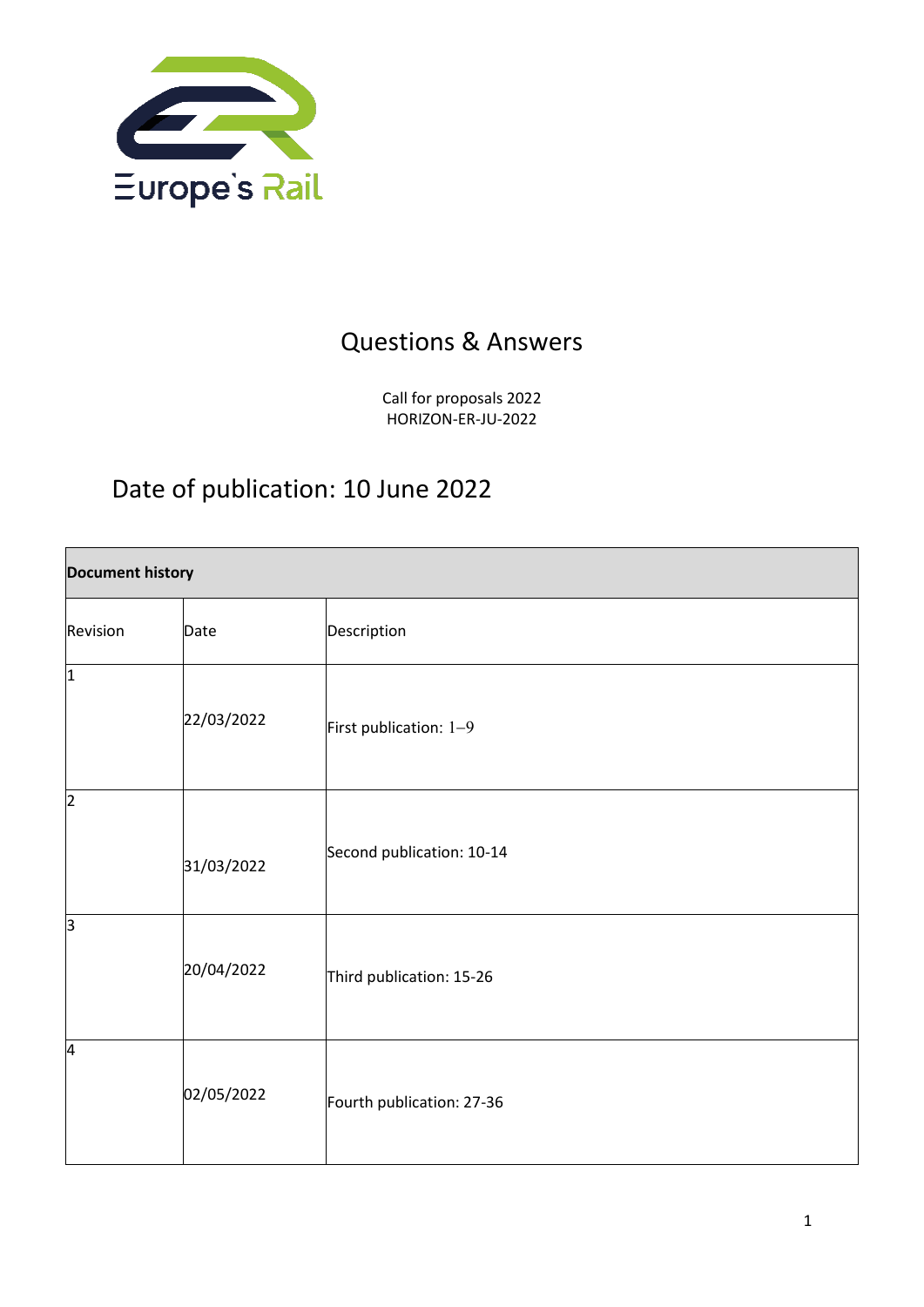

| 5                | 11/05/2022 | Fifth publication: 37-46  |
|------------------|------------|---------------------------|
| $6\phantom{a}$   | 16/05/2022 | Sixth publication: 47-51  |
| 7                | 24/05/2022 | Seventh publication: 52   |
| $\boldsymbol{8}$ | 10/06/2022 | Eighth publication: 53-58 |

| Q<br>$\mathbf{1}$ | Dear Colleagues                                               | 1. According to the HE Work Programme 2021-2022<br>General Annexes, for Innovation Actions, legal entities |
|-------------------|---------------------------------------------------------------|------------------------------------------------------------------------------------------------------------|
|                   | I would have two initial quick                                | forming a consortium are eligible to participate in actions                                                |
|                   | questions regarding the financing<br>and participation rules. | provided that the consortium includes:                                                                     |
|                   |                                                               | - at least one independent legal entity established in a                                                   |
|                   | Firstly, I assume that the normal                             | Member State; and                                                                                          |
|                   | Horizon Europe participation rules                            | - at least two other independent legal entities, each                                                      |
|                   | apply here, namely consortia                                  | established in different Member States or Associated                                                       |
|                   | should include at least three legal                           | Countries.                                                                                                 |
|                   | entities in different Member                                  |                                                                                                            |
|                   | States and Associated Countries                               | 2. The call HORIZON-ER-JU-2022 is a Horizon Europe call                                                    |
|                   | which are independent of each                                 | under the Lump Sum scheme, which implies that the                                                          |
|                   | other and of which at least one                               | detailed cost estimation per work package in which you                                                     |
|                   | legal entity is based in an EU                                | will be involved shall include only costs that would be                                                    |
|                   | Member State?                                                 | considered eligible in an actual costs grant, and that the                                                 |
|                   |                                                               | Horizon Europe rules apply. In addition to the general                                                     |
|                   | In addition, if we would decide to                            | eligibility conditions, the costs must fulfil the conditions                                               |
|                   | submit a project (Topic HORIZON-                              | set out in Article 6.2.C.2 of the MGA in order to be eligible:                                             |
|                   | ER-JU-2022-FA2-01) we would                                   |                                                                                                            |
|                   | potentially<br>telematic<br>have                              | only the depreciation costs can be declared;<br>$\bullet$                                                  |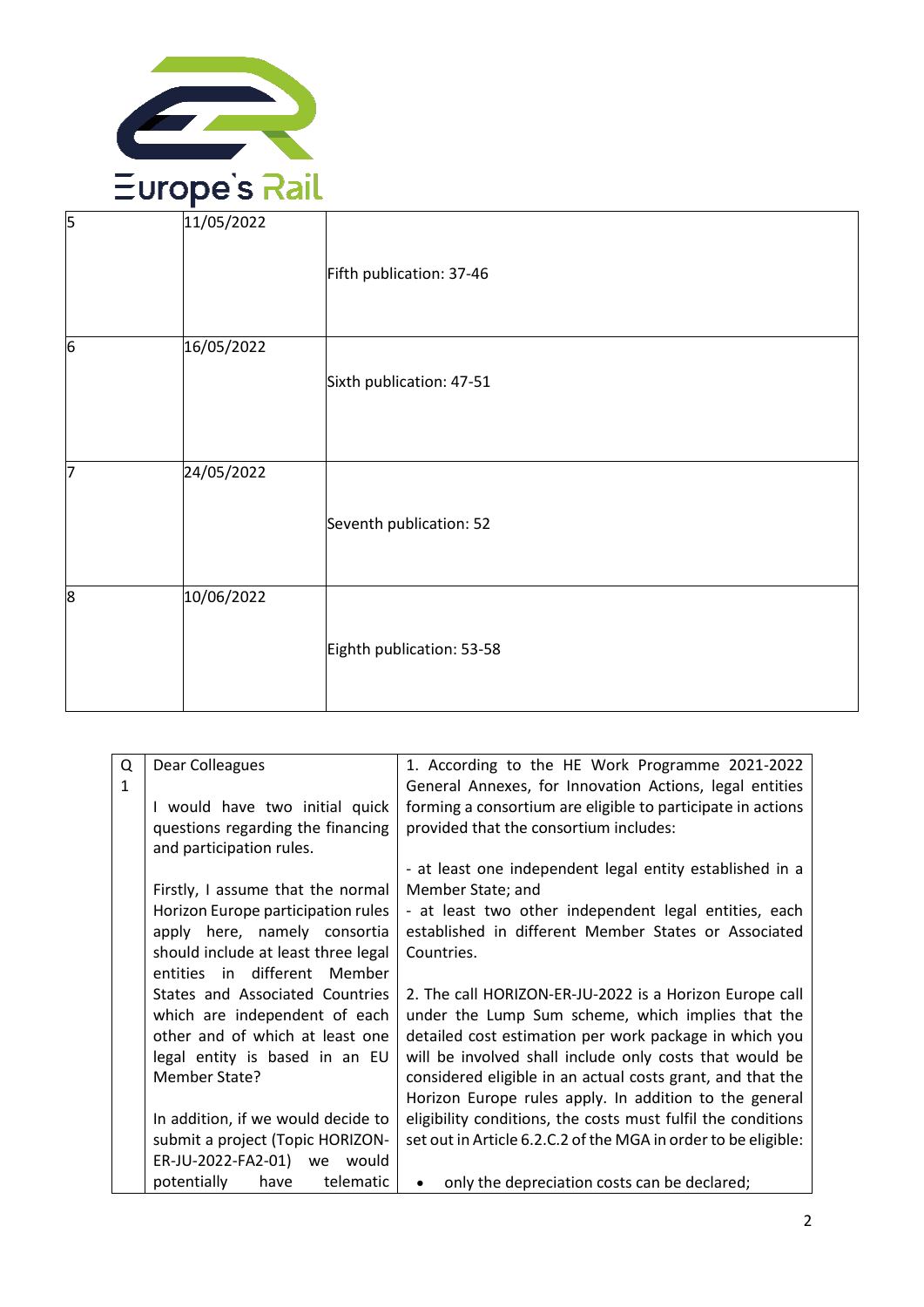

equipment costs of around one million EUR. Do normal Horizon Europe rules apply here, namely only depreciation rates for equipment can be charged? If the project duration is only two years and the equipment has a ten year depreciation rate and then on top of this max 60% will be funded this will potentially make funding options quite small. For the calls of the Clean Hydrogen Europe Partnership launched last week certain equipment (e.g. electrolysers) can be charged 100% to the project. Therefore I want to double check this issue. Finally, will you organize a matchmaking event to potentially bring consortia together? Best wishes it must be written off in accordance with the beneficiary's usual accounting practice and international accounting standards; • the depreciable amount must be allocated on a systematic basis over the asset's useful life; • **if not used exclusively for the action**, **only the portion used may be charged** and the amount of use must be auditable. These are the conditions that should be considered for the cost allocation to the project and that could explain why electrolysers may be charged at 100% in another programme, in case, for instance, it could be justified that it is exclusively used for the action. In particular, **the beneficiary should be able to substantiate** the period during which the asset is expected to be usable (useful life) and **the portion of use devoted to the action (if not exclusive).** Depending on how the equipment is recorded in the accounts of the beneficiary, there is a risk that the item is charged twice. For example, if the equipment is recorded as an asset in the balance of the entity, it may happen that its related costs are charged: Once for its full construction costs in one grant, and then via depreciation costs in the subsequent project which is the continuation of the first one. In case the conditions of the annotation of the AGA are fulfilled, the full direct construction costs of the equipment would be eligible to the action in question. But they would of course not (again) be eligible to the action described as a continuation of the former, as they would not fulfil the conditions above. According to the principle of non-cumulative funding, it is not possible that the same costs are financed twice by the EU budget. Conversely, if a beneficiary declares depreciation costs related to partial use of one piece of equipment as eligible under one grant (e.g. 30% use), the costs of the remaining percentage of use of the equipment (the remaining 70%) may be declared as eligible under another HE grant. 3. The JU does not organize a matchmaking event for this call. Nevertheless, all entities registered to the Info-Day received the database of the entities registered as well as their area of interest. In addition, please note that LEARs,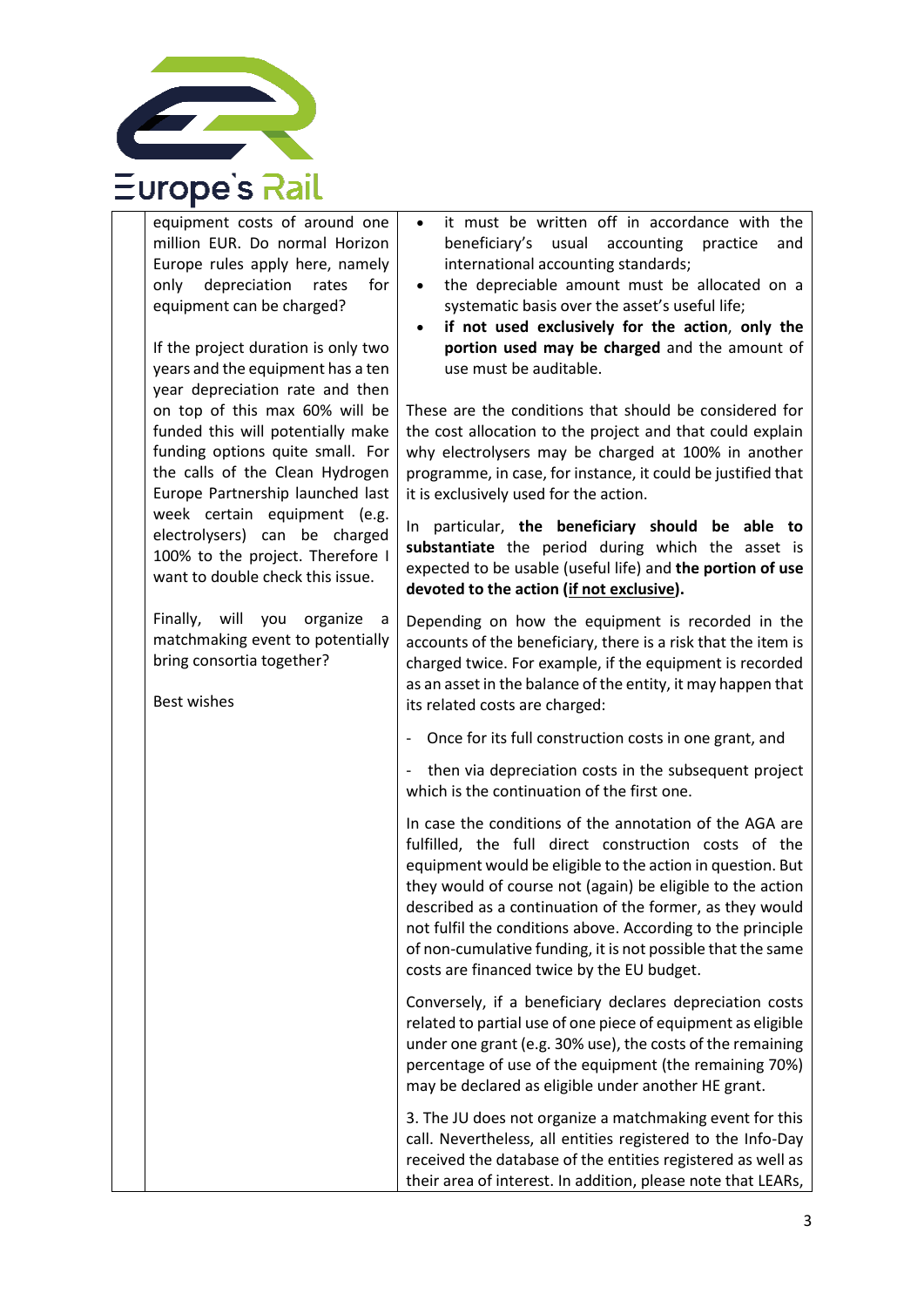

|                     |                                                                                                                                                                                                                                                                           | Account Administrators or self-registrants can publish<br>partner requests for open and forthcoming topics after<br>logging into the F&T Portal, as well as any user having an<br>active public Person profile                                                                                                                                                                                                                                                                                                                                                                                                                                                                                                                                                                                                                                                                                                                                                                  |
|---------------------|---------------------------------------------------------------------------------------------------------------------------------------------------------------------------------------------------------------------------------------------------------------------------|---------------------------------------------------------------------------------------------------------------------------------------------------------------------------------------------------------------------------------------------------------------------------------------------------------------------------------------------------------------------------------------------------------------------------------------------------------------------------------------------------------------------------------------------------------------------------------------------------------------------------------------------------------------------------------------------------------------------------------------------------------------------------------------------------------------------------------------------------------------------------------------------------------------------------------------------------------------------------------|
| Q<br>$\overline{2}$ | Hello<br>several questions:<br>Do we have to go on the<br>1.<br>calls with partners?<br>2. Does an API System that<br>connects all the railways<br>into 1 unified schema and<br>standardize connectives<br>to simplify and onboard<br>B2B is something that<br>could fit? | 1. According to the HE Work Programme 2021-2022<br>General Annexes, for Innovation Actions, legal<br>entities forming a consortium are eligible to<br>in actions<br>participate<br>provided<br>that the<br>consortium includes:<br>- at least one independent legal entity established in a<br>Member State; and<br>- at least two other independent legal entities, each<br>established in different Member States or Associated<br>Countries.<br>2. The elements provided for the second question<br>do not allow for a further answer except that it is<br>up to the applicants to decide about submitting a<br>proposal in this respect.                                                                                                                                                                                                                                                                                                                                    |
| Q<br>3              | Are there any restrictions on the<br>nationality of subcontractors                                                                                                                                                                                                        | The HE Regulation does not include provisions concerning<br>country where the subcontractor must<br>be<br>the<br>established. However, subcontracting may not be used to<br>circumvent the rules on eligibility for funding applicable<br>to participants, I.e. to provide funding to legal entities<br>that would otherwise not be eligible for funding under HE.<br>Therefore, if the country is a country not automatically<br>eligible for funding but only under exceptional<br>circumstances as explained below, subcontractors from<br>that country are in principle not eligible for funding,<br>unless exceptional circumstances justify it, on a case-by-<br>case basis and after agreement with the JU.<br>Under the Horizon Europe Model Grant Agreement (HE<br>MGA), only entities eligible for funding may become<br>beneficiaries. They must be eligible for funding under the<br>HE Regulation 2021/695 for the entire duration of the<br>action.<br>Therefore: |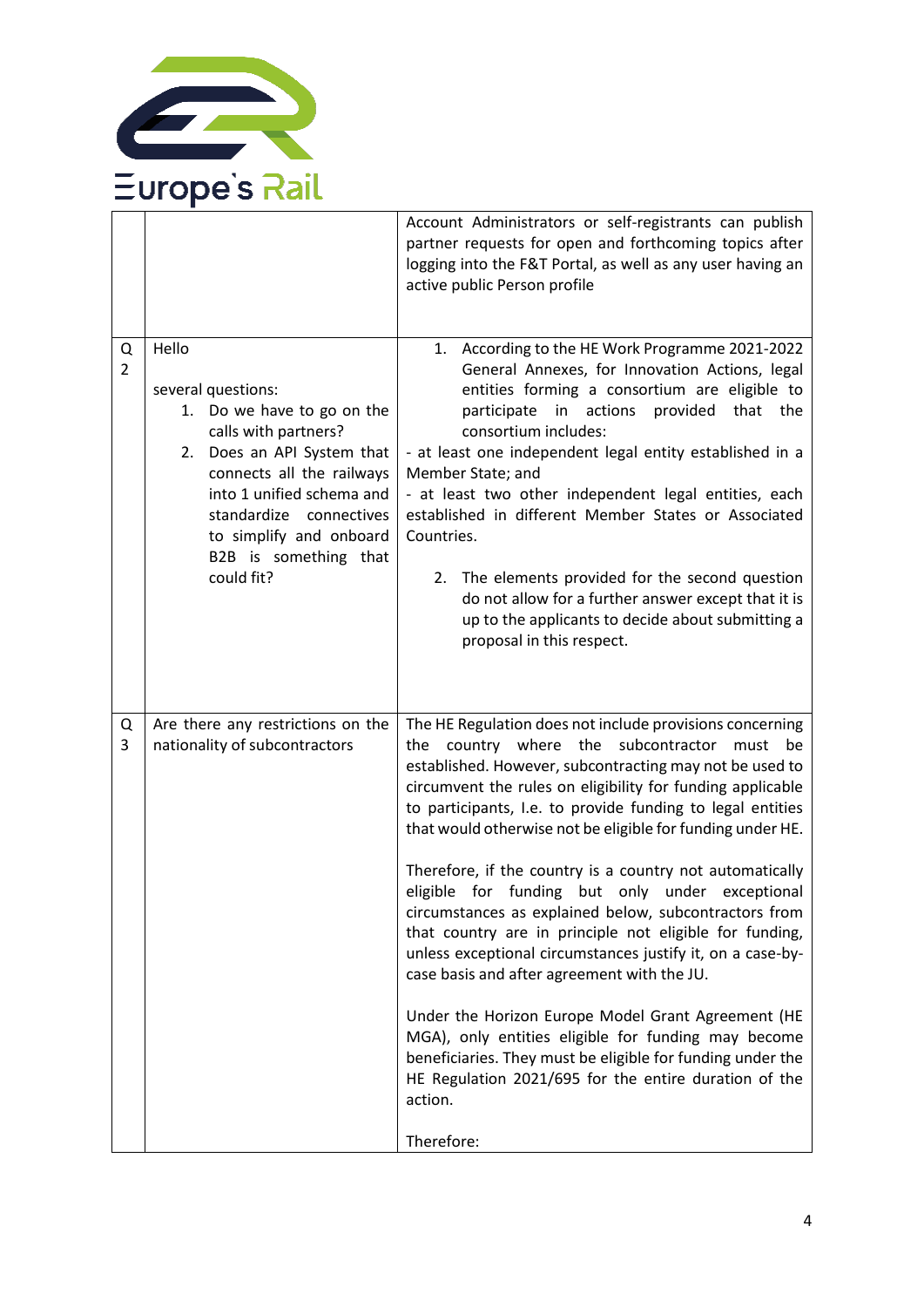

1. Legal entities shall be eligible for funding if they are established in a Member State or an associated country.

2. Legal entities established in a non-associated third country shall bear the cost of their participation.

However, exceptions may apply as described below: A legal entity established in low to middle income nonassociated third countries and, exceptionally, other nonassociated third countries, shall be eligible for funding in an action if:

- their country is explicitly identified in the work programme and call for proposals as being eligible for funding

Or

- the JU considers, based on a case-by-case assessment, that their participation as a beneficiary is essential for implementing the project - for example in view of their:

- outstanding competence/expertise
- access to particular research infrastructures
- access to particular geographical environments
- access to particular data

If the legal entity does not fall in any of the cases mentioned above, they can only participate as associated partners and are not eligible to declare costs in EU grants. Associated partners do not become party to the Grant Agreement (do not sign the GA and do not receive EU funding), but they implement important parts of the action, as they perform action tasks directly, and are thus often involved actively in the consortium. They cooperate with a beneficiary or the whole consortium, but do not need to have a (capital or legal) link to a beneficiary. The HE Grant Agreement names them and defines their role (rights and obligations) in article 9.1 (available at: [https://ec.europa.eu/info/funding-](https://ec.europa.eu/info/funding-tenders/opportunities/docs/2021-2027/common/agr-contr/general-mga_horizon-euratom_en.pdf)

[tenders/opportunities/docs/2021-2027/common/agr](https://ec.europa.eu/info/funding-tenders/opportunities/docs/2021-2027/common/agr-contr/general-mga_horizon-euratom_en.pdf)[contr/general-mga\\_horizon-euratom\\_en.pdf](https://ec.europa.eu/info/funding-tenders/opportunities/docs/2021-2027/common/agr-contr/general-mga_horizon-euratom_en.pdf) ).

With regard to subcontracting, it should normally constitute a limited part and must be performed by third parties (not by one of the beneficiaries/affiliated entities).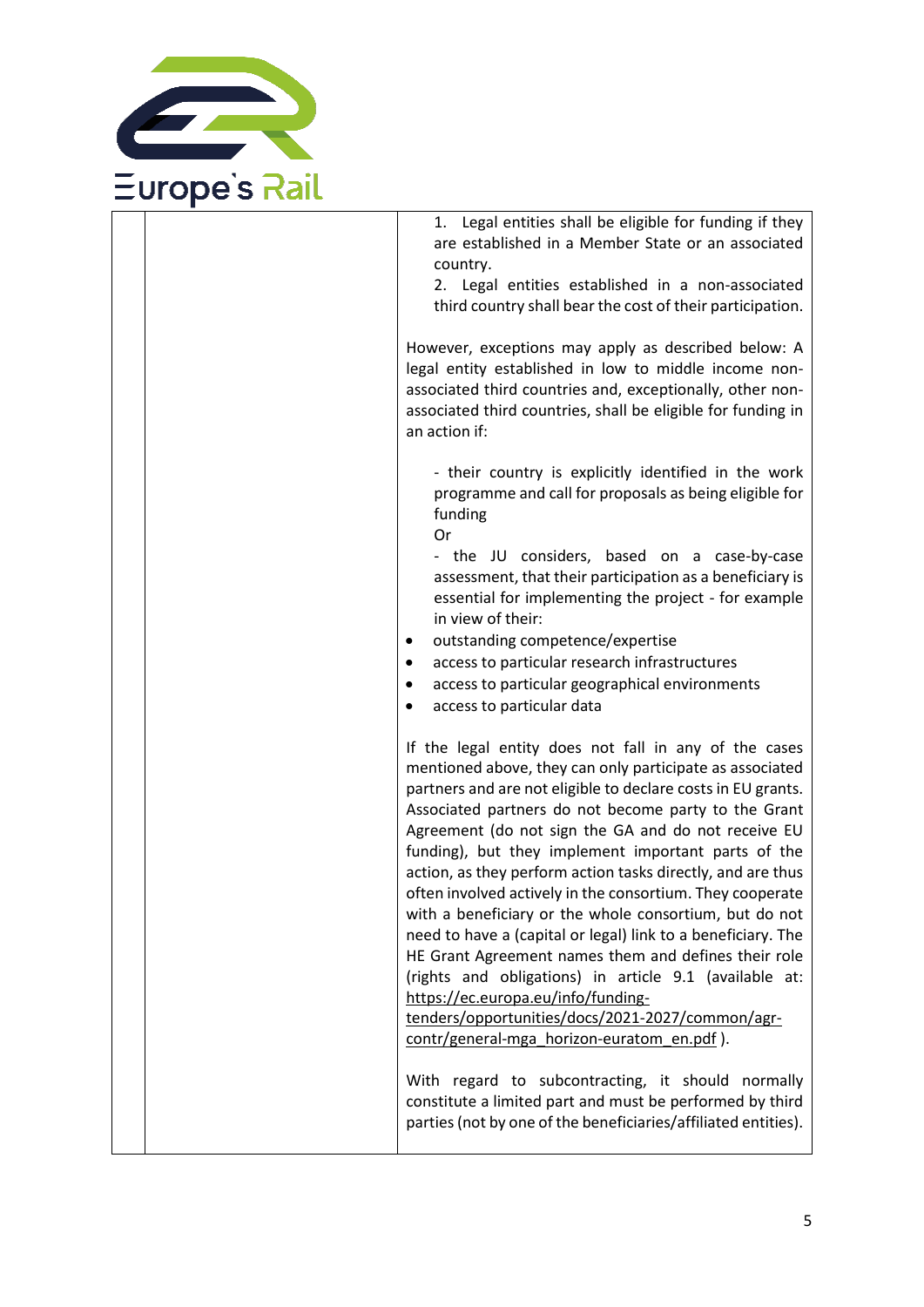

In addition, there are also general limitations regarding the eligibility of entities to participate. The General Annexes to the Horizon Europe Work Programme impose the following specific limitations with regard to eligibility of entities to participate:

| Annex B excludes eligibility to participate       |
|---------------------------------------------------|
| in any capacity (including as subcontractors) for |
| entities for which EU restrictive measures apply. |
| Those measures are adopted by the Council         |
| under Article 29 of the Treaty on the European    |
| Union and Article 215 of the Treaty on the        |
| Functioning of the EU. For more information on    |
| the specific measures adopted, please consult:    |
| https://sanctionsmap.eu/#/main                    |
| Special rules apply also to Israeli entities      |
| established in the territories occupied by Israel |
| since June 1967 (see notice 2013/C 205/05         |
| here:<br>available<br>https://eur-                |
| lex.europa.eu/LexUriServ/LexUriServ.do?uri=OJ:    |
| C:2013:205:FULL:EN:PDF)                           |
|                                                   |

| Annex B provides also specific rules for<br>$\bullet$ $\bullet$ |                                                 |  |  |
|-----------------------------------------------------------------|-------------------------------------------------|--|--|
|                                                                 | protecting EU-classified information.           |  |  |
|                                                                 | Subcontracting of tasks involving EU-classified |  |  |
|                                                                 | information is only possible to entities        |  |  |
| established in an EU Member State or in a non-EU                |                                                 |  |  |
| country with a security of information agreement                |                                                 |  |  |
| with the EU (or an administrative arrangement                   |                                                 |  |  |
| with the Commission). It also requires a prior                  |                                                 |  |  |
| written approval by the Commission.                             |                                                 |  |  |

Please keep in mind that, as indicated in Art. 9.3 of the Horizon Europe Lump Sum MGA, beneficiaries must ensure that their contractual obligations under Articles 11 (proper implementation), 12 (conflict of interest), 13 (confidentiality and security), 14 (ethics), 17.2 (visibility), 18 (specific rules for carrying out action), 19 (information) and 20 (record-keeping) also apply to the subcontractors.

With regard to subcontracting by Members in the framework of in kind contributions to additional activities related to an action, considering that IKAA is not funded by the JU, Members can subcontract to third countries, subject to the general limitations here above mentioned.

| Sciences<br>Social<br>Q   Are | and   Europe's Rail topics in its first open calls for proposals are                                |
|-------------------------------|-----------------------------------------------------------------------------------------------------|
|                               | 4   Humanities (SSH) part of the   not flagged SSH topic as such. Nevertheless, the call            |
|                               | $\mid$ programme? If yes, how can SSH $\mid$ topics may include socio economic aspects that require |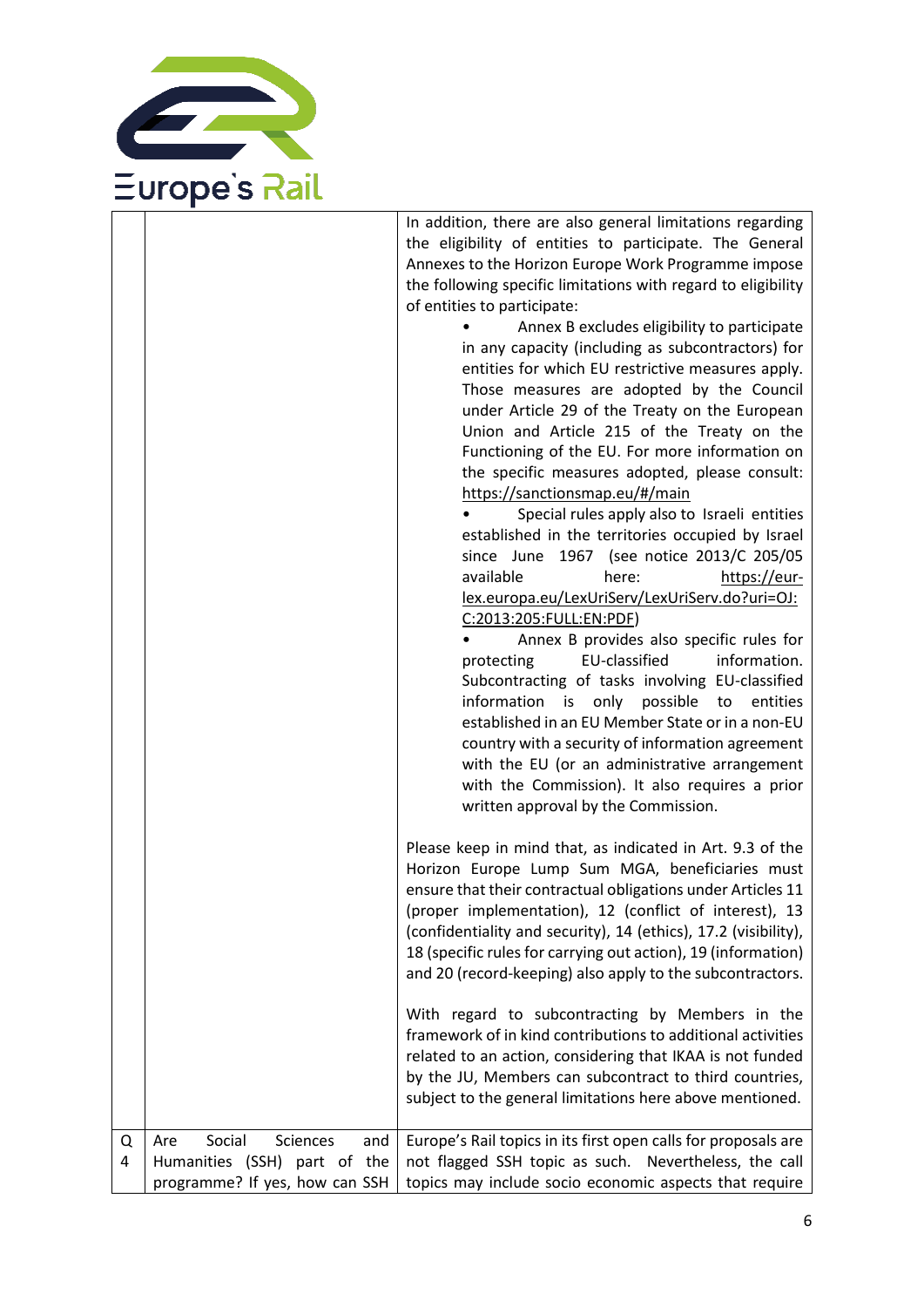

|        | researchers / research centers /<br>consultancies participate to Calls?            | Researchers,<br>exploring.<br>research<br>centres<br>and<br>consultancies can participate to the calls in accordance<br>with HE Work Programme 2021-2022 General Annexes.<br>For Innovation Actions, legal entities forming a<br>consortium are eligible to participate in actions provided<br>that the consortium includes:<br>- at least one independent legal entity established in a<br>Member State; and<br>- at least two other independent legal entities, each<br>established in different Member States or Associated<br>Countries.                                |
|--------|------------------------------------------------------------------------------------|-----------------------------------------------------------------------------------------------------------------------------------------------------------------------------------------------------------------------------------------------------------------------------------------------------------------------------------------------------------------------------------------------------------------------------------------------------------------------------------------------------------------------------------------------------------------------------|
| Q<br>5 | What should the agreement to<br>prove the long-time relation with<br>an AE include | Under Horizon Europe, 'affiliated entity' to a beneficiary<br>means an entity as defined in Article 187(1) of the<br>Financial Regulation 2018/1046. They participate in the<br>action with similar rights and obligations as the<br>beneficiaries (obligation to implement action tasks and<br>right to charge costs and claim contributions). If a Grant<br>beneficiary wishes to involve an entity as affiliated to that<br>beneficiary in the project without having any legal link, it<br>must have at least a capital link to be involved as an<br>Affiliated entity. |
|        |                                                                                    | Affiliated Entities must be named in Article 8 of the Grant<br>Agreement (GA), and their action tasks and contributions<br>must be set out in Annexes 1 and 2 already at the moment<br>of the GA signature. Affiliated entities can charge lump<br>sum contributions to the action under the same<br>conditions as the beneficiaries and must implement the<br>action tasks attributed to them in Annex 1 in accordance<br>with Article 11. Their contributions will be included in<br>Annex 2 and will be taken into account for the calculation<br>of the grant.          |
|        |                                                                                    | 'legal link' refers to an established relationship<br>(between the AE and the beneficiary), which is:                                                                                                                                                                                                                                                                                                                                                                                                                                                                       |
|        |                                                                                    | broad and not specifically created for the work in<br>the GA - Accordingly, its duration must go beyond<br>the action duration and it usually pre-dates and<br>outlasts the GA. Ad hoc collaboration agreements<br>or contracts to carry out work in the action are<br>NOT covered. (In this latter case, both legal<br>entities should be beneficiaries).                                                                                                                                                                                                                  |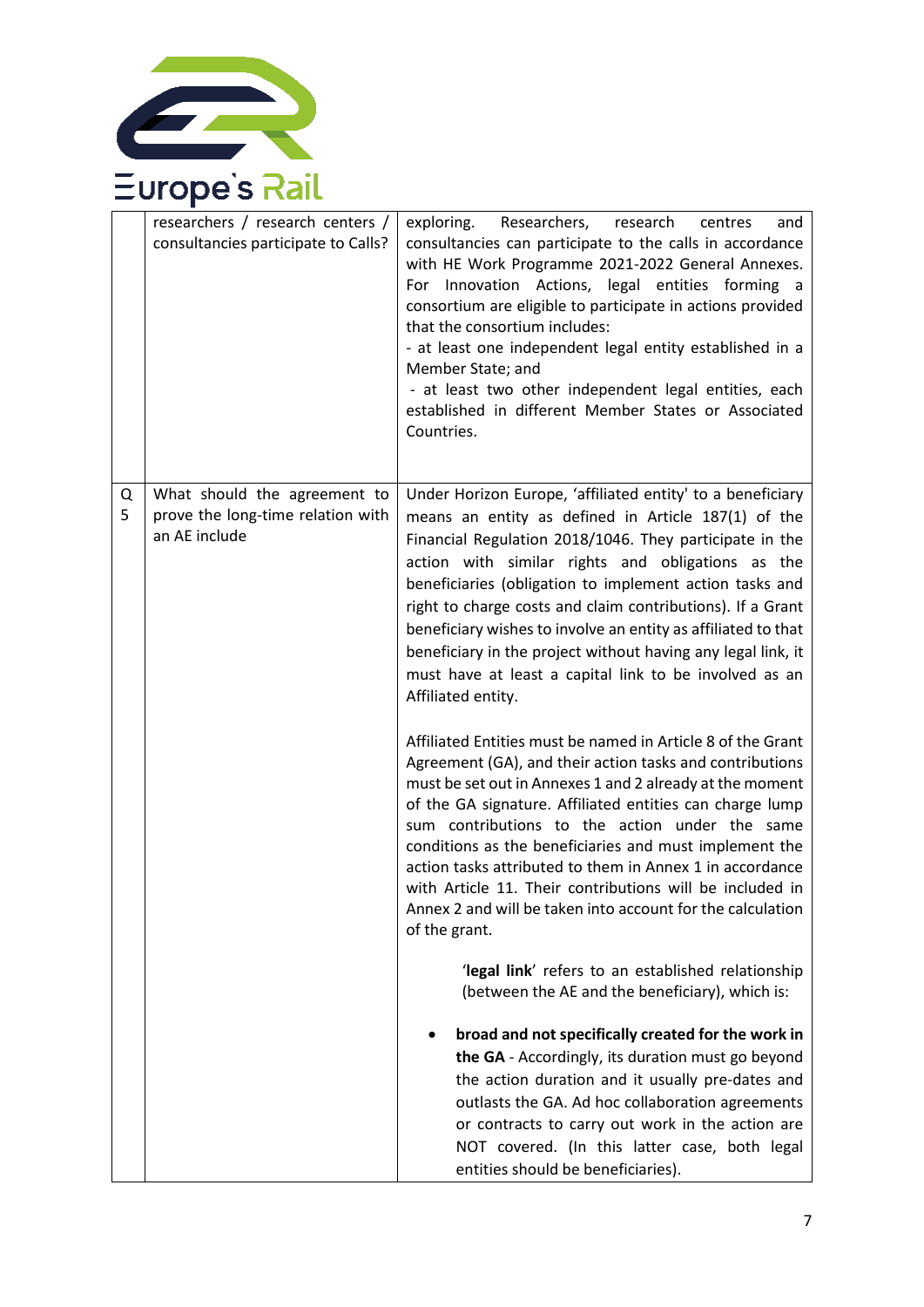

|        |                                                                                                                                                                                                                                            | <b>AND</b>                                                                                                                                                                                                                                                                                                                                                                                                                                          |
|--------|--------------------------------------------------------------------------------------------------------------------------------------------------------------------------------------------------------------------------------------------|-----------------------------------------------------------------------------------------------------------------------------------------------------------------------------------------------------------------------------------------------------------------------------------------------------------------------------------------------------------------------------------------------------------------------------------------------------|
|        |                                                                                                                                                                                                                                            | a legal relationship. This may either be a legal<br>structure (e.g. the relationship between an<br>association and its members) or through an<br>agreement or contract not limited to the action<br>(e.g. a collaboration agreement for research in a<br>particular field).                                                                                                                                                                         |
|        |                                                                                                                                                                                                                                            | 'capital link' means:                                                                                                                                                                                                                                                                                                                                                                                                                               |
|        |                                                                                                                                                                                                                                            | - under the direct or indirect control of the<br>beneficiary or<br>- under the same direct or indirect control as the<br>beneficiary or<br>- directly or indirectly controlling the beneficiary.                                                                                                                                                                                                                                                    |
|        |                                                                                                                                                                                                                                            | This covers not only the case of parent companies or<br>holdings and their daughter companies or subsidiaries<br>and vice-versa, but also the case of affiliates between<br>themselves (e.g. entities controlled by the same entity).                                                                                                                                                                                                               |
|        |                                                                                                                                                                                                                                            | For more information please consult the annotations to<br>Art. 8 in the Horizon Europe MGA, available here:<br>https://ec.europa.eu/info/funding-<br>tenders/opportunities/docs/2021-                                                                                                                                                                                                                                                               |
| Q<br>6 | in case of long-term cooperation<br>does the cooperation need to be<br>in the scope of research or any<br>business relations are sufficient                                                                                                | 2027/common/guidance/aga_en.pdf<br>The cooperation or better the "legal link" does not need<br>to be in the scope of research and innovation.                                                                                                                                                                                                                                                                                                       |
| Q<br>7 | provided they are long-term? -<br>Associated Partners "do work but<br>cannot declare cost". Does this<br>refer to "HE Eligible Costs"? If so,<br>will costs generated by AP's<br>(which are not funded by JU) then<br>be declared as IKAA? | Associated partners do not become party to the Grant<br>Agreement (do not sign the GA and do not receive EU<br>funding), but they are mentioned in the GA and<br>implement important parts of the action, as they perform<br>action tasks directly, and are thus often involved actively<br>in the consortium. They cooperate with a beneficiary or<br>the whole consortium, but do not need to have a (capital<br>or legal) link to a beneficiary. |
|        |                                                                                                                                                                                                                                            | Associated partners must implement the action tasks<br>attributed to them in Annex 1 in accordance with Article<br>11. They may not charge contributions to the action (no<br>lump sum contributions) and the costs for their tasks are<br>not eligible (may not be included in the estimated budget<br>in Annex 2). The tasks must be set out in Annex 1.                                                                                          |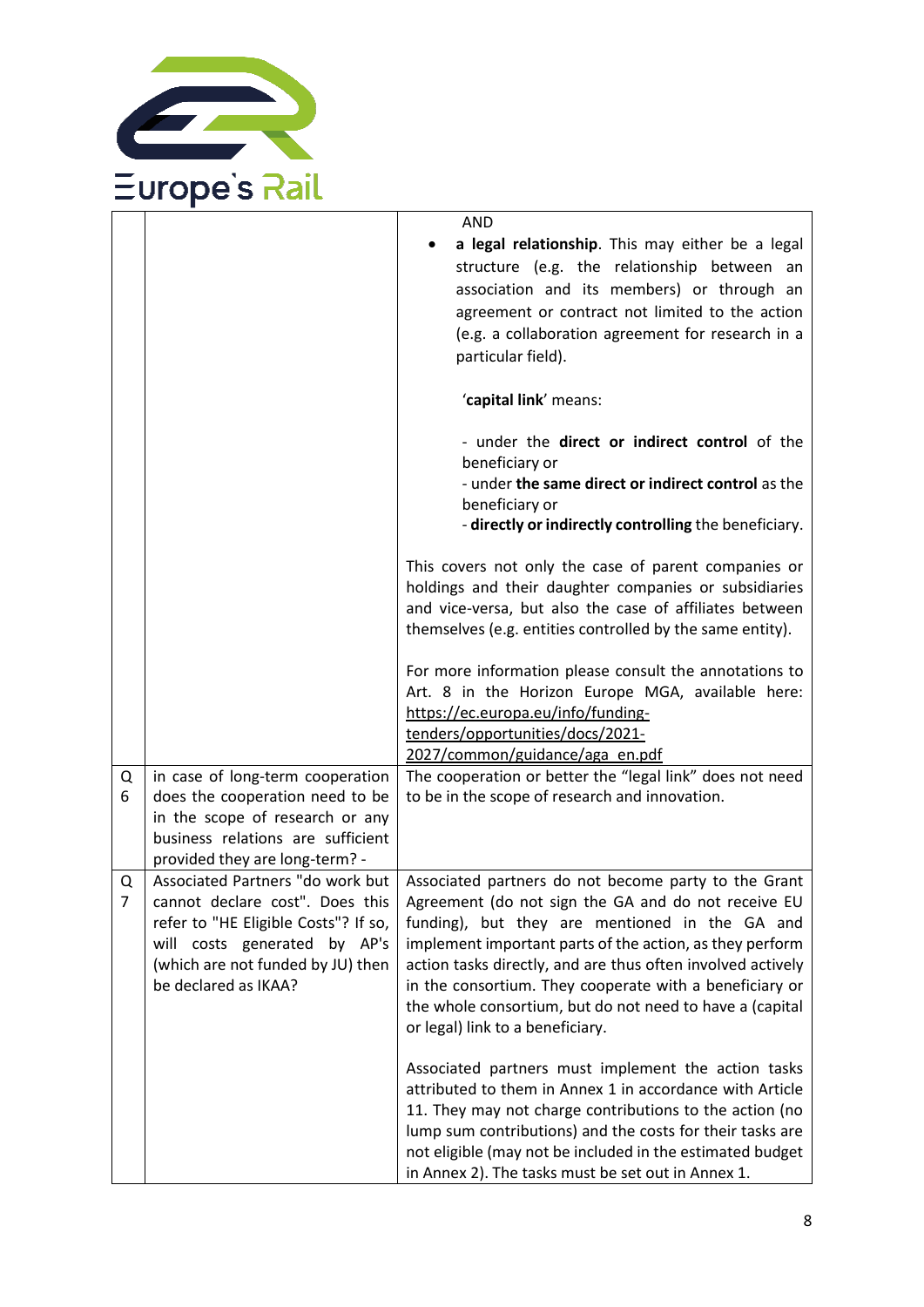

|        |                                                                                                                                                                                                             | The HE Grant Agreement names them and defines their<br>role (rights and obligations) in article 9.1 (available at:                                                                                                                                                                                                                                                                                                                   |
|--------|-------------------------------------------------------------------------------------------------------------------------------------------------------------------------------------------------------------|--------------------------------------------------------------------------------------------------------------------------------------------------------------------------------------------------------------------------------------------------------------------------------------------------------------------------------------------------------------------------------------------------------------------------------------|
|        |                                                                                                                                                                                                             | https://ec.europa.eu/info/funding-<br>tenders/opportunities/docs/2021-2027/common/agr-<br>contr/general-mga horizon-euratom en.pdf)                                                                                                                                                                                                                                                                                                  |
|        |                                                                                                                                                                                                             | In accordance with the IKAA definition of Art. 2, paragraph<br>9 of the Single Basic Act, additional activities are either<br>linked to the uptake of results from projects under that<br>joint undertaking (resulting from the calls launched under<br>the Europe's Rail Programme) or its preceding initiatives<br>(resulting from calls launched under the Shift2Rail<br>Programme) or that have a significant Union added value. |
|        |                                                                                                                                                                                                             | In Kind contribution to additional activities (IKAA) can be<br>accounted only by the JU Private Members, constituent<br>entities or the affiliated entities of either, as contribution<br>to the EU-Rail Programme.                                                                                                                                                                                                                  |
|        |                                                                                                                                                                                                             | Therefore, the only manner for IKAA to be accounted for<br>other than by the JU Private Member or constituent<br>entity, would be as an Affiliated Entity to the JU Private<br>Member or constituent entity, sustaining the capital or<br>legal link as indicated in Art 187 of the Financial<br>Regulation.                                                                                                                         |
|        |                                                                                                                                                                                                             | Associated partners do not need to have a (capital or<br>legal) link to the Private Member to have AP status in the<br>consortium, but they may have one, as indicated in the<br>Annotated HE MGA LS. In this case, for costs generated by<br>the Associated Partner to be declared as IKAA, the link<br>between the Associated Partner and the Private Member<br>would also have to be sustained.                                   |
| Q<br>8 | In the case of associated partners,<br>how would their activities (IKOP<br>and IKAA) be included in the total<br>budget, since their costs are not<br>eligible and are not likely to<br>receive EU funding? | Associated Partners can contribute to the Members IKAA<br>if they implement the additional activities included in the<br>annual additional activities plan annexed to the main part<br>of the work programme, in accordance with the definition<br>in Art. 2 paragraphs 9 and 10 of the Single Basic Act, and<br>if there is a legal link between the Private Member and<br>the Associated Partner.                                  |
|        |                                                                                                                                                                                                             | Regarding the in-kind contributions to operational<br>activities (IKOP), they are defined in Art. 2 of the SBA as<br>contributions by private members consisting of the<br>eligible costs incurred by them in implementing indirect<br>actions less the contribution of that joint undertaking, the                                                                                                                                  |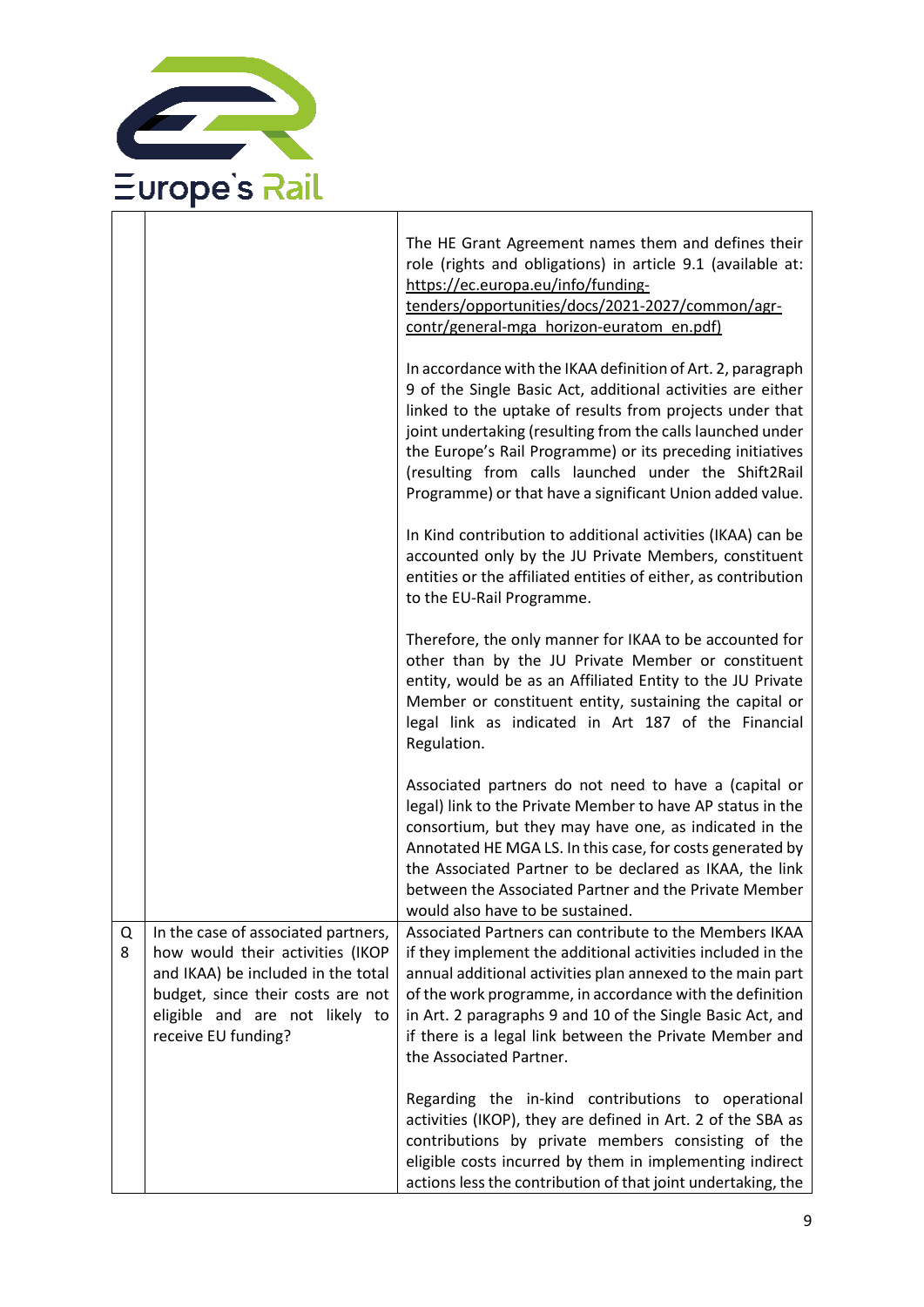

|        |                                                                                                                                                                                                                        | participating states of that joint undertaking and any<br>other Union contribution to those costs. Since associated<br>Partners may not charge contributions to the action (no<br>lump sum contributions) and the costs for their tasks are<br>not eligible (may not be included in the estimated budget<br>in Annex 2), they cannot be declared as IKOP. |
|--------|------------------------------------------------------------------------------------------------------------------------------------------------------------------------------------------------------------------------|-----------------------------------------------------------------------------------------------------------------------------------------------------------------------------------------------------------------------------------------------------------------------------------------------------------------------------------------------------------|
| Q<br>9 | part A of the<br>proposal<br>In In<br>submission form, do the columns<br>of the budget table relating to<br>"the financial contributions" and<br>"own resources" have to be filled<br>in, considering this a LS Grant? | The budget table shall be filled in based on the<br>information available at the date of the submission.<br>During the implementation, there will not be any ex-post<br>financial audit.                                                                                                                                                                  |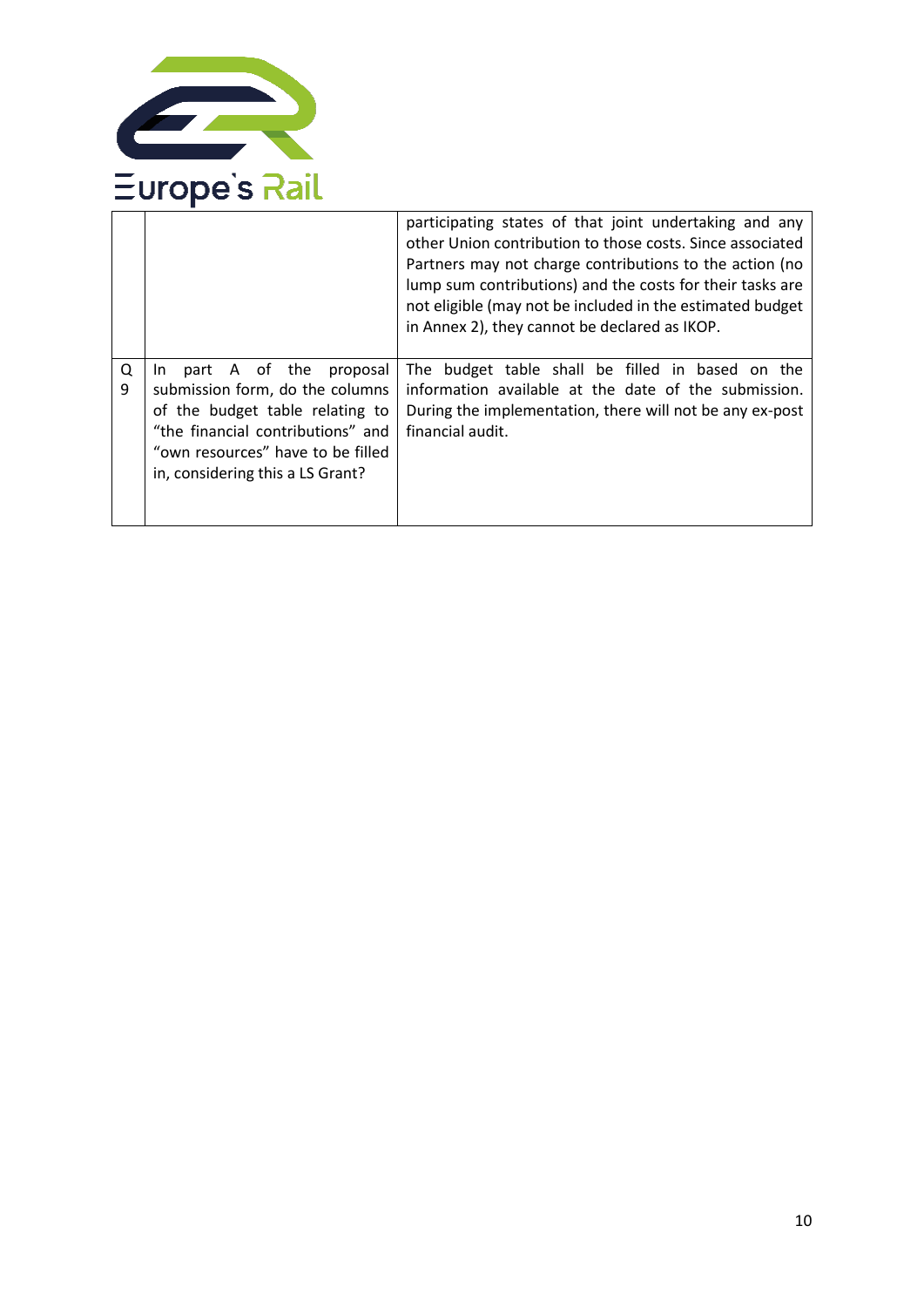

| Q10 | 1. Because we do not know structure of<br>consortium/project in each FA area we<br>cannot consider our role an applicant. In a<br>previous<br>project<br>we<br>worked<br>as<br>the<br>coordinator. We would participate now as a<br>partner. Could you describe ours and our | 1. It is the applicants' decision and responsibility on<br>how best to set up the consortium's organisation<br>with allocation of tasks between beneficiaries and<br>potential third parties, and appointment of a<br>coordinator, in order to respond to the project's<br>needs.                                                                                                                                                                                                                         |
|-----|------------------------------------------------------------------------------------------------------------------------------------------------------------------------------------------------------------------------------------------------------------------------------|-----------------------------------------------------------------------------------------------------------------------------------------------------------------------------------------------------------------------------------------------------------------------------------------------------------------------------------------------------------------------------------------------------------------------------------------------------------------------------------------------------------|
|     | partners role?<br>2. Who will be our official contact?                                                                                                                                                                                                                       | The published call for proposals of Europe's Rail is<br>fully open and competitive, it is up to you to decide<br>to join a consortium in the making (which possibly                                                                                                                                                                                                                                                                                                                                       |
|     | 3. We are not able to find Application form<br>for Europe's Rail funding.                                                                                                                                                                                                    | has already selected a coordinator) or create a new<br>one. These matters are outside the remit of EU-Rail.                                                                                                                                                                                                                                                                                                                                                                                               |
|     |                                                                                                                                                                                                                                                                              | 2. Concerning contacts for potential consortia in the<br>proposal preparation phase, EU-Rail organized an<br>Info-Day - with $600+$ registered people - whose<br>participants agreed to share contacts to other<br>participants. It can be expected that regional Info-<br>Days will be organized at the initiative of different<br>European regions or Member States.                                                                                                                                    |
|     |                                                                                                                                                                                                                                                                              | Concerning contacts in relation to questions on the<br>EU-Rail Call 2022-1 and its specific content<br>(Destinations' text), any question shall be<br>addressed<br>solely<br>to<br>info-call@rail-<br>research.europa.eu. Questions will be anonymized,<br>and answers published on the "Funding and<br>Tenders Portal" of the European Commission where<br>the Call 2022-1 is also published. This guarantees<br>the principles of equal treatment of applicants and<br>transparency.                    |
|     |                                                                                                                                                                                                                                                                              | Given the required interaction foreseen in some<br>Destinations of this Call 2022-1 with the Europe's<br>Rail System Pillar activities, applicants may request<br>clarifications on the System Pillar activities through<br>the following functional EU-Rail mailbox: info-<br>systpillar@rail-research.europa.eu. Answers will be<br>provided by the Joint Undertaking based on the<br>current ramp up phase of the System Pillar, similarly<br>to those answered under the main Call 2022-1<br>contact. |
|     |                                                                                                                                                                                                                                                                              | 3. You can apply to the Call 2022-1 starting from the<br>Europe's<br>Rail<br>webpage:<br>https://shift2rail.org/participate/call-for-<br>proposals/ongoing-call-for-proposals/                                                                                                                                                                                                                                                                                                                            |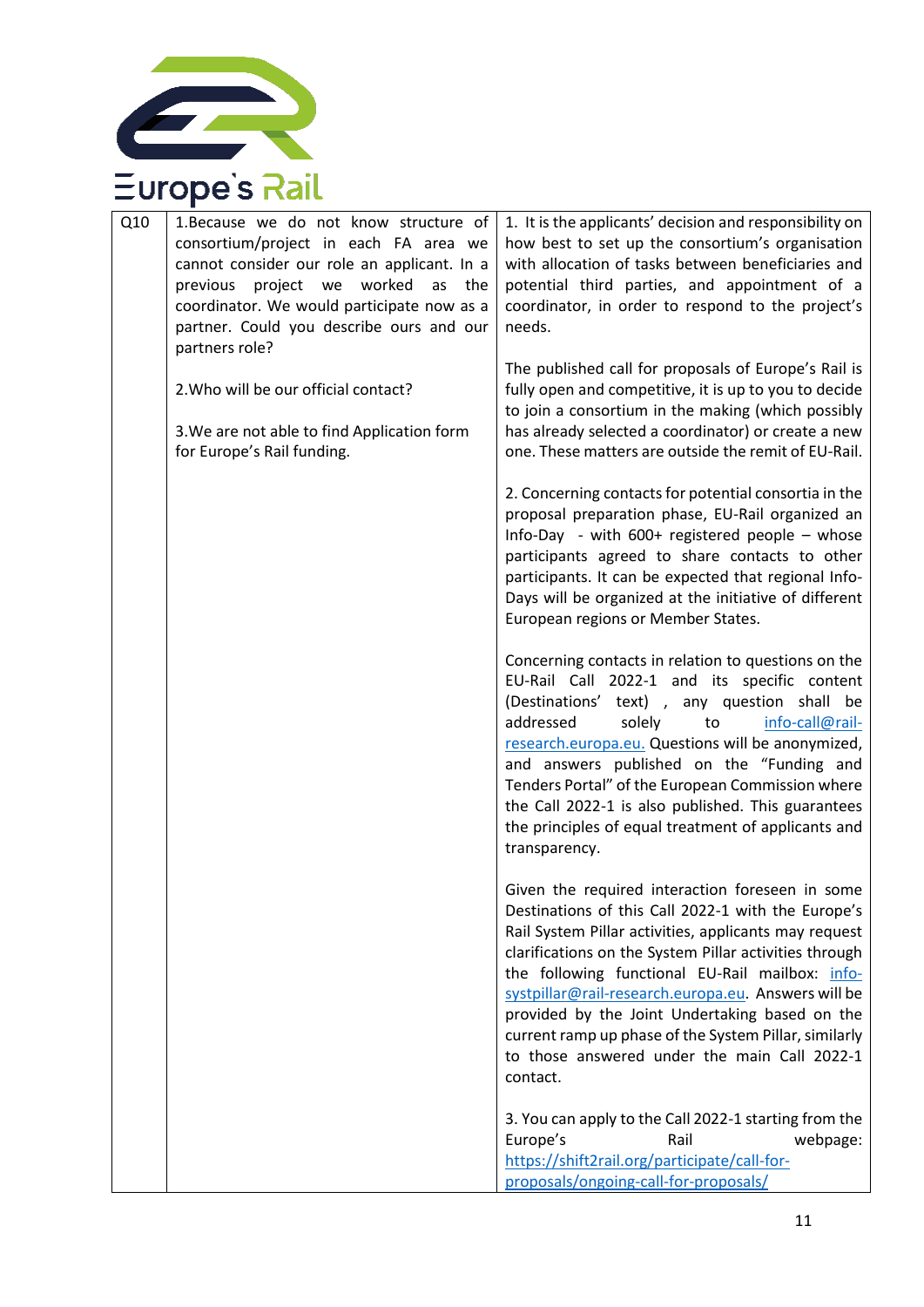

|     |                                                                                                                                                                                                                                                                                                                                                                                                                                   | or directly via the European Commission' Funding &<br>Tenders Portal https://ec.europa.eu/info/funding-<br>tenders/opportunities/portal/screen/opportunities<br>/topic-search;callCode=HORIZON-ER-JU-2022-<br>01;freeTextSearchKeyword=;matchWholeText=fals<br>e;typeCodes=1,2,8;statusCodes=31094501,310945<br>02,31094503;programmePeriod=null;programCcm<br>2Id=43108390;programDivisionCode=null;focusAre<br>aCode=null;destination=null;mission=null;geograp<br>hicalZonesCode=null;programmeDivisionProspect=<br>null;startDateLte=null;startDateGte=null;crossCutti<br>ngPriorityCode=null;cpvCode=null;performanceOf<br>Delivery=null;sortQuery=sortStatus;orderBy=asc;o<br>nlyTenders=false;topicListKey=topicSearchTablePa<br>geState. |
|-----|-----------------------------------------------------------------------------------------------------------------------------------------------------------------------------------------------------------------------------------------------------------------------------------------------------------------------------------------------------------------------------------------------------------------------------------|--------------------------------------------------------------------------------------------------------------------------------------------------------------------------------------------------------------------------------------------------------------------------------------------------------------------------------------------------------------------------------------------------------------------------------------------------------------------------------------------------------------------------------------------------------------------------------------------------------------------------------------------------------------------------------------------------------------------------------------------------|
| Q11 | Dear Sir, Madam,<br>Question: is there a need to have a<br>separate/additional MoU, LoI, DoH,<br>between a beneficiary and its AE (capital link)<br>to prove the affiliation between the two<br>parties?                                                                                                                                                                                                                          | There is no need to have a separate additional<br>document to prove the affiliation.<br>Existing<br>supporting documents will have to be provided at<br>Grant Agreement Preparation stage to prove the<br>capital or legal link between a beneficiary and its<br>affiliated entity(ies). For more information, please<br>refer to the answer provided under Q5 of this<br>document.                                                                                                                                                                                                                                                                                                                                                              |
| Q12 | Within the boundaries of the IKAA activities<br>in EU Rail, would it be possible for an FM to<br>subcontract non-core activities to another<br>FM?                                                                                                                                                                                                                                                                                | IKAA, by its nature, is not funded by the JU. Where<br>IKAA is connected to an action funded by the JU, the<br>same provisions applicable to subcontracting<br>forbidding beneficiaries to be in the same action<br>also sub-contractors apply to subcontracting in the<br>context of IKAA. Nevertheless, where IKAA would<br>not be directly complementing an action, and/or<br>the subcontractor is not a beneficiary of the same<br>action, and activities are linked to the Multi-Annual<br>Work Programme and bring significant Union added<br>values, there are no limitations of subcontracting<br>between EU-Rail Members.                                                                                                               |
| Q13 | 1-In a FA in which only one entity participates<br>in the activities, can we consider that entity<br>as the unique beneficiary? Or should we<br>include also its Linked Third Party with 0€ of<br>budget? Or the reverse?<br>2-In FA3, in which both entities are willing to<br>participate in the project, should we consider<br>one entity as main partner and the other as<br>linked third party, or can we participate in the | 1. Yes, the sole participating entity you refer to can<br>be indicated as direct beneficiary, without the need<br>to add an Affiliated Entity in the project, if the<br>Affiliated Entity does not implement action tasks set<br>out in Annex I and does not correspondingly claim<br>contributions to the action.<br>2. There are no legal limitations to the options you<br>propose. Both are valid, and the ultimate choice of<br>consortium set-up should be dictated by the project                                                                                                                                                                                                                                                         |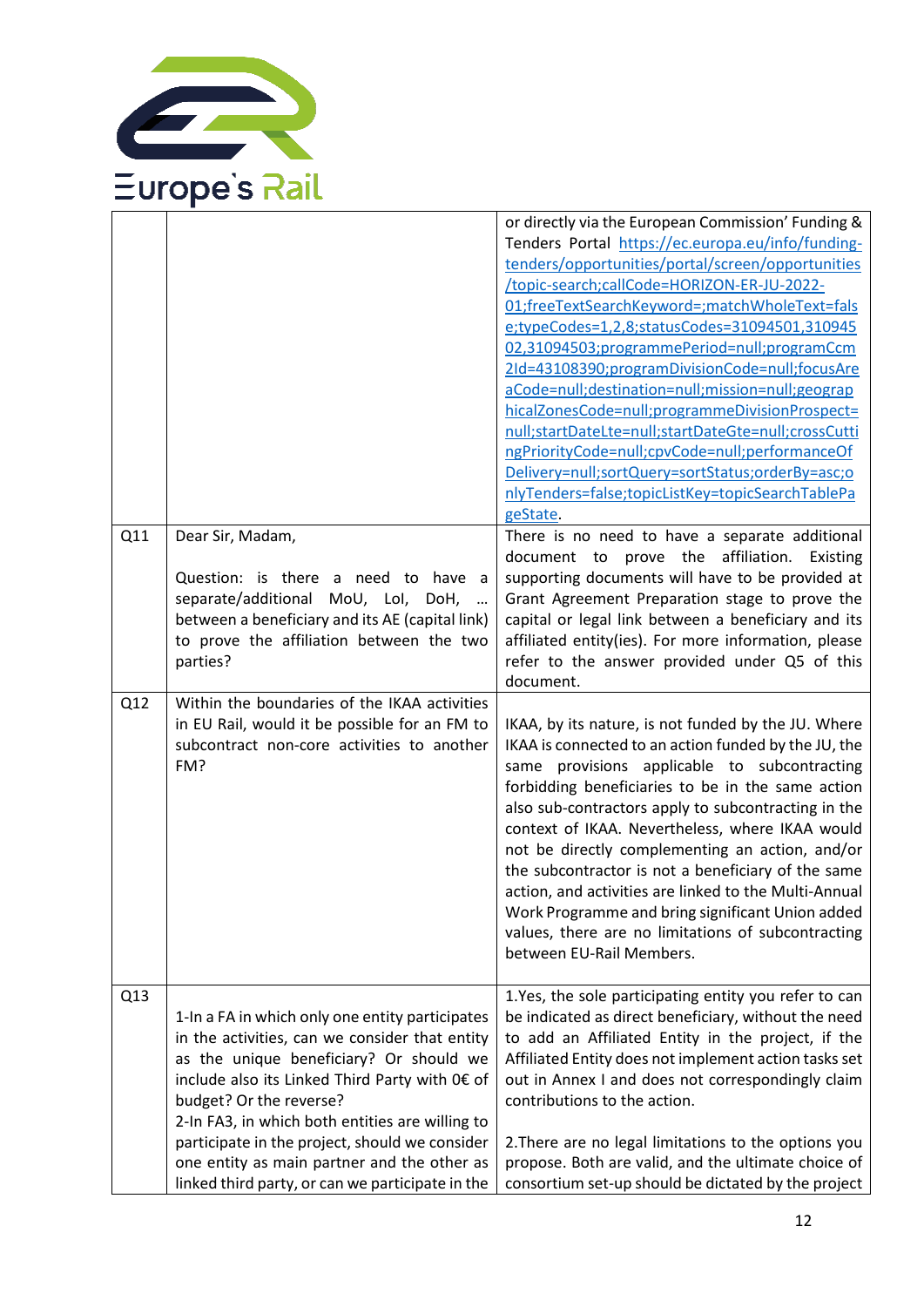

|     | call as different partners, with different PICs<br>and different bank account details?                                                                                                                                                                                                                                                                                                                                                                                                                                                                                                                | needs and the respective rights and obligations of<br>beneficiaries and affiliated entities under the grant<br>agreement. For more information on Affiliated<br>Entity's rights and obligations compared to<br>beneficiaries, please consult the annotations to Art.<br>8 in the Horizon Europe MGA, available here:<br>https://ec.europa.eu/info/funding-<br>tenders/opportunities/docs/2021-<br>2027/common/guidance/aga_en.pdf                                                                                                                                                                                                                                                                                                                                                                                                                                                                                                                                                                                                                                                                                                                                                                                                                                                                                                                                                                                                                                                                                      |
|-----|-------------------------------------------------------------------------------------------------------------------------------------------------------------------------------------------------------------------------------------------------------------------------------------------------------------------------------------------------------------------------------------------------------------------------------------------------------------------------------------------------------------------------------------------------------------------------------------------------------|------------------------------------------------------------------------------------------------------------------------------------------------------------------------------------------------------------------------------------------------------------------------------------------------------------------------------------------------------------------------------------------------------------------------------------------------------------------------------------------------------------------------------------------------------------------------------------------------------------------------------------------------------------------------------------------------------------------------------------------------------------------------------------------------------------------------------------------------------------------------------------------------------------------------------------------------------------------------------------------------------------------------------------------------------------------------------------------------------------------------------------------------------------------------------------------------------------------------------------------------------------------------------------------------------------------------------------------------------------------------------------------------------------------------------------------------------------------------------------------------------------------------|
| Q14 | As a Founding Member we committed to<br>contribute with in-kind to specific Research<br>Innovation<br>activities.<br>Since<br>and<br>our<br>commitment, changes took places and we<br>need to decide how and where contribute<br>with our activities, in particular addressing<br>where invest in-kind<br>contribution<br>for<br>additional activities. The changes we consider<br>can be achieved via IKOP and/or IKAA only.<br>Therefore, considering that these changes<br>don't affect the total budget or funding for<br>call can you confirm that in principle these<br>changes are acceptable. | In accordance with the Single Basic Act,<br>IKAA shall be agreed by the Governing<br>Board in order to be considered IKAA, i.e., a<br>contribution in kind for additional activities<br>from a Member of the JU to be considered<br>against the total amount of contributions<br>that Members shall commit to deliver to the<br>JU.<br>In the Call 2022-1, the JU indicated that a<br>Private Member which would be awarded a<br>grant has to provide the JU with total in-<br>kind<br>contributions<br>(i.e. <i>,</i><br>in-kind<br>contributions for operational activities and<br>contributions<br>for<br>in-kind<br>additional<br>activities) for 1.263 times the funding<br>request, in aggregate, of these applicant<br>Private Members. Any discrepancy in a<br>project shall be well and duly justified. This<br>is requested accordingly to support a<br>leverage factor of no less than the ratio<br>between the contribution from members<br>other than the Union and the Union<br>financial contribution, based on Articles 88<br>89 of Council Regulation<br>and<br>(EU)<br>2021/2085).<br>In this respect, a Private Member may shift<br>the expected IKAA of the 1.263 (aggregate<br>multiplier for the Founding Members)<br>contributions which is expected to deliver<br>to the JU to another action, providing the<br>necessary justification as indicated in the<br>Call conditions. The overall result shall be<br>that the concerned Private Member<br>contributes in aggregate 1.263 times, with |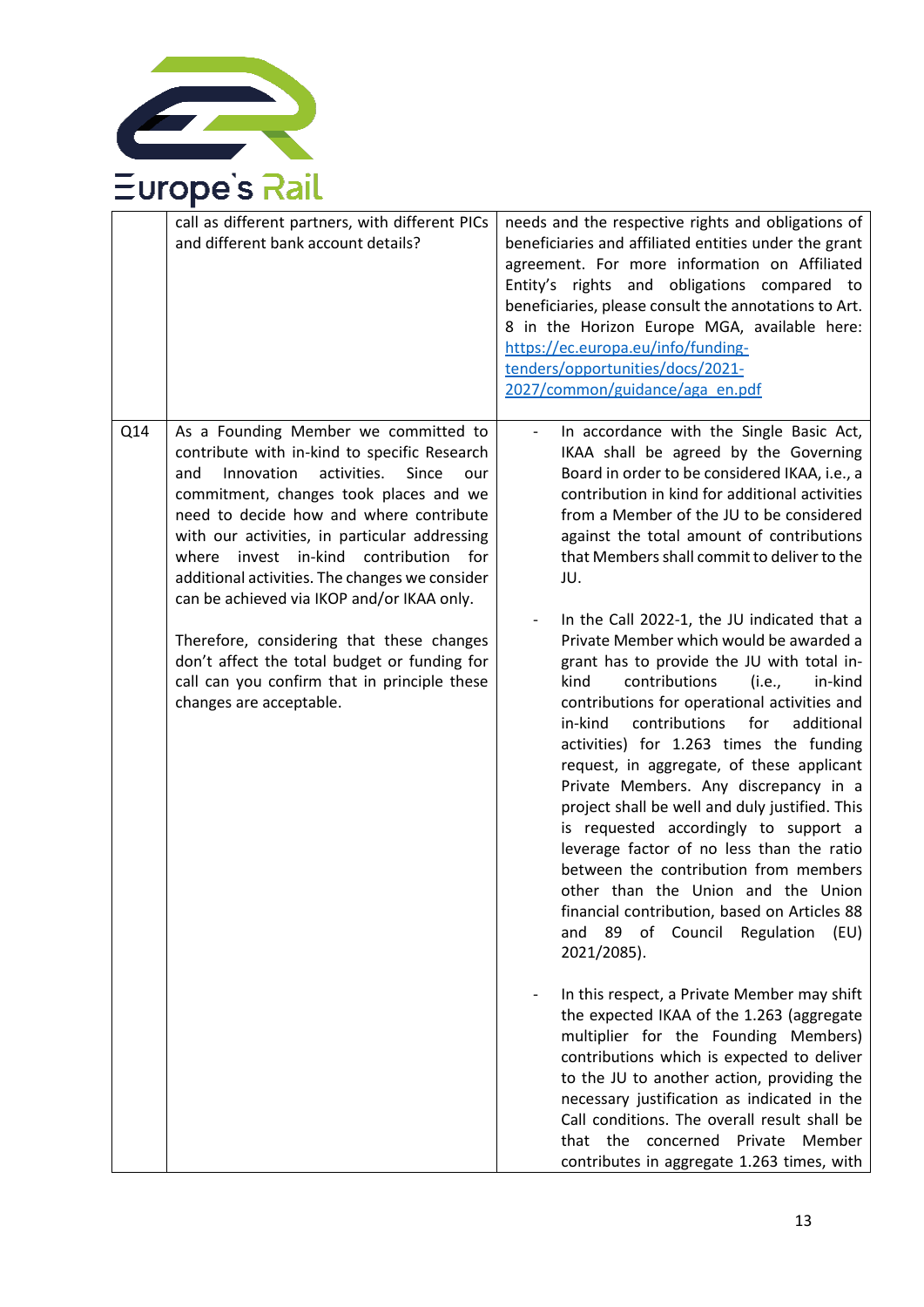

|     |                                                                                                                                                                                                                                                                                                                                                                                                                                                                                                                                                                                                                                               | the other Members, the funding that would                                                                                                                                                                                                                                                                                                                                                                                                                                                                                                                                                                                                                                                                                                                                                                                                         |
|-----|-----------------------------------------------------------------------------------------------------------------------------------------------------------------------------------------------------------------------------------------------------------------------------------------------------------------------------------------------------------------------------------------------------------------------------------------------------------------------------------------------------------------------------------------------------------------------------------------------------------------------------------------------|---------------------------------------------------------------------------------------------------------------------------------------------------------------------------------------------------------------------------------------------------------------------------------------------------------------------------------------------------------------------------------------------------------------------------------------------------------------------------------------------------------------------------------------------------------------------------------------------------------------------------------------------------------------------------------------------------------------------------------------------------------------------------------------------------------------------------------------------------|
|     |                                                                                                                                                                                                                                                                                                                                                                                                                                                                                                                                                                                                                                               | be awarded in one or more actions.                                                                                                                                                                                                                                                                                                                                                                                                                                                                                                                                                                                                                                                                                                                                                                                                                |
|     |                                                                                                                                                                                                                                                                                                                                                                                                                                                                                                                                                                                                                                               |                                                                                                                                                                                                                                                                                                                                                                                                                                                                                                                                                                                                                                                                                                                                                                                                                                                   |
|     |                                                                                                                                                                                                                                                                                                                                                                                                                                                                                                                                                                                                                                               | Given the fact that:                                                                                                                                                                                                                                                                                                                                                                                                                                                                                                                                                                                                                                                                                                                                                                                                                              |
|     |                                                                                                                                                                                                                                                                                                                                                                                                                                                                                                                                                                                                                                               | IKOP is calculated as the difference<br>between the eligible costs of an action and<br>the funding the Private Member may be<br>awarded;<br>considering that the Call 2022-1 has been<br>set up with a 60% flat rate per action;<br>considering also that each Consortia may<br>decide internally different funding rates in<br>line with the provisions of Article 34 of<br>Horizon Europe, but will be complying in<br>any case with the overall funding rate of<br>60%,                                                                                                                                                                                                                                                                                                                                                                        |
|     |                                                                                                                                                                                                                                                                                                                                                                                                                                                                                                                                                                                                                                               | the possibility to transfer IKOP between actions<br>does not appear to be sound.                                                                                                                                                                                                                                                                                                                                                                                                                                                                                                                                                                                                                                                                                                                                                                  |
| 15  | The call states that 'this call is set at 60%<br>funding rate for each action; each Consortia<br>may decide internally different funding rates<br>in line with the provisions of Article 34 of<br>Horizon Europe, nevertheless complying with<br>the overall funding rate of 60%. This means<br>for JU Members which would apply and<br>possibly become beneficiaries a net funding<br>rate of 45%'. Is it possible for members to<br>vary their additional activity contribution<br>(IKAA) between actions so their net funding is<br>not 45% in each action? There would be no<br>change to the total funding or 60% funding<br>rate (IKOP) | A Private Member may shift the expected IKAA of<br>the 1.263 (aggregate multiplier for the Founding<br>Members) contributions which it is expected to<br>deliver to the JU to another action, providing the<br>necessary justification as indicated in the Call<br>conditions. The overall result shall be that the<br>concerned Private Member contributes 1.263<br>(aggregate multiplier for the Founding Members)<br>times the funding that would be awarded in one or<br>more actions. This is requested accordingly in order<br>to support a leverage factor of no less than the ratio<br>between the contribution from members other<br>Union<br>the<br>Union<br>financial<br>than<br>the<br>and<br>contribution, on the basis of Articles 88 and 89 of<br>Council Regulation (EU) 2021/2085. Please see<br>answer to Q14 for more details. |
| Q16 | concerning DAC, development of new<br>functionalities which have currently no base<br>in the TSI, homologation of the planned DAC<br>demonstrator trains and the respective<br>corridors where the demonstrator trains will                                                                                                                                                                                                                                                                                                                                                                                                                   | 1. No EU institution/body, including the European<br>Union Agency for Railways (ERA, an agency of the<br>European Commission), is expected to provide<br>privileged information to any consortium during the<br>submission period in a Call for proposals. Once the                                                                                                                                                                                                                                                                                                                                                                                                                                                                                                                                                                               |
|     | be run, make an early involvement of the                                                                                                                                                                                                                                                                                                                                                                                                                                                                                                                                                                                                      | Grant Agreement signed, the awarded consortium                                                                                                                                                                                                                                                                                                                                                                                                                                                                                                                                                                                                                                                                                                                                                                                                    |
|     | certification body necessary to clarify how                                                                                                                                                                                                                                                                                                                                                                                                                                                                                                                                                                                                   | will have the possibility to access ERA institutionally                                                                                                                                                                                                                                                                                                                                                                                                                                                                                                                                                                                                                                                                                                                                                                                           |
|     | functions have to be tested and that they                                                                                                                                                                                                                                                                                                                                                                                                                                                                                                                                                                                                     | through the EU-Rail JU. Prior to GA signature and                                                                                                                                                                                                                                                                                                                                                                                                                                                                                                                                                                                                                                                                                                                                                                                                 |
|     | have a chance for certification.                                                                                                                                                                                                                                                                                                                                                                                                                                                                                                                                                                                                              | during the open call procedure, information can be                                                                                                                                                                                                                                                                                                                                                                                                                                                                                                                                                                                                                                                                                                                                                                                                |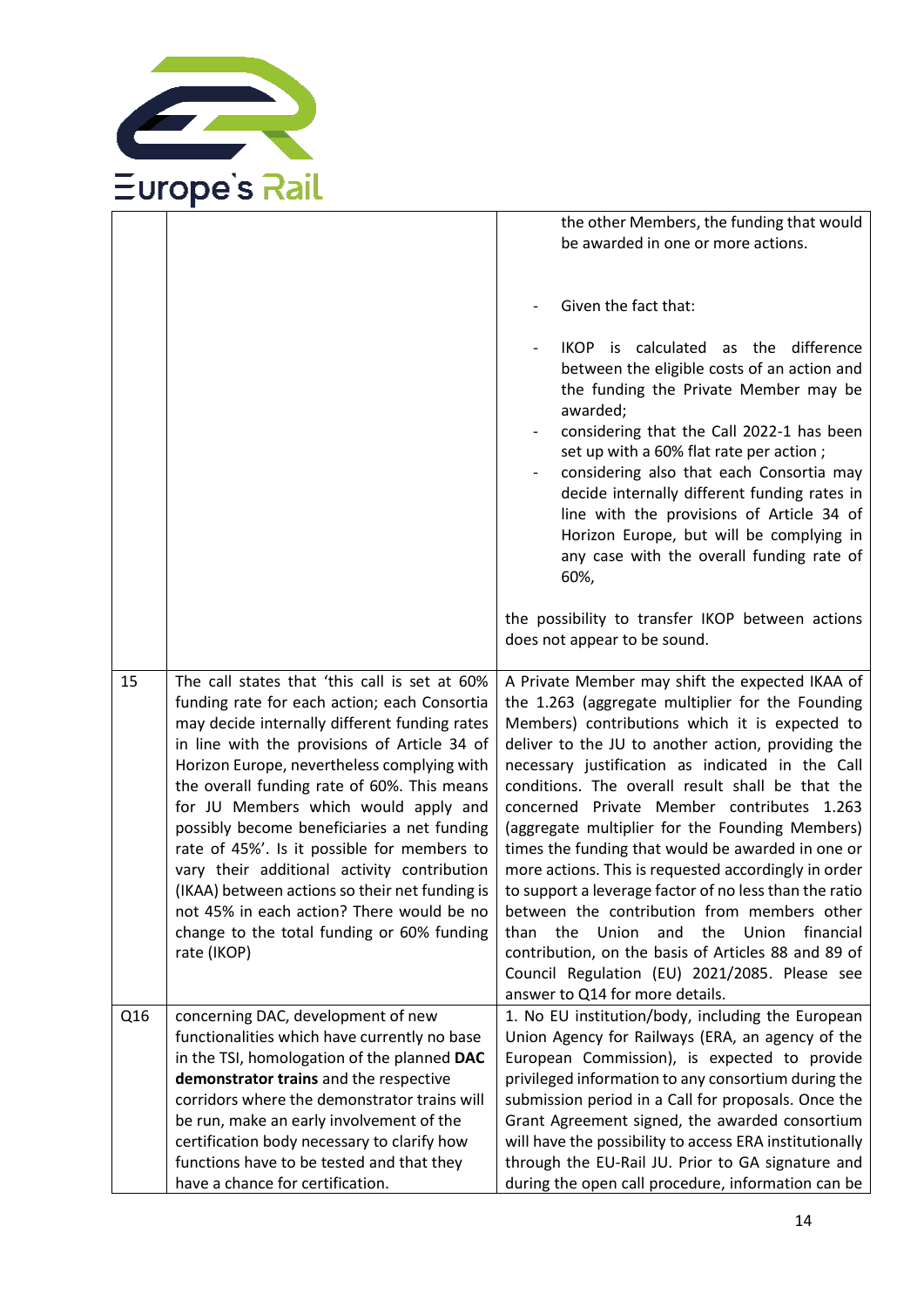

|     | 1.) When is the earliest starting point that a<br>consortium is allowed to contact ERA to<br>clarify the certification process for the new<br><b>DAC</b> functions?<br>2.) Who is the contact partner at ERA which<br>will support the consortiums in this question?<br>3.) Whom else has to be involves to optimize<br>the certification process from EU point of<br>view?                                                                                                                                                                                                                                | obtained addressing questions to the JU in writing<br>to the info-call mailbox.<br>2. See previous answer<br>3. See previous answer                                                                                                                                                                                                                                                                                                                                                                                                                                                                                                                                                                                                                                                                                                                    |
|-----|------------------------------------------------------------------------------------------------------------------------------------------------------------------------------------------------------------------------------------------------------------------------------------------------------------------------------------------------------------------------------------------------------------------------------------------------------------------------------------------------------------------------------------------------------------------------------------------------------------|--------------------------------------------------------------------------------------------------------------------------------------------------------------------------------------------------------------------------------------------------------------------------------------------------------------------------------------------------------------------------------------------------------------------------------------------------------------------------------------------------------------------------------------------------------------------------------------------------------------------------------------------------------------------------------------------------------------------------------------------------------------------------------------------------------------------------------------------------------|
| Q17 | ERJU<br>Team,<br>Dear                                                                                                                                                                                                                                                                                                                                                                                                                                                                                                                                                                                      | Dear Sir,                                                                                                                                                                                                                                                                                                                                                                                                                                                                                                                                                                                                                                                                                                                                                                                                                                              |
|     | we've downloaded the templates from the<br>funding and tender portal. Unfortunately, the<br>provided excel sheet works only under<br>Windows OS. Have you tested the macros<br>and everything under other Operating<br>Systems (e.g. MAC-OS and Excel 16.0581<br>(2022)?<br>them.<br>We<br>cannot<br>use<br>Looking to your answer or guiding us to the<br>responsible<br>Thank<br>person.<br>you.<br>Kind<br>Regards,                                                                                                                                                                                     | Thank you for your message. We tested the file on<br>Mac OS, and we didn't encounter any error. We ran<br>different tests, but we were not able to reproduce<br>the error you mention.<br>The easiest solution would therefore be to try to use<br>the file on another computer. The problem lies with<br>the macro that is generating the appropriate<br>number of sheets per beneficiary. Once the<br>beneficiaries and work packages are encoded in the<br>Excel file, it should therefore be possible to continue<br>working on this file on the Mac OS computer on<br>which the error was encountered.                                                                                                                                                                                                                                            |
| Q18 | Dear Madam or Sir,<br>I would like to ask about the status of<br>Switzerland with regard to its eligibility and<br>access to funding?<br>According to the information at the Info day,<br>Switzerland had not (yet) signed<br>the<br>agreement with Horizon Europe but has<br>there been a development or might there be<br>in the near future?<br>If Switzerland remains a , non-associated'<br>country, is there really no possibility to<br>obtain funding then for a legal entity based<br>in Switzerland who would like to be part of a<br>consortium and who could provide<br>substantial expertise? | Thank you for your question. As indicated during the<br>info-day, for the purposes of the eligibility<br>conditions for funding, a legal entity based in a third<br>country officially candidate for association to<br>Horizon Europe is eligible. They will be treated as<br>entities established in an Associated Country, if the<br>Horizon Europe Association Agreement with the<br>third country concerned applies at the time of<br>signature of the Grant Agreement.<br>Legal entities established in Switzerland are<br>currently<br>covered<br>by<br>the<br>transitional<br>not<br>arrangement. Switzerland is currently considered a<br>non-associated third country for Horizon Europe<br>and related programmes with call identifier 2021<br>and 2022. Given the current state of the EU-<br>Switzerland negotiations, it is impossible to |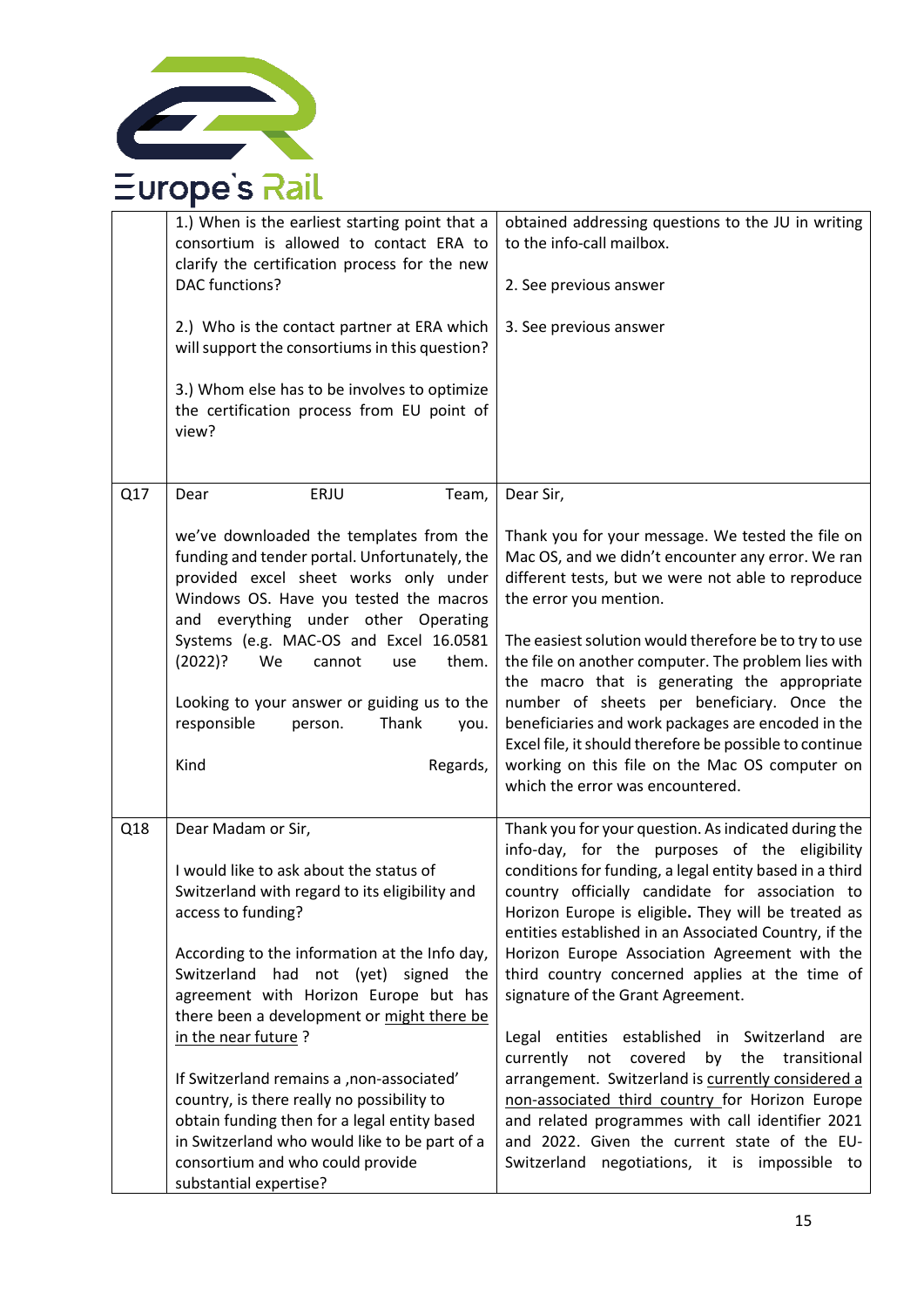

|                                      | anticipate<br>outcome<br>the<br>any<br>in.<br>present           |
|--------------------------------------|-----------------------------------------------------------------|
| Many thanks for your clarification / | circumstances.                                                  |
| confirmation.                        |                                                                 |
|                                      | Switzerland<br><b>Entities</b><br>based<br>can<br>in<br>however |
| Best wishes                          | participate in Horizon Europe Calls. Any legal entity,          |
|                                      | regardless of its place of establishment, including             |
|                                      | legal entities from non-associated third countries or           |
|                                      | international organisations, is eligible to participate         |
|                                      |                                                                 |
|                                      | (whether it is eligible for funding or not), provided           |
|                                      | that the conditions laid down in the HE Regulation              |
|                                      | are met, along with any other conditions laid down              |
|                                      | in the specific call topic. However, as Switzerland is          |
|                                      | considered a non-associated third country, Swiss                |
|                                      | applicants must submit their proposals as                       |
|                                      | participants from a non-associated third country                |
|                                      | ('Associated Partner'). You are invited to contact the          |
|                                      | Swiss authorities with regard possible funding from             |
|                                      | them in relation to your participation to Europe's              |
|                                      | Rail, and generally Horizon Europe, Calls.                      |
|                                      |                                                                 |
|                                      | Under the Horizon Europe Model Grant Agreement                  |
|                                      | (HE MGA), only entities eligible for funding may                |
|                                      | become beneficiaries. They must be eligible for                 |
|                                      | funding under the HE Regulation 2021/695 for the                |
|                                      |                                                                 |
|                                      | entire duration of the action. However, exceptions              |
|                                      | may apply as described below: A legal entity                    |
|                                      | established in low to middle income non-associated              |
|                                      | third countries and, exceptionally, other non-                  |
|                                      | associated third countries, shall be eligible for               |
|                                      | funding in an action if:                                        |
|                                      |                                                                 |
|                                      | a) their country is explicitly identified in                    |
|                                      | the work programme and call for                                 |
|                                      | proposals as being eligible for funding                         |
|                                      | (Europe's Rail call does not provide for                        |
|                                      | this)                                                           |
|                                      | Or                                                              |
|                                      | the JU considers, based on a case-by-<br>b)                     |
|                                      | that<br>their<br>assessment,<br>case                            |
|                                      | beneficiary is<br>participation<br>as<br>$\alpha$               |
|                                      | exceptionally considered essential for                          |
|                                      | implementing the project - for example                          |
|                                      | in view of their:                                               |
|                                      | outstanding competence/expertise<br>$\circ$                     |
|                                      | particular<br>access<br>to<br>research<br>$\circ$               |
|                                      |                                                                 |
|                                      | infrastructures                                                 |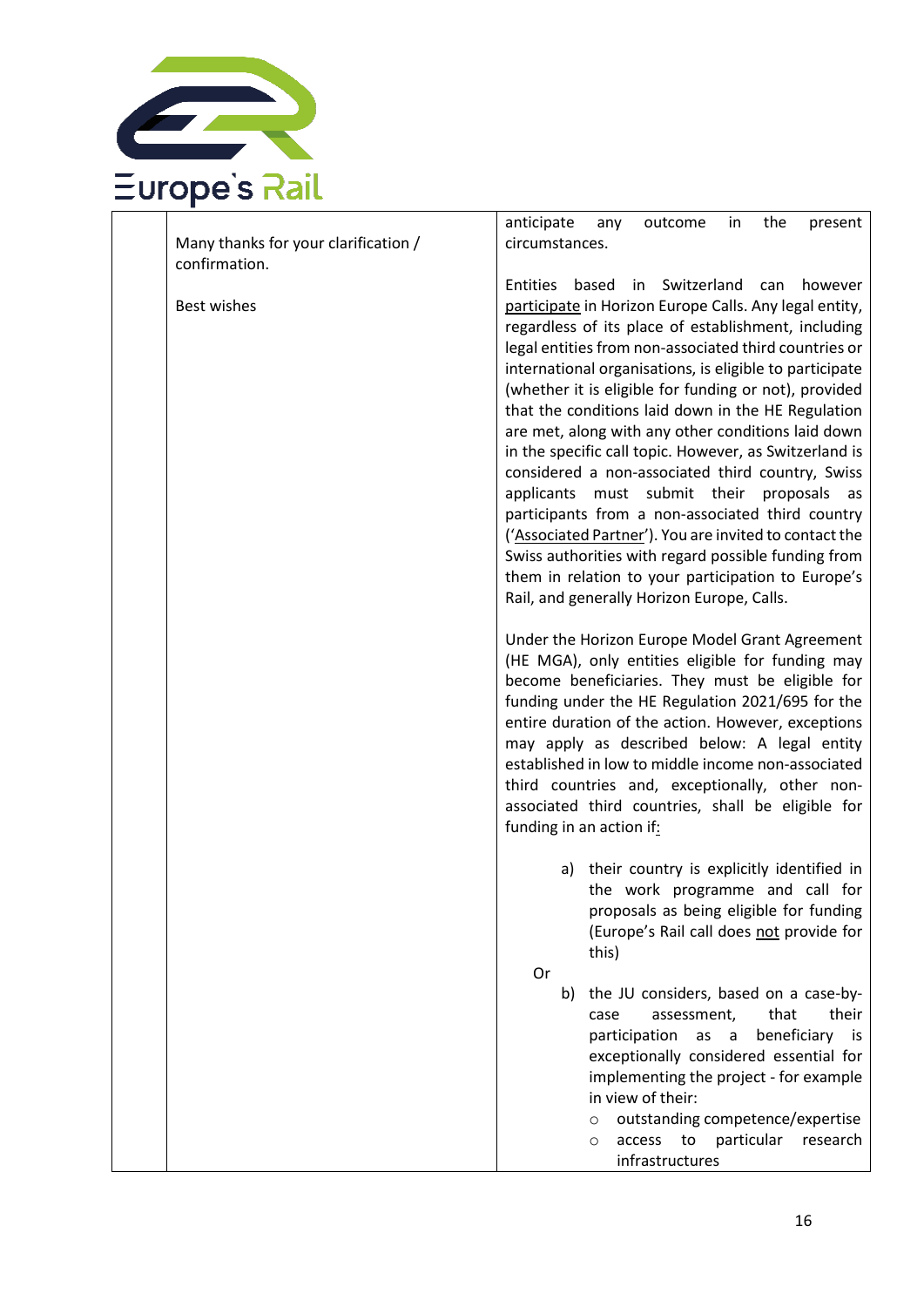

|     |                                                                                                                                                                    | access to particular geographical<br>$\circ$<br>environments<br>access to particular data<br>$\circ$                                                                                                                                                                                                                                                                                                                                                                                                                                                                                                                                                                                                             |
|-----|--------------------------------------------------------------------------------------------------------------------------------------------------------------------|------------------------------------------------------------------------------------------------------------------------------------------------------------------------------------------------------------------------------------------------------------------------------------------------------------------------------------------------------------------------------------------------------------------------------------------------------------------------------------------------------------------------------------------------------------------------------------------------------------------------------------------------------------------------------------------------------------------|
|     |                                                                                                                                                                    | Therefore, possibilities for funding could potentially<br>be assessed by the JU on a case-by-case basis for<br>Swiss entities based on the criterion listed under<br>point b.) However, it should be stressed these<br>possibilities are limited and could only be based on<br>an exceptional case-by-case assessment by the JU.                                                                                                                                                                                                                                                                                                                                                                                 |
|     |                                                                                                                                                                    | For more information about other funding<br>procedures put in place by the Swiss government<br>we refer you to the country page on the European<br>Commission<br>website:<br>https://ec.europa.eu/info/sites/default/files/resea<br>rch and innovation/strategy on research and in<br>novation/documents/ec rtd switzerland-country-<br>page.pdf                                                                                                                                                                                                                                                                                                                                                                 |
| Q19 | Dear Sir, Madam,<br>for the current call different TRL need to be<br>addressed/achieved.                                                                           | Thank you for your question. Activities are expected<br>to achieve a minimum between TRL 5 and TRL 7,<br>depending on the enabler addressed, and, at large,<br>higher by the end of the project.                                                                                                                                                                                                                                                                                                                                                                                                                                                                                                                 |
|     | Concerning the submission of a proposal,<br>could you please let me know what would be<br>the impact in case a project overachieves the<br>TRL within the project? | Please find for further reference the TRL definitions<br>and criteria as indicated in the General Annex B of<br>the HE General Annexes to the WP 2021-2022:<br>RL 5: Technology validated in a relevant environment<br>ndustrially relevant environment in the case of key<br>nabling technologies)<br>RL 6: Technology demonstrated in a relevant<br>nvironment (industrially relevant environment in the<br>ase of key enabling technologies)<br>RL 7: System prototype demonstration in an<br>perational environment<br>RL 8: System complete and qualified<br>RL 9: Actual system proven in an operational<br>nvironment (competitive manufacturing in the case<br>f key enabling technologies, or in space) |
| Q20 | Can you please tell me if it is possible to be<br>an associated member of Shift2Rail? Can you<br>please tell me who the right person to<br>contact is?             | Thank you for your question. Please be informed<br>that the successor to the Shift2Rail JU is named<br>Europe's Rail Joint Undertaking. You can find all the<br>information about the objectives of the partnership                                                                                                                                                                                                                                                                                                                                                                                                                                                                                              |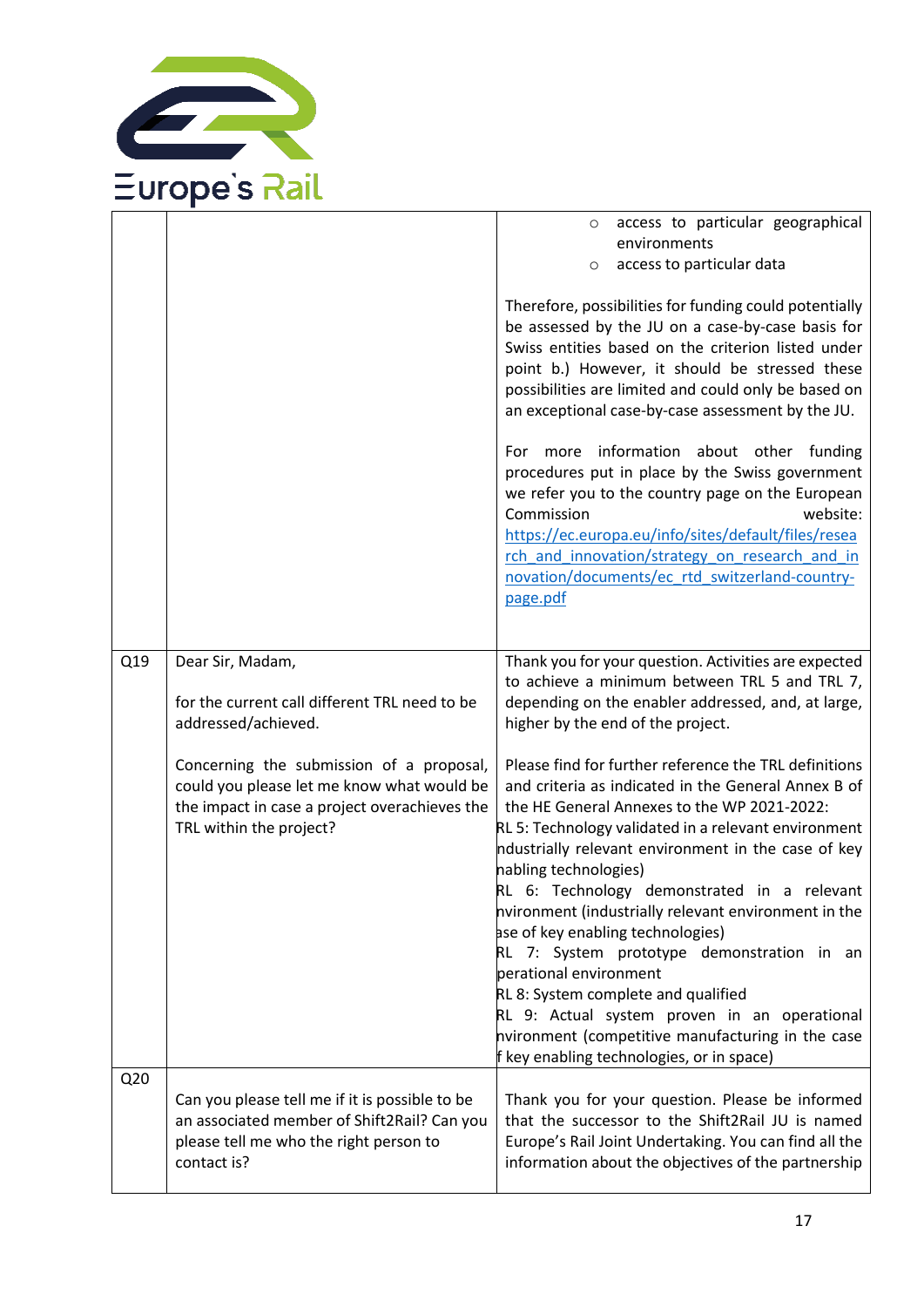

|                 | Thank you.                                                                                                                                                                                                                                                                                                                                                                                                      | following this link: https://shift2rail.org/about-                                                                                                                                                                                                                                                                                                                                                                                       |
|-----------------|-----------------------------------------------------------------------------------------------------------------------------------------------------------------------------------------------------------------------------------------------------------------------------------------------------------------------------------------------------------------------------------------------------------------|------------------------------------------------------------------------------------------------------------------------------------------------------------------------------------------------------------------------------------------------------------------------------------------------------------------------------------------------------------------------------------------------------------------------------------------|
|                 | Kind Regards,                                                                                                                                                                                                                                                                                                                                                                                                   | europes-rail/europes-rail-mission-and-objectives/.                                                                                                                                                                                                                                                                                                                                                                                       |
|                 |                                                                                                                                                                                                                                                                                                                                                                                                                 | Regarding possible future Associated Member, Art.<br>7 of the Single Basic Act (available here:<br>https://eur-lex.europa.eu/eli/reg/2021/2085).<br>allows JUs to launch calls for expression of interest<br>to select associated members depending on the<br>need of the Programme. Please consult our website<br>at https://shift2rail.org/about-europes-rail/ to find<br>all the available information about the Europe's Rail<br>JU. |
|                 |                                                                                                                                                                                                                                                                                                                                                                                                                 | Please be informed that up to this date, no call for<br>expressions of interest has been launched. Any call<br>for the selection of associated members will be duly<br>published through our website. Therefore, we<br>advise you to consult it regularly or subscribe to our<br>newsletter to stay updated on our activities:<br>https://shift2rail.org/e-news/.                                                                        |
|                 |                                                                                                                                                                                                                                                                                                                                                                                                                 | If you have any additional questions, please make<br>sure to send them to our functional mailbox Info-<br>Call@rail-research.europa.eu.                                                                                                                                                                                                                                                                                                  |
| Q21             | We would like to submit a project to the<br>EUROPE'S RAIL Call for Proposals.<br>The project deals with the improvement of<br>fast double-decker railcars to enable the joint<br>transport of passengers and goods, thus<br>increasing capacity, comfort and speed and<br>making European railways self-financing.<br>The project also includes road vehicles (2x<br>passenger, 2x freight) that are compatible | Thank you for your question. Please note it is the<br>applicants' responsibility and decision to ascertain<br>under which destination topic their proposal<br>provides the best fit to answer the call conditions<br>and objectives of the particular destination.<br>We recommend you to read the destinations' topic<br>description in terms of expected outcomes and<br>scope. Please consider also that a second Call is             |
|                 | with trains and allow fast loading and<br>unloading by their own power and door-to-<br>door intermodal transport.<br>Terminals are also part of the project,<br>allowing simultaneous short loading and<br>unloading of both - passengers and vehicles.<br>Please advise which of the calls is best<br>suited for the project.                                                                                  | expected to be launched in Q3 2022, covering areas<br>such as exploratory research and new-emerging<br>guided land transport systems; in this respect,<br>please refer to the Work Programme 2022-2024 of<br>the JU.                                                                                                                                                                                                                     |
|                 | Thank you in advance for an early reply.                                                                                                                                                                                                                                                                                                                                                                        |                                                                                                                                                                                                                                                                                                                                                                                                                                          |
| Q <sub>22</sub> | Dear Sirs,<br>as participant of the Rail Info Day on March<br>16th I am wondering why I have not yet                                                                                                                                                                                                                                                                                                            | Dear Sir,                                                                                                                                                                                                                                                                                                                                                                                                                                |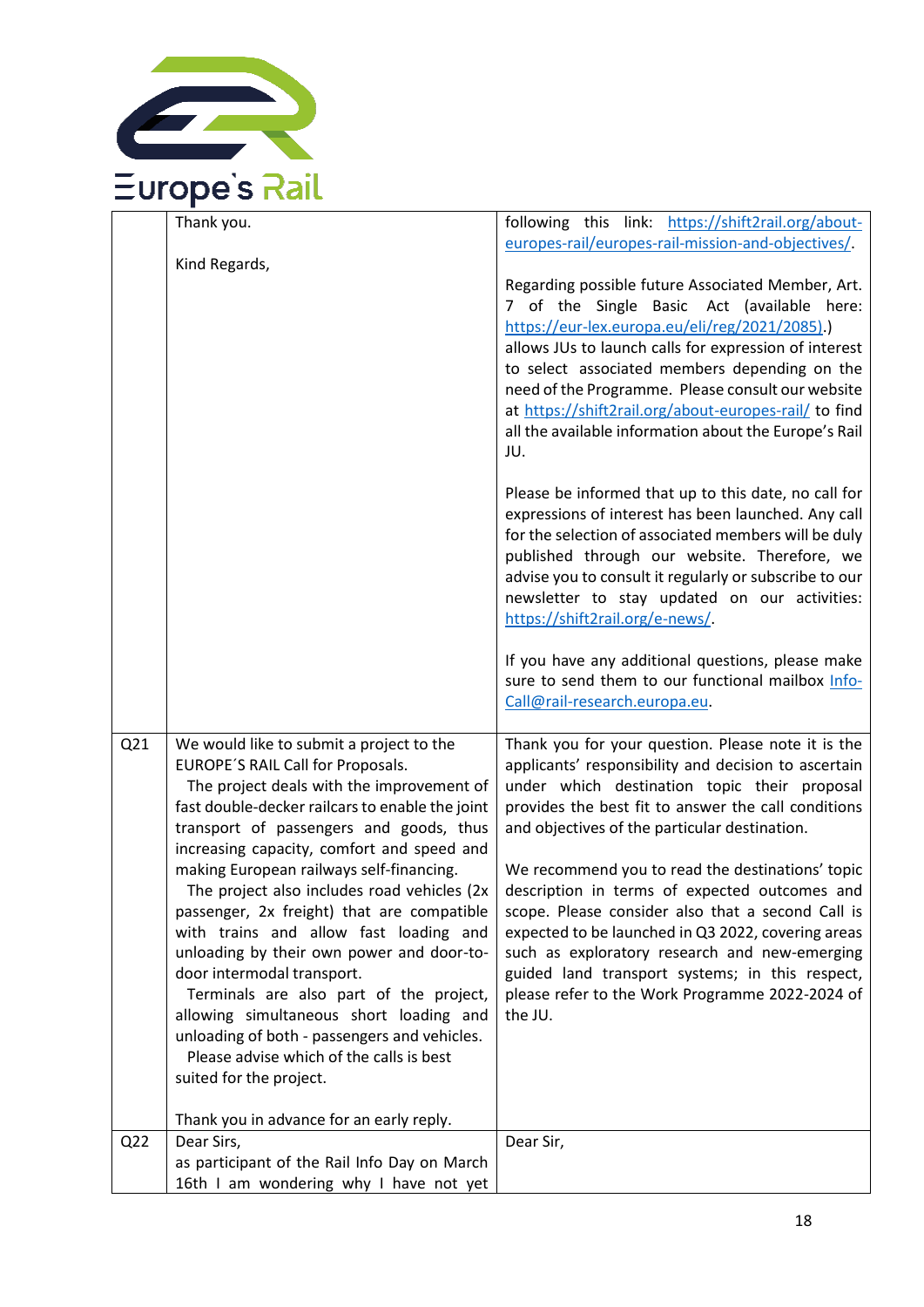

|                 | received the list of those participants who<br>agreed to be included in the networking<br>opportunities. In order to go forward with my                                                                                                                                                                                                                                                                                                                                                                                                                                                                                                                                                                                                                                                                                                                                                                                                                                                                                                                                                                                                                                                                                              | Please note that the lists were sent out on 17<br>March.                                                                                                                                                                                                                                                                                                                                                                                                                                                                                                                                                                                                                                                                                                                                                                                                                                                                                                                                                                                                                                                                                                                               |
|-----------------|--------------------------------------------------------------------------------------------------------------------------------------------------------------------------------------------------------------------------------------------------------------------------------------------------------------------------------------------------------------------------------------------------------------------------------------------------------------------------------------------------------------------------------------------------------------------------------------------------------------------------------------------------------------------------------------------------------------------------------------------------------------------------------------------------------------------------------------------------------------------------------------------------------------------------------------------------------------------------------------------------------------------------------------------------------------------------------------------------------------------------------------------------------------------------------------------------------------------------------------|----------------------------------------------------------------------------------------------------------------------------------------------------------------------------------------------------------------------------------------------------------------------------------------------------------------------------------------------------------------------------------------------------------------------------------------------------------------------------------------------------------------------------------------------------------------------------------------------------------------------------------------------------------------------------------------------------------------------------------------------------------------------------------------------------------------------------------------------------------------------------------------------------------------------------------------------------------------------------------------------------------------------------------------------------------------------------------------------------------------------------------------------------------------------------------------|
|                 | planned initiative I would like to receive the<br>list in order to find possible partners sharing<br>mobile/rapid<br>my interest in<br>charging                                                                                                                                                                                                                                                                                                                                                                                                                                                                                                                                                                                                                                                                                                                                                                                                                                                                                                                                                                                                                                                                                      | In addition, as registered participant who agreed to<br>share the information and receive it, we have resent<br>them to you on 1 <sup>st</sup> April.                                                                                                                                                                                                                                                                                                                                                                                                                                                                                                                                                                                                                                                                                                                                                                                                                                                                                                                                                                                                                                  |
| Q <sub>23</sub> | infrastructure for rural rail road battery trains<br>We have few questions on<br>administrative/financial issues:<br>We have the case of a beneficiary or an<br>affiliated entity that would contribute to a<br>project, building a demonstrator in a testing<br>site (already belonging to its heritage),<br>consisting in a railway track, a warehouse, a<br>train, and some other assets. Normally the<br>beneficiary or the AE uses this site for renting<br>or for commercial purposes, therefore<br>making this site available to the consortium<br>would represent a loss of income for the<br>beneficiary/AE. How can we declare that cost<br>(e.g. costs related to loss of earnings due to<br>unavailability or loss of rental value)?.<br>1. If we make this testing site available<br>to all participants of the consortium,<br>can the value of the above<br>contribution be shared among the<br>others Consortium Members<br>(i.e. requesting a fee?) And if this<br>case is possible, which kind of cost<br>category fits this kind of contract?<br>Consider the following organization:<br>2.<br>a holding company with a capital link<br>with some owned companies (hence<br>affiliated entities). These affiliated | 1. Regarding costs for equipment, as a general rule,<br>6.2.C.2.<br>of<br>the<br>under<br>HE<br>AGA<br>(https://ec.europa.eu/info/funding-<br>tenders/opportunities/docs/2021-<br>2027/common/guidance/aga_en.pdf),<br>only<br>depreciation costs or costs of renting/leasing can be<br>charged to HE actions.<br>In addition, there are optional provisions addressing<br>the specific case of assets under construction (e.g.<br>prototype) and their related capitalised costs:<br>The full construction costs (typically the<br>costs of personnel involved in construction<br>of the prototype)<br>The full purchase costs (typically any<br>component, pieces of equipment)<br>However, since these options are not possible for<br>the current EU-RAIL JU Call Proposals 2022-01<br>according to the Lump Sum HE GA, beneficiaries will<br>not be able to charge the full purchase costs of the<br>equipment used for a prototype.<br>Costs of renting/leasing refers to the following: If<br>the equipment was not purchased but rented or<br>leased, the beneficiaries can charge the renting or<br>leasing costs (i.e. finance leasing, renting and<br>operational leasing). |
|                 | entities have a capital link with other<br>owned companies (hence affiliated<br>entities of the affiliated entities),<br>may the affiliated entity of an<br>affiliated entity, fully owned by the<br>beneficiary, be involved in a project<br>as an affiliated entity of the<br>beneficiary?                                                                                                                                                                                                                                                                                                                                                                                                                                                                                                                                                                                                                                                                                                                                                                                                                                                                                                                                         | Therefore, the loss of renting revenue you refer to<br>is not considered under HE.<br>depreciation costs of equipment,<br>However,<br>infrastructure or other assets used for the action are<br>covered. Depreciation costs for equipment used for<br>the action, but bought before the action starting<br>date are eligible if they fulfil the general eligibility<br>conditions of Article 6.1(a). The remaining<br>depreciation costs (the equipment has not been<br>fully depreciated before the action's start) may be                                                                                                                                                                                                                                                                                                                                                                                                                                                                                                                                                                                                                                                            |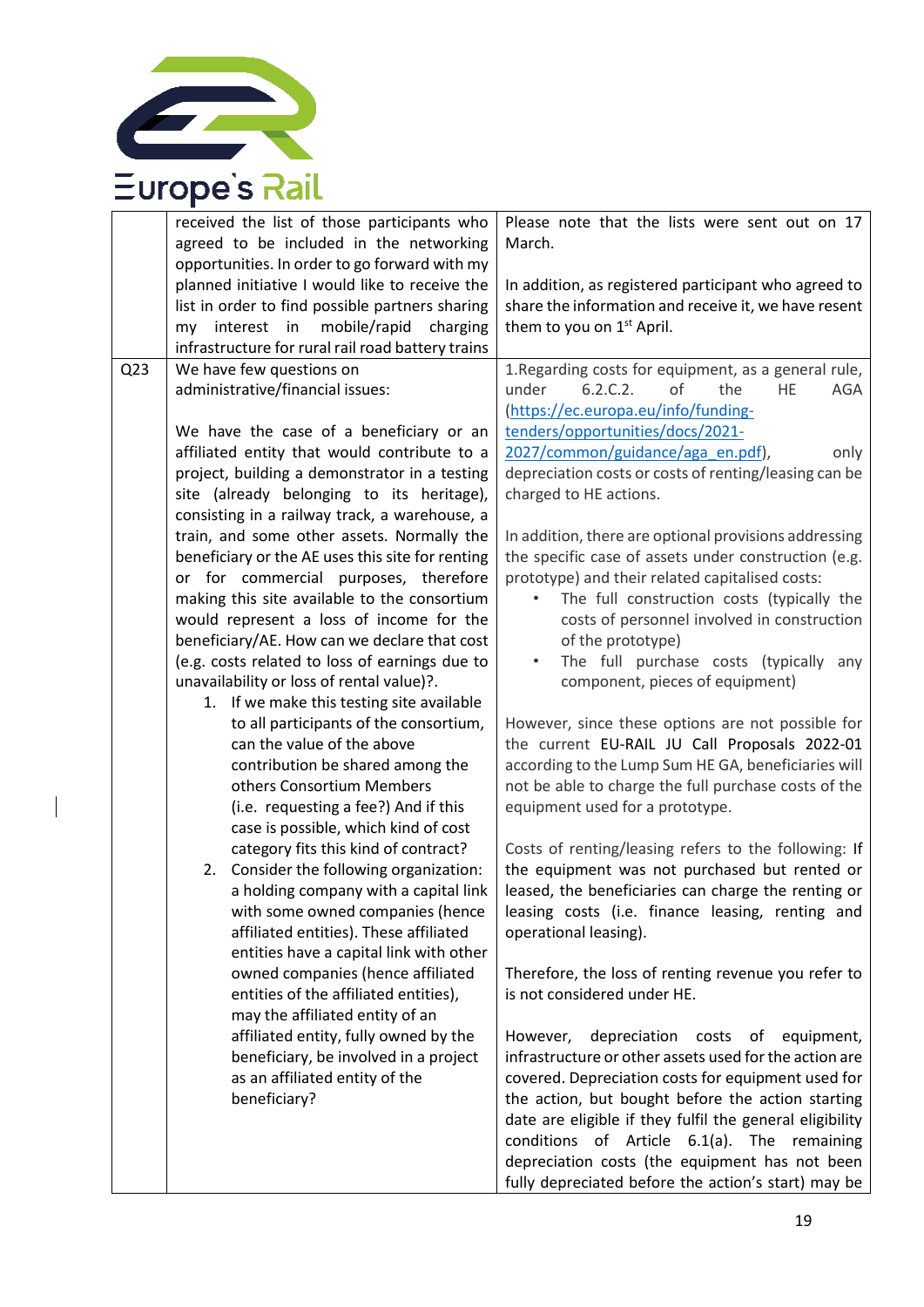

| eligible for the portion corresponding to the action<br>duration and to the rate of actual use for the<br>purposes of the action.                                                                                                                                                                                                                                                                                        |
|--------------------------------------------------------------------------------------------------------------------------------------------------------------------------------------------------------------------------------------------------------------------------------------------------------------------------------------------------------------------------------------------------------------------------|
| In addition, in some cases (e.g. infrastructure), it<br>may also include the costs necessary to ensure that<br>the asset is ready for its intended use (e.g. site<br>preparation, delivery and handling, installation,<br>etc).                                                                                                                                                                                          |
| 2. Under Horizon Europe, 'affiliated entity' to a<br>beneficiary means an entity as defined in Article<br>187(1) of the Financial Regulation 2018/1046. If a<br>beneficiary wishes to involve an entity as affiliated<br>to that beneficiary in the project without having any<br>legal link, it must have at least a capital link to be<br>involved as an Affiliated entity. Capital link' means:                       |
| under the direct or indirect control of the<br>$\circ$<br>beneficiary or<br>under the same direct or indirect control as<br>$\circ$<br>the beneficiary or<br>directly or indirectly controlling<br>the<br>$\circ$<br>beneficiary                                                                                                                                                                                         |
| 'Control' may take any of the following forms:<br>(a) the direct or indirect holding of more than 50%<br>of the nominal value of the issued share capital in<br>the legal entity concerned, or of a majority of the<br>voting rights of the shareholders or associates of<br>that<br>entity;<br>(b) the direct or indirect holding, in fact or in law, of<br>decision-making powers in the legal<br>entity<br>concerned. |
| This covers not only the case of parent companies<br>or holdings and their daughter companies or<br>subsidiaries and vice-versa, but also the case of<br>affiliates between themselves (e.g.<br>entities<br>controlled by the same entity).                                                                                                                                                                              |
| information<br>please<br>more<br>consult<br>the<br>For<br>annotations to Art. 8 in the Horizon Europe MGA,<br>available here: https://ec.europa.eu/info/funding-<br>tenders/opportunities/docs/2021-<br>2027/common/guidance/aga_en.pdf                                                                                                                                                                                  |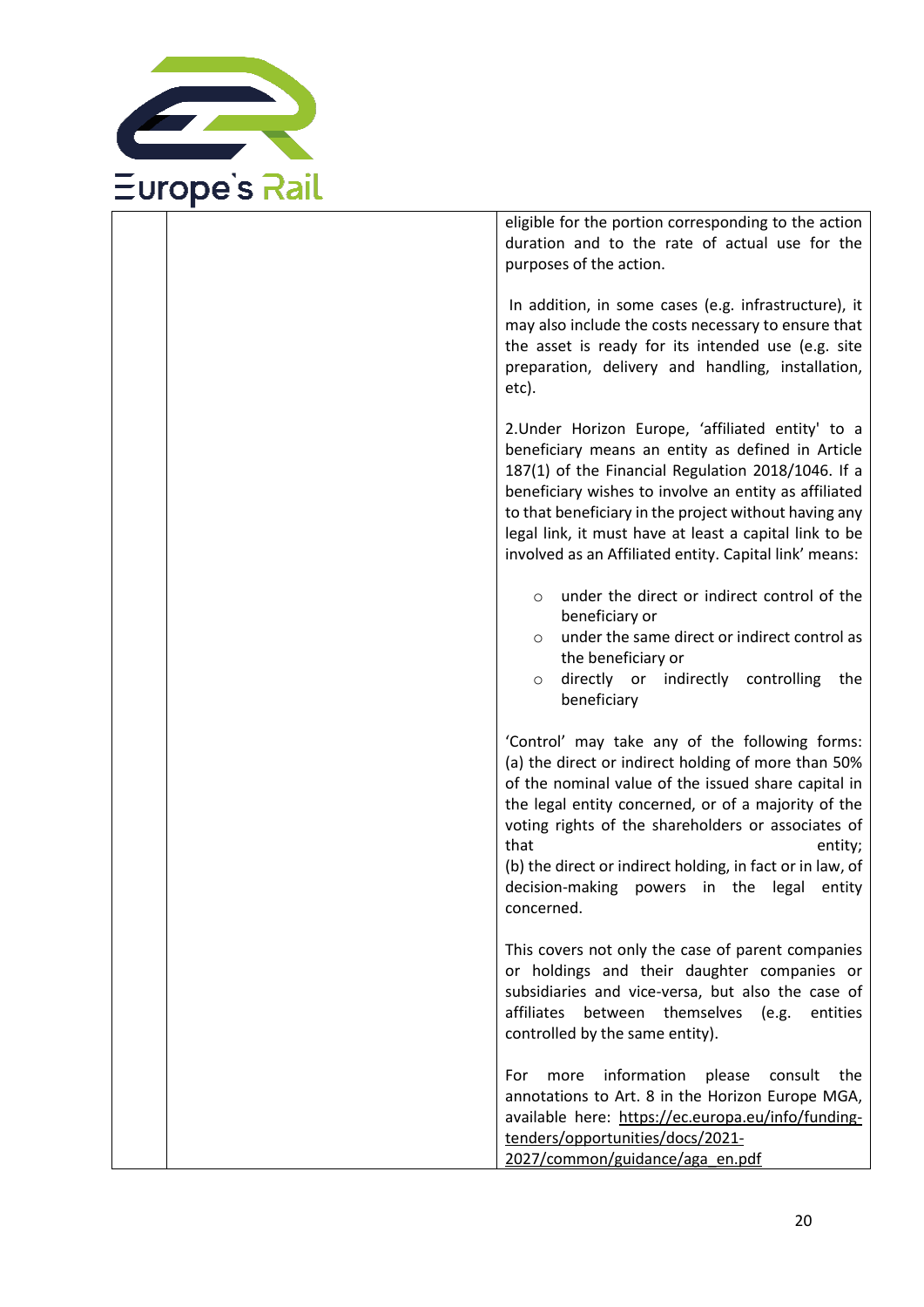

| Q24 | 1. Could you please confirm if this approach is<br>correct on how the Lump Sum financial table<br>(Excel) and the Members' Contributions file<br>should be completed?<br>Lump Sum financial table:<br>In order to get the lump sum shares<br>(funding) partners have to provide<br>HE Eligible costs (TPC minus IKAA in<br>the sheet per beneficiary BE1, BE2,<br>etc. or only funding+IKOP). Then, the<br>funding rate is applied (60% funding<br>at projects level) and we get the<br>lump sum shares.                                                                                                            | For contributions from members other than the<br>Union and contributing partners as per Art 11 of SBA<br>- the contributions of private members shall consist<br>of IKOP, IKAA and financial contributions in the<br>following programme approach:<br>"Total Project Costs"<br><b>HE Eligible costs</b><br><b>IKA</b><br>"If Appl<br>HE Max Contribution (co-funding) - funding rate 60%<br>$IKOP - 40%$<br>and = [44.5% Total Project Costs]<br>linked<br>proje<br><b>HE</b> eligible costs<br>activi<br>Funded by the JU<br>Own aco<br>prad<br>The Lump Sum breakdown in the budget proposal<br>table, used for the calculation of the requested                                                                                                                                                                                                                                                                                                                                                                     |
|-----|---------------------------------------------------------------------------------------------------------------------------------------------------------------------------------------------------------------------------------------------------------------------------------------------------------------------------------------------------------------------------------------------------------------------------------------------------------------------------------------------------------------------------------------------------------------------------------------------------------------------|------------------------------------------------------------------------------------------------------------------------------------------------------------------------------------------------------------------------------------------------------------------------------------------------------------------------------------------------------------------------------------------------------------------------------------------------------------------------------------------------------------------------------------------------------------------------------------------------------------------------------------------------------------------------------------------------------------------------------------------------------------------------------------------------------------------------------------------------------------------------------------------------------------------------------------------------------------------------------------------------------------------------|
|     | Is that correct?                                                                                                                                                                                                                                                                                                                                                                                                                                                                                                                                                                                                    | grant amount, should be filled in as indicated below:<br>The IKOP should be introduced in the                                                                                                                                                                                                                                                                                                                                                                                                                                                                                                                                                                                                                                                                                                                                                                                                                                                                                                                          |
|     | <b>Members' Contributions Annex I Part B:</b><br>In column B, lump-sum shares<br>coming from the Lump Sum financial<br>table need to be provided.<br>In column C, IKOP+IKAA sum needs<br>to be provided.<br>Is that correct?<br>2. One organisation is the main beneficiary<br>and has a legal link to its affiliated entity,<br>which is neither limited to the action nor<br>established for the sole purpose of its<br>implementation.<br>Is this legal link sufficient to prove the<br>affiliation between the two parties, or it<br>needs to be proven with some document -<br>framework agreement or similar? | budget proposal table.<br>Indicative IKAA can be introduced as well.<br>A dedicated table for the contribution of<br>the Members is also needed (cf following<br>paragraph)<br>The lump sum breakdown is used in the budget proposal table for the calculat<br>the Requested grant amount<br>Administrative forms<br>Lump sum share<br>Tropoual ID SEP-210847092<br>per beneficiary for<br>ronym FA6-Test Nr2<br>the GA<br>3 - Budget<br><b>BE</b><br><b>Baird Consulting Sco</b><br>$\,2\,$<br>200.<br><b>BE</b><br>120<br>Paton<br>30.0<br>$\,$ $\,$<br>Says Text<br>$_{\rm BL}$<br>Affliated<br>$\epsilon$<br>$_{0.0}$<br><b>Charalampos Xenogia</b><br>$\mathbb{R} \mathbb{E}$<br>330.0<br>Total<br>The IKOP shall be introduced in the budget proposal table.<br>Indicative IKAA could be introduced as well.<br>A dedicated table for the contribution of the Members is also needed (see next slid<br>Table for Annex I Part B "Estimated Members'<br>Contributions" should be filled in as described<br>below: |
|     | 3. One organisation is a Founding Member<br>acting as the main beneficiary with 4<br>affiliated entities through an internal<br>agreement (legal link).<br>How should an external entity (for e.g. an<br>university), which has a legal link to one of<br>those 4 affiliated entities but not with the                                                                                                                                                                                                                                                                                                              | In accordance with the call conditions: "The<br>amount of total in-kind contributions (i.e. in-<br>kind contributions for operational activities<br>and in-kind contributions for additional<br>activities) should be no less than 1.263<br>times the funding request, in aggregate, of<br>these applicant Private Members."<br>Any discrepancy shall be well and duly<br>justified.                                                                                                                                                                                                                                                                                                                                                                                                                                                                                                                                                                                                                                   |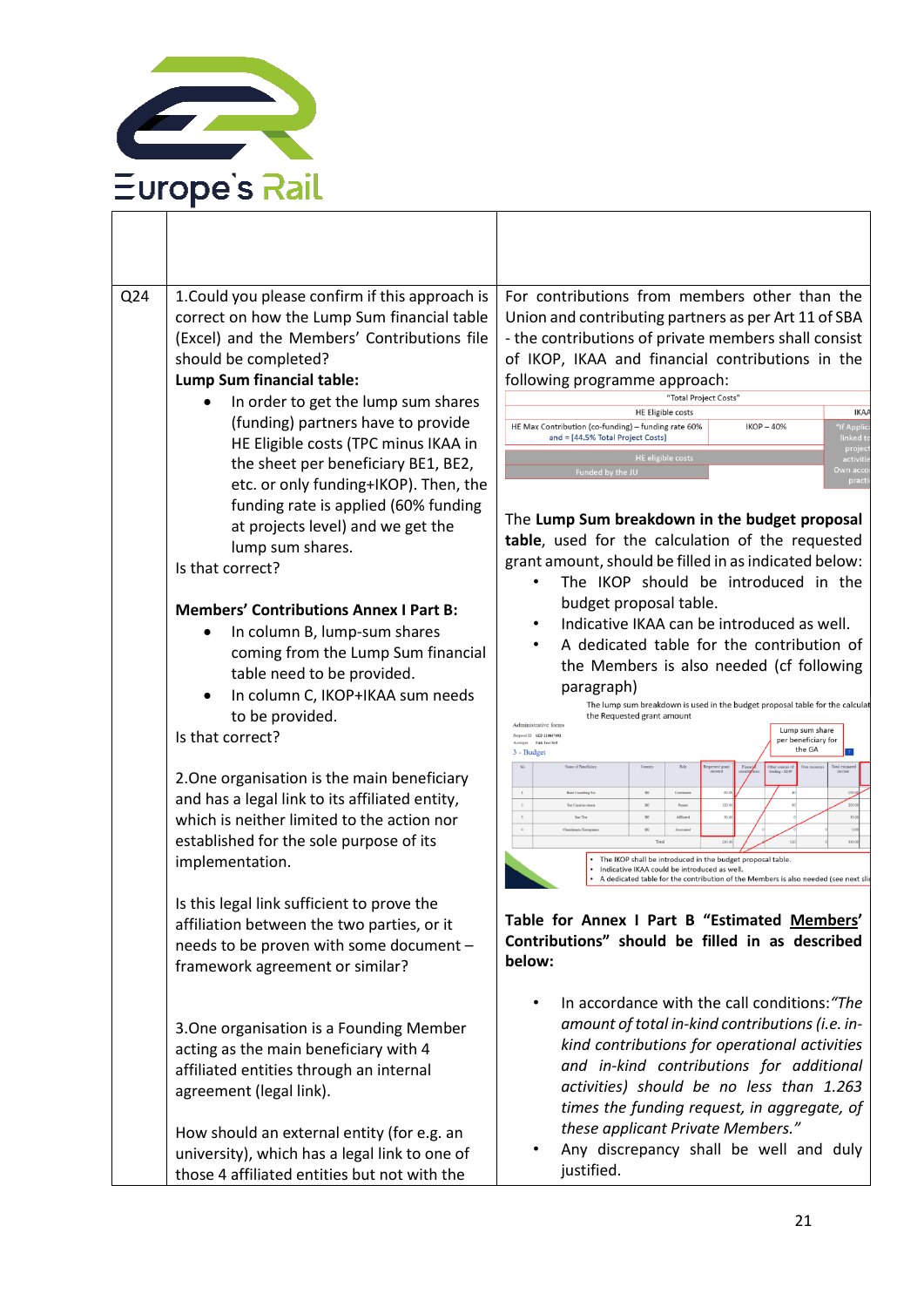

main beneficiary be involved in the project proposal?

Is it possible that this university be an affiliated entity to the main beneficiary? If yes, is there any document, such as LoC or LoI stating that two affiliated entities have a legal link, so that the main beneficiary can include this university as affiliated entity?

4.One organisation is an FM and plans to be the main beneficiary in an FA project doing coordination only. Its affiliated entities will implement technical work described in the DoA. Is this approach acceptable in the project consortium?

5.If a work package starts in a project month 24 (of 48 months of project duration), is prefinancing going to be provided for this work package?

- For  $1 \in \text{of}$  JU contribution, the Private Member shall contribute in addition of 1.263€ (this is an aggregate multiplier for the Founding Members). Consequently, with a Total Project Cost for the action and additional activities of 2.263€
- Column B: Maximum grant amount should reflect the JU contribution (LS share)
- Columns C/D: Total contribution of private members - The indicative value of contribution and percentage are automatically calculated
- Column E: Any discrepancy shall be well and duly justified (in case % below 2.263)



2.Existing supporting documents will have to be provided at Grant Agreement Preparation stage to prove the capital or legal link between a beneficiary and its affiliated entity(ies). For more information, please refer to the answer provided under Q5 of this document.

3.It is up to the beneficiaries to establish the consortium set-up that best answers the project proposal's needs. An external entity without legal or capital link with the beneficiary itself could not be indicated as affiliated entity, but could be established as subcontracting, contracting, associated partner or third party providing in-kind contributions free of charge. For more information on the possibilities for third parties (and their respective rights and obligations) in the HE MGA please refer to articles 8-9 of the HE AGA [https://ec.europa.eu/info/funding](https://ec.europa.eu/info/funding-tenders/opportunities/docs/2021-2027/common/guidance/aga_en.pdf)[tenders/opportunities/docs/2021-](https://ec.europa.eu/info/funding-tenders/opportunities/docs/2021-2027/common/guidance/aga_en.pdf) [2027/common/guidance/aga\\_en.pdf\)](https://ec.europa.eu/info/funding-tenders/opportunities/docs/2021-2027/common/guidance/aga_en.pdf)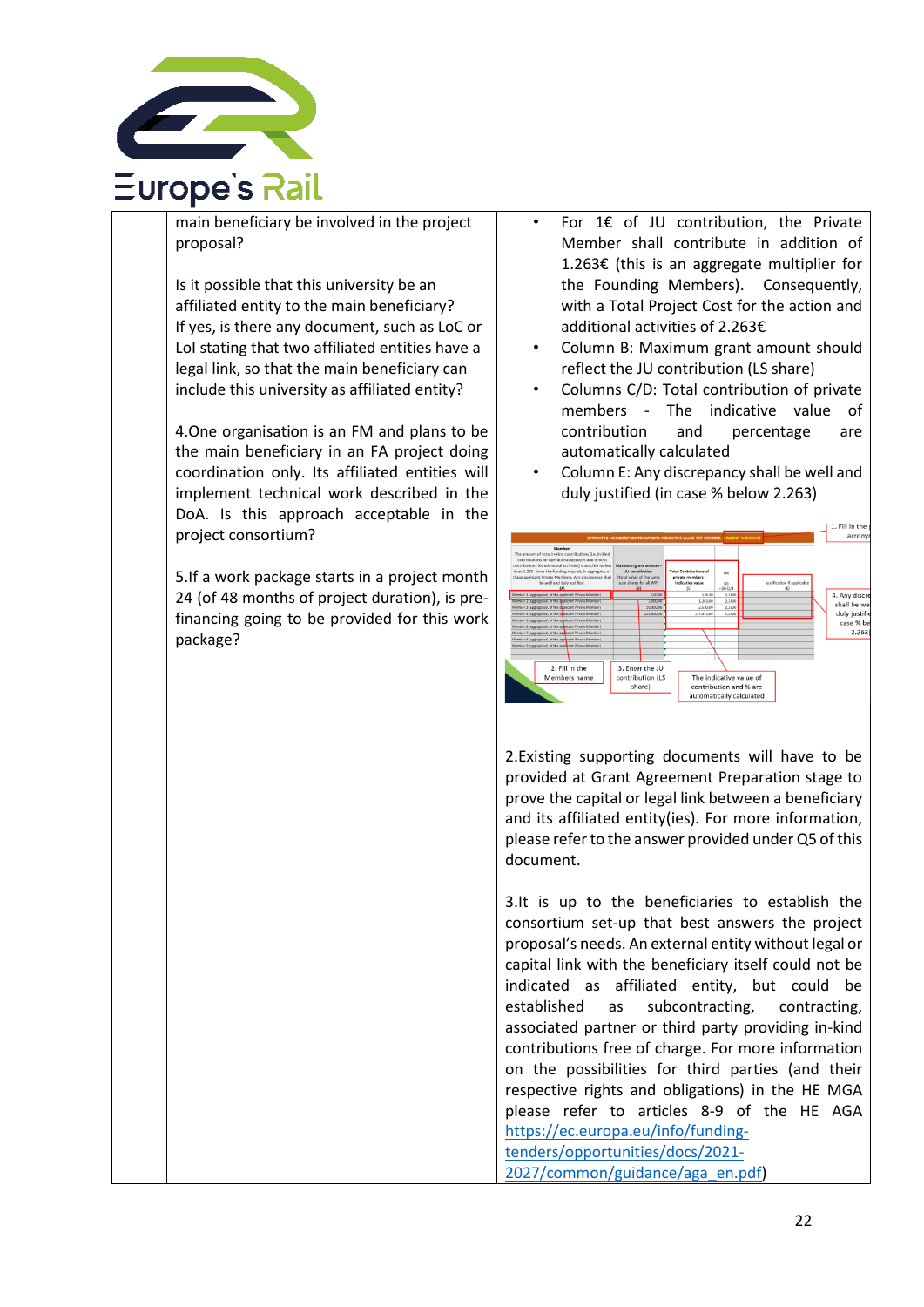

|                 |                                                                                                                                                                                                                                                                                                                                                                                                                                                                                                                                                       | 4.In accordance with article 7 of the HE MGA,<br>beneficiaries must have the appropriate resources<br>to implement the action and they implement the<br>action under their own responsibility and in<br>accordance with Article 11. If they rely on affiliated<br>entities or other third parties (see Articles 8 and 9),<br>they retain sole responsibility towards the granting<br>authority.                           |
|-----------------|-------------------------------------------------------------------------------------------------------------------------------------------------------------------------------------------------------------------------------------------------------------------------------------------------------------------------------------------------------------------------------------------------------------------------------------------------------------------------------------------------------------------------------------------------------|---------------------------------------------------------------------------------------------------------------------------------------------------------------------------------------------------------------------------------------------------------------------------------------------------------------------------------------------------------------------------------------------------------------------------|
|                 |                                                                                                                                                                                                                                                                                                                                                                                                                                                                                                                                                       | 5. The pre-financing will normally consist of the<br>maximum grant amount set out in Article 5.1 of the<br>grant agreement divided by number of reporting<br>periods. Therefore, contrary to what seems to be<br>indicated in your question, pre-financing is not<br>linked to specific work packages, but to the whole<br>grant, i.e. maximum grant amount/number of<br>reporting periods.                               |
|                 |                                                                                                                                                                                                                                                                                                                                                                                                                                                                                                                                                       | The number of reporting periods as well as the<br>amount of pre-financing payment are normally<br>decisions taken by the Authorising Officer,<br>depending on the type of action and the specific<br>grant agreement.                                                                                                                                                                                                     |
|                 |                                                                                                                                                                                                                                                                                                                                                                                                                                                                                                                                                       | For initial prefinancings, the amount due, schedule<br>and modalities will be set out in the Data Sheet.<br>However, if the statement on the use of the<br>previous prefinancing payment shows that less than<br>70% was used, the amount set out in the Data Sheet<br>will be reduced by the difference between the 70%<br>threshold and the amount used.                                                                |
| Q <sub>25</sub> | Is it possible for the beneficiary (we) to<br>declare the cost including the AE work (we<br>getting 60 % funding from the JU) and we pay<br>the AE 100 % of their cost?<br>Otherwise, our AE will have a problem with<br>the cash-flow during the time until the Lump-<br>Sum grant is payed. Also, since the<br>beneficiary is fully responsible, it seems<br>necessary to have the cash flow under control<br>(although it may be a lesser problem with a<br>Lump Sum grant, the beneficiary needs to<br>know that the work is progressing properly | Please note that afiliated entities charge costs and<br>contributions directly to the action under the same<br>conditions as the beneficiaries. Their costs and<br>contributions will be included in Annex 2 and they<br>have their own financial statement and must<br>provide their own CFS.<br>Moreover, beneficiaries and AE should have<br>sufficient operational and financial capacity to carry<br>out the action. |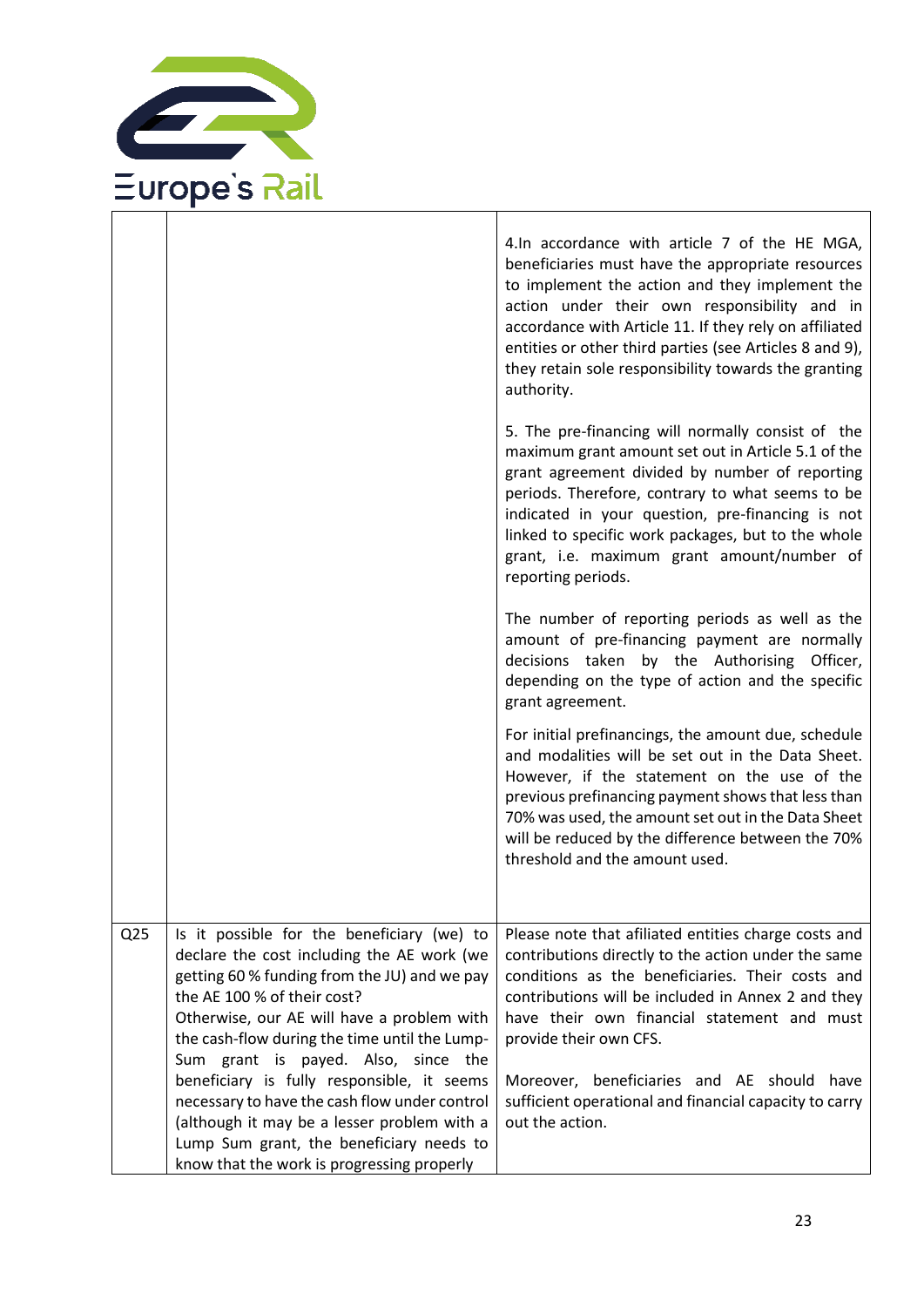

|     |                                                                                                                                                                                                                                                                                                                                                                                                                                                                                                                                                                                                                        | However, please refer to the answer provided<br>under Q24 regarding the prefinancing payment,<br>which aims to provide a certain float to<br>beneficiaries/AE, at the beginning of the action<br>implementation.<br>In addition, beneficiaries are free to set up internal<br>arrangements with their affiliated entities, as long<br>as they do not contradict the provisions of the Grant<br>Agreement.                                                                                                                                                                                                                                                                                                                                                                                                                                                                                                                                                                                                                                                                                                                                                                                                                        |
|-----|------------------------------------------------------------------------------------------------------------------------------------------------------------------------------------------------------------------------------------------------------------------------------------------------------------------------------------------------------------------------------------------------------------------------------------------------------------------------------------------------------------------------------------------------------------------------------------------------------------------------|----------------------------------------------------------------------------------------------------------------------------------------------------------------------------------------------------------------------------------------------------------------------------------------------------------------------------------------------------------------------------------------------------------------------------------------------------------------------------------------------------------------------------------------------------------------------------------------------------------------------------------------------------------------------------------------------------------------------------------------------------------------------------------------------------------------------------------------------------------------------------------------------------------------------------------------------------------------------------------------------------------------------------------------------------------------------------------------------------------------------------------------------------------------------------------------------------------------------------------|
| Q26 | are Europe's Rail members eligible to<br>present a proposal for the Europe's Rails call<br>for proposals 2022?                                                                                                                                                                                                                                                                                                                                                                                                                                                                                                         | The published call for proposals of EU-Rail is fully<br>competitive and open to all eligible entities<br>according to Horizon Europe rules for participation.                                                                                                                                                                                                                                                                                                                                                                                                                                                                                                                                                                                                                                                                                                                                                                                                                                                                                                                                                                                                                                                                    |
| Q27 | I am interested in the strategic Europe's Rail<br>calls for projects just launched, particularly<br>the call for projects concerning the Digital<br>Automatic Coupler (DAC) technology<br>"Sustainable Competitive Digital Green Rail<br>Freight Services - TOPIC ID: HORIZON-ER-JU-<br>2022-FA5-01 - Full digital freight train<br>operations", and I have a key question.<br>Could you please tell me if the "Destination<br>5" call for projects can include investment<br>costs (i.e. not only depreciation for the<br>duration of the project in the budget<br>submitted, but the full cost of the<br>equipment)? | With regard to costs for equipment and related<br>rules in the HE MGA, please refer to question n. 23<br>above and the annotations under article 6.2.C.2 in<br><b>AGA</b><br>the<br>HE<br>available<br>here:<br>https://ec.europa.eu/info/funding-<br>tenders/opportunities/docs/2021-<br>2027/common/guidance/aga_en.pdf<br>Regarding costs for equipment, as a general rule,<br>6.2.C.2.<br>the<br>under<br>οf<br><b>HE</b><br>AGA<br>(https://ec.europa.eu/info/funding-<br>tenders/opportunities/docs/2021-<br>2027/common/guidance/aga_en.pdf),<br>only<br>depreciation costs or costs of renting/leasing can be<br>to HE<br>actions. For example,<br>charged<br>if a<br>demonstrator is set up with 10 couplers, the costs<br>associated to the setting up of the demonstrator<br>and its use can be charged to the project for the<br>period of usage.<br>In addition, there are optional provisions addressing<br>the specific case of assets under construction (e.g.<br>prototype) and their related capitalised costs:<br>The full construction costs (typically the<br>costs of personnel involved in construction<br>of the prototype)<br>The full purchase costs (typically any<br>component, pieces of equipment) |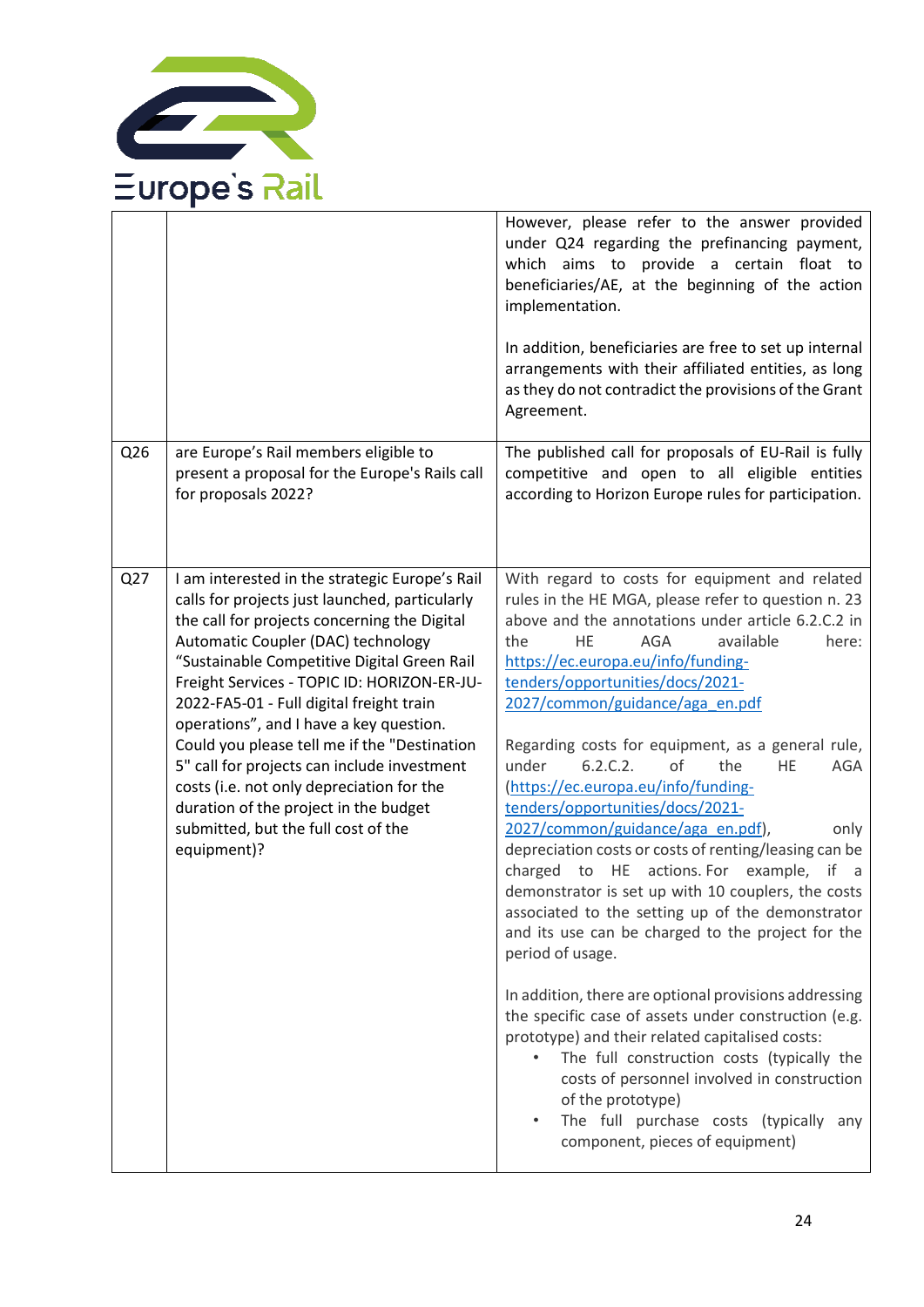

|                 |                                                                                                                                                                                                                                                                                                                                                                                                                                                                                                                  | Please refer to question n. 1, paragraph 2, for more<br>details about charges for the full cost of the<br>equipment.                                                                                                                                                                                                                                                                                                                                                                                                                                      |
|-----------------|------------------------------------------------------------------------------------------------------------------------------------------------------------------------------------------------------------------------------------------------------------------------------------------------------------------------------------------------------------------------------------------------------------------------------------------------------------------------------------------------------------------|-----------------------------------------------------------------------------------------------------------------------------------------------------------------------------------------------------------------------------------------------------------------------------------------------------------------------------------------------------------------------------------------------------------------------------------------------------------------------------------------------------------------------------------------------------------|
| Q28             | I was advised to use the "Funding & Tender<br>Portal"<br>functionality to get in contact with the<br>evolving consortium for the sub-call "ER-JU-<br>2022-FA4-01":<br>A sustainable and green rail system<br>TOPIC ID: HORIZON-ER-JU-2022-FA4-01<br><b>Partner search announcements</b><br>Searches of partners to collaborate on this topic<br>O<br>View / Edit                                                                                                                                                 | Upon verification, the partner search function in the<br>F&T Portal for Flagship Area 4 is fully functional and<br>there are 9 expertise offers at the time of writing.<br>If the problem persists, please contact the IT<br>helpdesk using the contact form available at the<br>following link:<br>https://ec.europa.eu/info/funding-<br>tenders/opportunities/portal/screen/support/help<br>desks/contact-form                                                                                                                                          |
|                 | Unfortunately, nothing can be seen:<br>Loading data<br>It is not clear, if it is caused by a technical<br>issue or if nothing can be found.<br>Could you be so kind and give me (technical)<br>advice, how to make contact to this<br>consortium?                                                                                                                                                                                                                                                                |                                                                                                                                                                                                                                                                                                                                                                                                                                                                                                                                                           |
| Q <sub>29</sub> | 1: In the Members' Contribution file, is it<br>possible to include the real numbers for IKOP<br>and IKAA in column C (to be included<br>manually)? Or should only the indicative<br>values (automatically calculated considering<br>the total value of the lump sum shares) be<br>confirmed?<br>2: By definition, IKAA is not under HE eligible<br>costs, but members should follow own<br>accounting practices. Does this mean that<br>members could apply the real indirect cost<br>for activities under IKAA? | 1.In the table for Annex I Part B "Estimated<br>Members' Contributions", for Columns C/D Total<br>contribution of private members, the indicative<br>value of contribution<br>and<br>percentage<br>are<br>automatically calculated.<br>Should<br>you<br>have<br>calculated more, or less, for the indicative value of<br>Member's contribution, it should therefore be<br>changed manually. Please also refer to the Q n.24.1<br>above about it. As indicated, in case you reach a %<br>below 2.263, the discrepancy shall be well and duly<br>justified. |
|                 | But in the Q&A Call 2022, 2nd Publication,<br>there is the following: IKAA, by its nature, is<br>not funded by the JU. Where IKAA is<br>connected to an action funded by the JU, the<br>same provisions applicable to subcontracting<br>forbidding beneficiaries to be in the same<br>action also sub-contractors apply to                                                                                                                                                                                       | 2. No, since the answer provided under Q12 refers<br>specifically to the limitations for subcontracting.<br>accordance with the Council<br>Regulation<br>In.<br>2021/2085 establishing the JUs, including EU-Rail<br>https://eur-lex.europa.eu/legal-<br>(SBA:<br>content/EN/TXT/PDF/?uri=CELEX:32021R2085&qid                                                                                                                                                                                                                                            |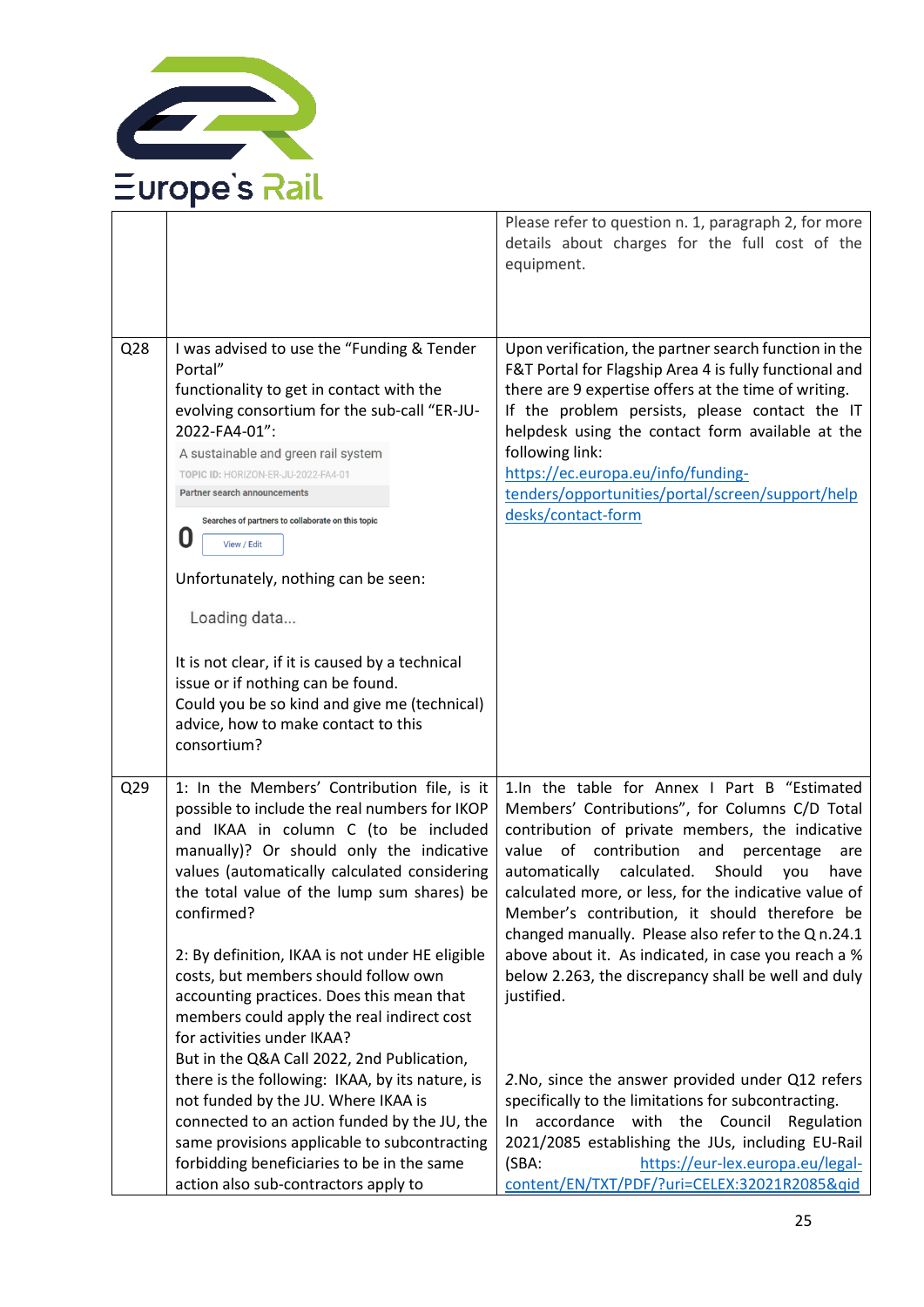

| subcontracting in the context of IKAA.<br>Nevertheless, where IKAA would not be<br>directly complementing an action, and/or<br>the subcontractor is not a beneficiary of the<br>same action, and activities are linked to the<br>Multi-Annual Work Programme and bring<br>significant Union added values, there are no<br>limitations of subcontracting between EU-<br>Rail Members.<br>Does it mean that the IKAA connected to the<br>action falls within the HE rules for eligibility?<br>And only the IKAA not directly<br>complementing an action should follow the<br>own accounting practices ? | $=16512322207338$ from = en), art. 11.2, for the<br>purpose of valuing the IKAA (in particular for your<br>question), the costs shall indeed be determined in<br>accordance with your usual cost accounting<br>practices, to the applicable accounting standards of<br>the country where your entity is established, and to<br>the applicable International Accounting Standards<br>[]. Consequently, members could apply the real<br>indirect cost for activities under IKAA as long as it<br>respects the conditions mentioned above.<br>Furthermore, additional activities can be accounted<br>for as members' in-kind contributions to additional<br>activities when they contribute to the objectives of<br>the joint undertaking and are directly linked to its<br>activities, including non-eligible costs of indirect<br>actions funded by the joint undertaking where this<br>is provided for in the annual additional activities |
|-------------------------------------------------------------------------------------------------------------------------------------------------------------------------------------------------------------------------------------------------------------------------------------------------------------------------------------------------------------------------------------------------------------------------------------------------------------------------------------------------------------------------------------------------------------------------------------------------------|--------------------------------------------------------------------------------------------------------------------------------------------------------------------------------------------------------------------------------------------------------------------------------------------------------------------------------------------------------------------------------------------------------------------------------------------------------------------------------------------------------------------------------------------------------------------------------------------------------------------------------------------------------------------------------------------------------------------------------------------------------------------------------------------------------------------------------------------------------------------------------------------------------------------------------------------|
|                                                                                                                                                                                                                                                                                                                                                                                                                                                                                                                                                                                                       | plan. That link can be established through the<br>uptake of results from indirect actions funded by<br>the joint undertaking or its preceding initiatives, or<br>by demonstrating a significant Union added value.<br>The respective costs should be certified by an<br>independent audit body appointed by the entity<br>concerned subject to the valuation method being<br>open to verification by the joint undertaking in the<br>event of uncertainty.                                                                                                                                                                                                                                                                                                                                                                                                                                                                                 |
| Q30<br>we have 3 questions concerning the                                                                                                                                                                                                                                                                                                                                                                                                                                                                                                                                                             | Please refer to the answer provided under<br>1:                                                                                                                                                                                                                                                                                                                                                                                                                                                                                                                                                                                                                                                                                                                                                                                                                                                                                            |
| involvement of Affiliated Entities:                                                                                                                                                                                                                                                                                                                                                                                                                                                                                                                                                                   | question n.24, sub-question 3.                                                                                                                                                                                                                                                                                                                                                                                                                                                                                                                                                                                                                                                                                                                                                                                                                                                                                                             |
| <b>Q1: Roles of AE &amp; Beneficiary</b>                                                                                                                                                                                                                                                                                                                                                                                                                                                                                                                                                              | It is up to the beneficiaries to establish the<br>consortium set-up that best answers to the                                                                                                                                                                                                                                                                                                                                                                                                                                                                                                                                                                                                                                                                                                                                                                                                                                               |
| One organization is a Founding Member                                                                                                                                                                                                                                                                                                                                                                                                                                                                                                                                                                 | Destination's needs. An external entity without                                                                                                                                                                                                                                                                                                                                                                                                                                                                                                                                                                                                                                                                                                                                                                                                                                                                                            |
| acting as the main beneficiary with 4<br>affiliated entities through an internal                                                                                                                                                                                                                                                                                                                                                                                                                                                                                                                      | legal or capital link with the beneficiary itself could<br>not be indicated as affiliated entity, but could be                                                                                                                                                                                                                                                                                                                                                                                                                                                                                                                                                                                                                                                                                                                                                                                                                             |
| agreement (legal link).                                                                                                                                                                                                                                                                                                                                                                                                                                                                                                                                                                               | subcontracting,<br>established<br>contracting,<br>as                                                                                                                                                                                                                                                                                                                                                                                                                                                                                                                                                                                                                                                                                                                                                                                                                                                                                       |
| How should an external entity (for                                                                                                                                                                                                                                                                                                                                                                                                                                                                                                                                                                    | associated partner or third party providing in-kind                                                                                                                                                                                                                                                                                                                                                                                                                                                                                                                                                                                                                                                                                                                                                                                                                                                                                        |
| e.g. an university), which has a legal<br>link to one of those 4 affiliated                                                                                                                                                                                                                                                                                                                                                                                                                                                                                                                           | contributions free of charge. For more information                                                                                                                                                                                                                                                                                                                                                                                                                                                                                                                                                                                                                                                                                                                                                                                                                                                                                         |
| entities but not with the main                                                                                                                                                                                                                                                                                                                                                                                                                                                                                                                                                                        |                                                                                                                                                                                                                                                                                                                                                                                                                                                                                                                                                                                                                                                                                                                                                                                                                                                                                                                                            |
|                                                                                                                                                                                                                                                                                                                                                                                                                                                                                                                                                                                                       | on the possibilities for third parties (and their<br>respective rights and obligations) in the HE MGA                                                                                                                                                                                                                                                                                                                                                                                                                                                                                                                                                                                                                                                                                                                                                                                                                                      |
| beneficiary be involved in the                                                                                                                                                                                                                                                                                                                                                                                                                                                                                                                                                                        | please refer to articles 8-9 of the HE AGA                                                                                                                                                                                                                                                                                                                                                                                                                                                                                                                                                                                                                                                                                                                                                                                                                                                                                                 |
| project proposal?                                                                                                                                                                                                                                                                                                                                                                                                                                                                                                                                                                                     | https://ec.europa.eu/info/funding-<br>tenders/opportunities/docs/2021-                                                                                                                                                                                                                                                                                                                                                                                                                                                                                                                                                                                                                                                                                                                                                                                                                                                                     |
| <b>Q2: Role of Daughter company</b><br>Companies A, B, C belong to the same                                                                                                                                                                                                                                                                                                                                                                                                                                                                                                                           | 2027/common/guidance/aga_en.pdf)                                                                                                                                                                                                                                                                                                                                                                                                                                                                                                                                                                                                                                                                                                                                                                                                                                                                                                           |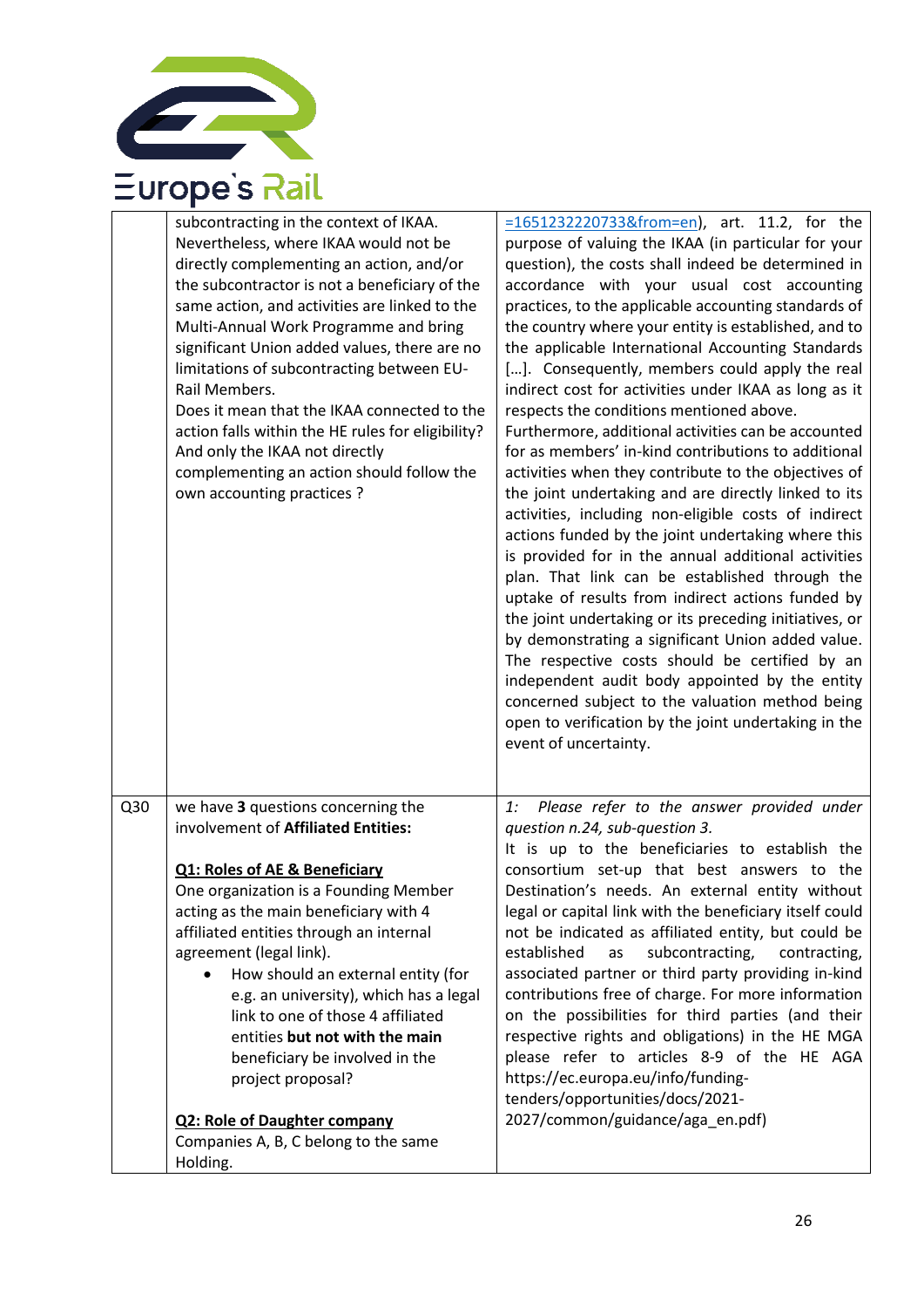

If Companies A and B have a role of seperate beneficiary in the same project/action: can the company C be affiliated entity to both companies A and B at the same time in the same project/action?

#### **Q3: Proof of non legal link with AE**

Some of the AE which we bring on board have not yet a collaboration agreement with the organization. But it is planned to establish now a collaboration agreement – going beyond ER JU.

- Is this accepted or is it mandatory to have cooperation which has already started **before** the project will be launched?
- When does this link needs to be proved: for project submission or after (e.g. during GA-preparation)?
- Do you have template showing where we can proof this link (during the ER JU information day on 16.03.2022 it was promised to provide such a template)?

*2:* The ultimate choice of consortium set-up should be dictated by the project needs and the respective rights and obligations of beneficiaries and affiliated entities under the grant agreement. For more information on affiliated entities' rights and obligations, please consult the annotations to article 8 of the HE MGA. However, please note that if the affiliated entity concerned appears twice, linked both to beneficiaries A and B, it shall be duly explained why this entity is registered as affiliated entity and not directly as beneficiary. In addition, having the same affiliated entity linked to two beneficiaries in the grant may create confusion with regard to implementation of obligations under the GA, in particular in the context of a potential recovery and especially if the activities conducted by the affiliated entities are not very well distinguishable.

3.The annotations to the HE MGA state that the link must be neither limited to the action nor established for the sole purpose of its implementation, so the documents provided to prove the link between affiliated entity and the beneficiary must clearly include elements that demonstrate objectively that the link is established for goals that are beyond the scope of the project.

More specifically, legal link refers to an established relationship (between the AE and the beneficiary), which is:

- **broad and not specifically created for the work in the GA** - Accordingly, its duration must go beyond the action duration and it usually pre-dates and outlasts the GA. Ad hoc collaboration agreements or contracts to carry out work in the action are NOT covered. (In this latter case, both legal entities should be beneficiaries). AND
- **a legal relationship**. This may either be a legal structure (e.g. the relationship between an association and its members) or through an agreement or contract not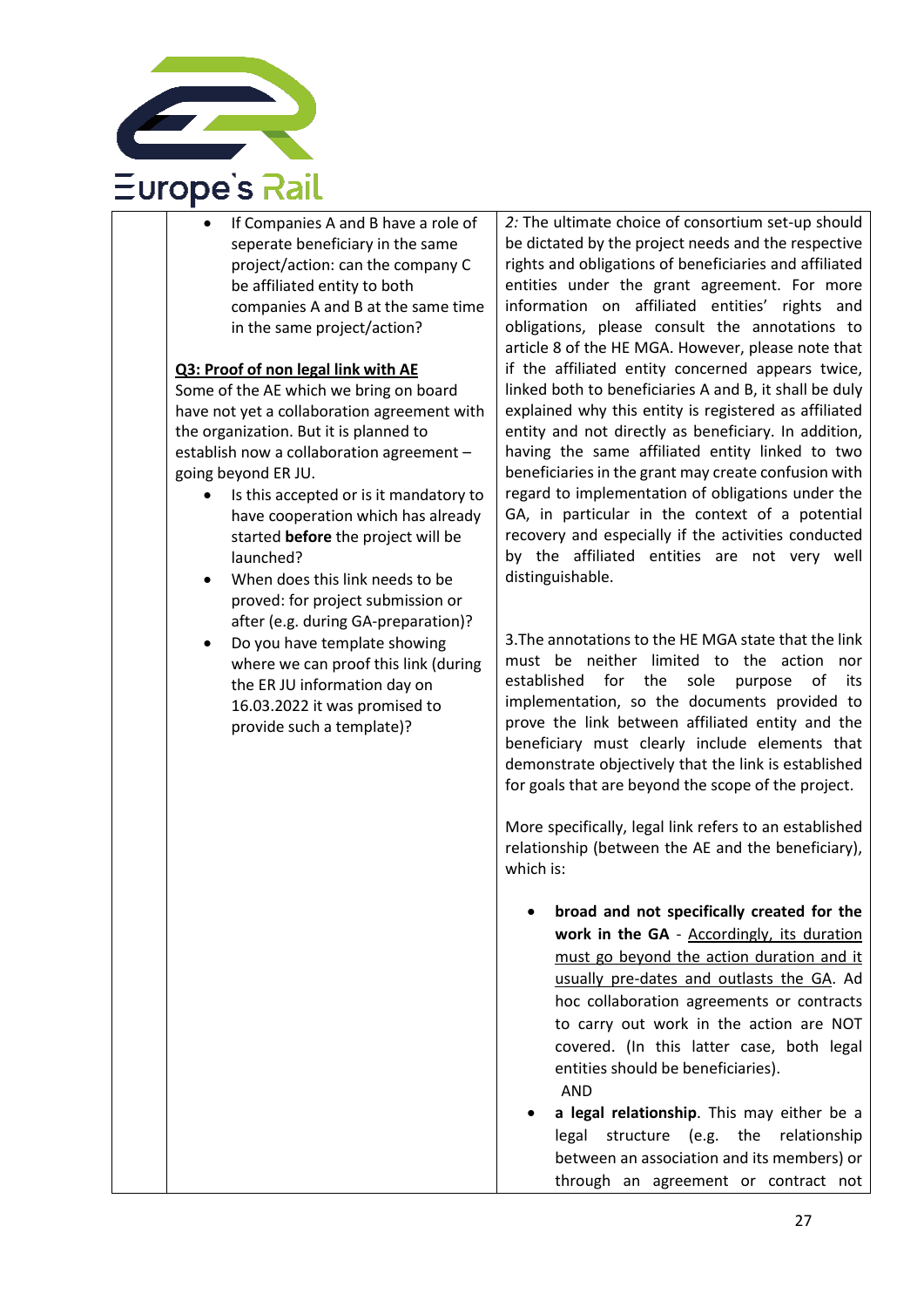

|                 |                                                                                                                                                                                                                                                                                                                                                                                                                                                                                                                                                                                                                                   | limited to the action (e.g. a collaboration<br>agreement for research in a particular field).                                                                                                                                                                                                                                                                                                                                                                                                                                                                                                                                                                                                                                                                                                                                                                                                                                                                                                                                                                                                                                                                                                                                                                                                                                                                                                                                                       |
|-----------------|-----------------------------------------------------------------------------------------------------------------------------------------------------------------------------------------------------------------------------------------------------------------------------------------------------------------------------------------------------------------------------------------------------------------------------------------------------------------------------------------------------------------------------------------------------------------------------------------------------------------------------------|-----------------------------------------------------------------------------------------------------------------------------------------------------------------------------------------------------------------------------------------------------------------------------------------------------------------------------------------------------------------------------------------------------------------------------------------------------------------------------------------------------------------------------------------------------------------------------------------------------------------------------------------------------------------------------------------------------------------------------------------------------------------------------------------------------------------------------------------------------------------------------------------------------------------------------------------------------------------------------------------------------------------------------------------------------------------------------------------------------------------------------------------------------------------------------------------------------------------------------------------------------------------------------------------------------------------------------------------------------------------------------------------------------------------------------------------------------|
|                 |                                                                                                                                                                                                                                                                                                                                                                                                                                                                                                                                                                                                                                   | For the specific case mentioned in the question, the<br>collaboration agreement must already be in place<br>by the grant agreement preparation phase in order<br>to have documentary evidence of the affiliation<br>before grant signature.                                                                                                                                                                                                                                                                                                                                                                                                                                                                                                                                                                                                                                                                                                                                                                                                                                                                                                                                                                                                                                                                                                                                                                                                         |
|                 |                                                                                                                                                                                                                                                                                                                                                                                                                                                                                                                                                                                                                                   | There is no available template in this regard, but the<br>collaboration agreement should fulfil the above-<br>mentioned conditions.                                                                                                                                                                                                                                                                                                                                                                                                                                                                                                                                                                                                                                                                                                                                                                                                                                                                                                                                                                                                                                                                                                                                                                                                                                                                                                                 |
| Q31             | We are a university from the Czech Republic,<br>could we be an applicant/partner in this first<br>Call for Proposals 2022-1? We've already<br>participated in Shift2Rail.                                                                                                                                                                                                                                                                                                                                                                                                                                                         | Yes, the published call for proposals of EU-Rail is<br>fully competitive and open to all eligible entities<br>according to Horizon Europe rules for participation.                                                                                                                                                                                                                                                                                                                                                                                                                                                                                                                                                                                                                                                                                                                                                                                                                                                                                                                                                                                                                                                                                                                                                                                                                                                                                  |
| Q <sub>32</sub> | The FA4 Proposal will answer the 1st<br>Call. Some FMs are confused and believe<br>that technical work "paid" by IKAA have not<br>to be technically described in our Proposal<br><b>WPs</b><br>Personally, I believe that all of FA4<br>technical work answering the Call have to be<br>described in the Proposal including those<br>"paid" by IKAA, for a simple reason:<br>as the project is funded at 44% =<br>o<br>HEUROPE/ (HEUROPE+IKOP+IKAA), all of the<br>work proposed in FA4 must represent the<br>project funding rate, implicitly covering "any<br>source of money": HEUROPE, IKOP, IKAA.<br>Could you confirm this? | If the IKAA by one or more Private Member is linked<br>and an integral part of the project activities, it is not<br>part of the eligible costs' calculation. It may be<br>described in the actions to carry out in the Work<br>Packages under the "description of work" section<br>without quantification in term of participant<br>effort/Person Months in the Work Packages,<br>although the minimum requirement for IKAA is that<br>Private members shall provide the total indicative<br>in-kind contributions (i.e. in-kind contributions for<br>operational activities and in-kind contributions for<br>additional activities) in the Annex I Part B<br>"Estimated Members' Contributions", submitted in<br>the proposal stage. As explained in the answer of Q<br>n.24.1.<br>It is up to the Private Member and the consortium<br>to consider the level of detail and possible need to<br>distinguish in the WP description of work which part<br>is a Private Member IKAA.<br>As also indicated in Q n.29 additional activities can<br>be accounted for as members' in-kind contributions<br>to additional activities when they contribute to the<br>objectives of the joint undertaking and are directly<br>linked to its activities. In order to verify this, the JU<br>will request each Private Members, which have<br>filled-in the "Estimated Members' Contributions",<br>more detailed information about the IKAA technical<br>work. |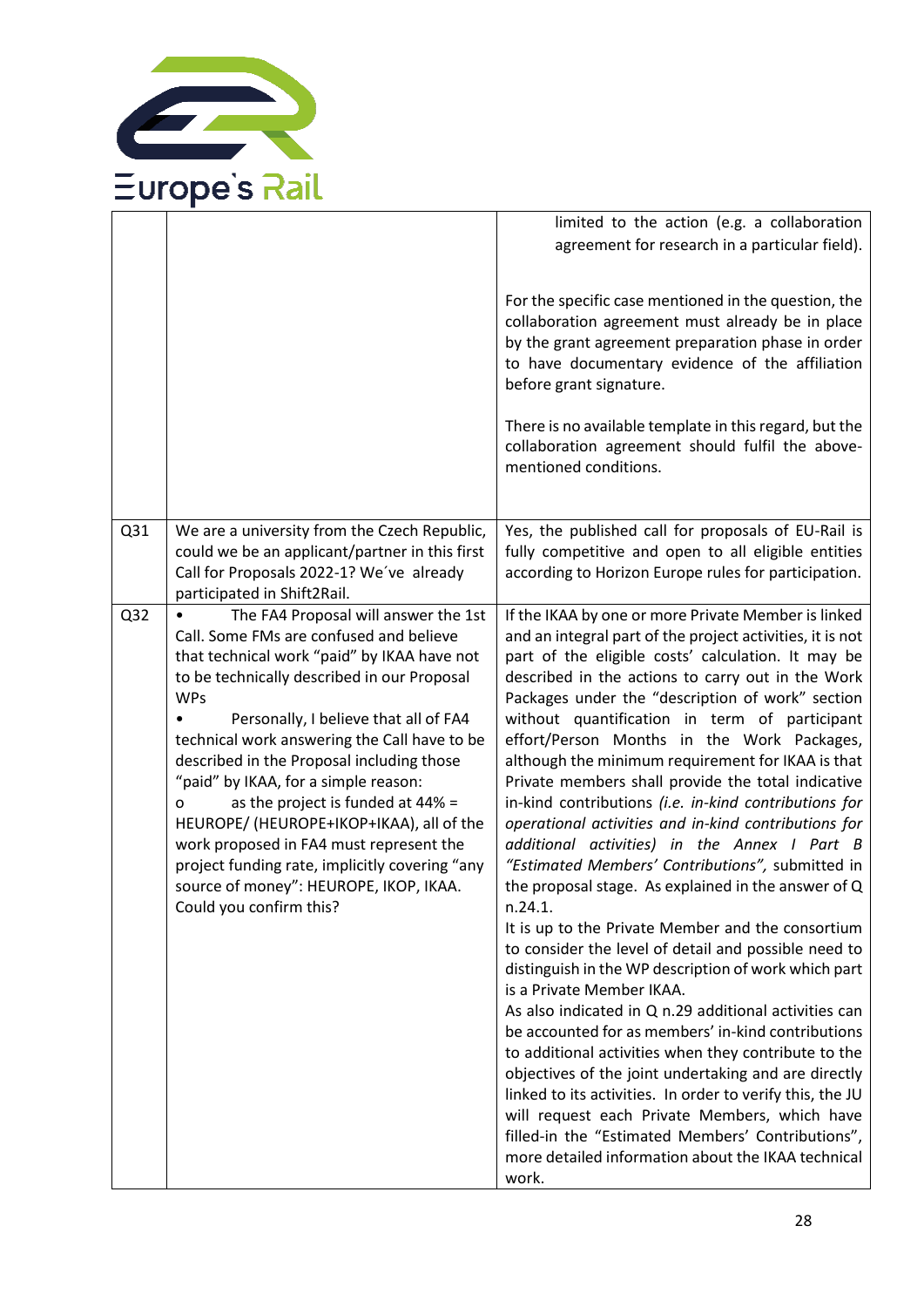

|                 |                                                                                                                                                                                                                                                                                                                                                                                                                                                                                                                                                                                                                                                                                                                                    | In a next step, the JU will prepare the corresponding<br>IKAA table - consolidated input of the Private<br>Members into an "IKAA Plan" - that will be adopted<br>by the Governing Board for confirmation.                                                                                                                                                                                                                                                                                                                                                                                                                                                                                                                                                                                                                                                                                                                                                                                                                                  |
|-----------------|------------------------------------------------------------------------------------------------------------------------------------------------------------------------------------------------------------------------------------------------------------------------------------------------------------------------------------------------------------------------------------------------------------------------------------------------------------------------------------------------------------------------------------------------------------------------------------------------------------------------------------------------------------------------------------------------------------------------------------|--------------------------------------------------------------------------------------------------------------------------------------------------------------------------------------------------------------------------------------------------------------------------------------------------------------------------------------------------------------------------------------------------------------------------------------------------------------------------------------------------------------------------------------------------------------------------------------------------------------------------------------------------------------------------------------------------------------------------------------------------------------------------------------------------------------------------------------------------------------------------------------------------------------------------------------------------------------------------------------------------------------------------------------------|
| Q <sub>33</sub> | Dear Sir or Madam<br>We are told from other HE Projects that there<br>is no legal issue that prohibits associated<br>partners - in this specific case Swiss entities -<br>to lead a work package inside of a consortia.<br>Can you confirm that?<br>And if so, if the Swiss entity is responsible for<br>100% of the actions in this Work package, the<br>lump sum share for this work package would<br>then be 0.- as AP's are not eligible for funding<br>and do not declare costs. Can you confirm<br>that too?                                                                                                                                                                                                                 | Associated partners do not become party to the<br>Grant Agreement (do not sign the GA and do not<br>receive EU funding), but they are mentioned in the<br>GA and implement important parts of the action, as<br>they perform action tasks directly.<br>Associated Partners can become work package<br>leaders in collaborative projects.<br>They must implement the action tasks attributed to<br>them in Annex 1 in accordance with Article 11.<br>However, they may not charge contributions to the<br>action (no lump sum contributions) and the costs for<br>their tasks are not eligible (may not be included in<br>the estimated budget in Annex 2). In the case a full<br>WP would be performed by an Associated Partner<br>only, the value of the lump sum share would be 0.                                                                                                                                                                                                                                                       |
|                 |                                                                                                                                                                                                                                                                                                                                                                                                                                                                                                                                                                                                                                                                                                                                    | The HE Grant Agreement names them and defines<br>their role (rights and obligations) in article 9.1<br>(available at: https://ec.europa.eu/info/funding-<br>tenders/opportunities/docs/2021-<br>2027/common/agr-contr/ls-mga en.pdf                                                                                                                                                                                                                                                                                                                                                                                                                                                                                                                                                                                                                                                                                                                                                                                                        |
| Q34             | we are a candidate for the funding topic<br>"DESTINATION 2 - Digital & Automated<br>up to Autonomous Train Operations".<br>Before making officially a call on your<br>website, I would like to have somebody on<br>your side who can quickly give me a yes or<br>no answer if it is worth the effort.<br>Our project:<br>we decided to upgrade train<br>sets with an ATO GoA2 system in accordance<br>to the upcoming STI2022 subsets. This will<br>happen in a retrofit activity after the train<br>sets are delivered without ATO in a first<br>time.<br>Our Infrastructure Manager<br>coordinates with us and will supply the<br>necessary ATO track side to have first trains<br>in service by the end of 2024. Unfortunately, | Thank you for your question. Your project as such<br>does not seem to completely fulfil the requirements<br>of Destination 2. Nevertheless, the content of the<br>activities, the partners and topics of your project<br>may be considered as an opportunity to set up or<br>join a consortium answering Destination 2. For this,<br>$"$ partner<br>the tool<br>search<br>you<br>can<br>use<br>announcement" on the F&T portal in order to find<br>partners interested in setting up a consortium:<br>https://ec.europa.eu/info/funding-<br>tenders/opportunities/portal/screen/opportunities<br>/topic-details/horizon-er-ju-2022-fa2-<br>01;callCode=HORIZON-ER-JU-2022-<br>01;freeTextSearchKeyword=;matchWholeText=fals<br>e;typeCodes=1,2,8;statusCodes=31094501,310945<br>02,31094503;programmePeriod=null;programCcm<br>2Id=43108390;programDivisionCode=null;focusAre<br>aCode=null;destination=null;mission=null;geograp<br>hicalZonesCode=null;programmeDivisionProspect=<br>null;startDateLte=null;startDateGte=null;crossCutti |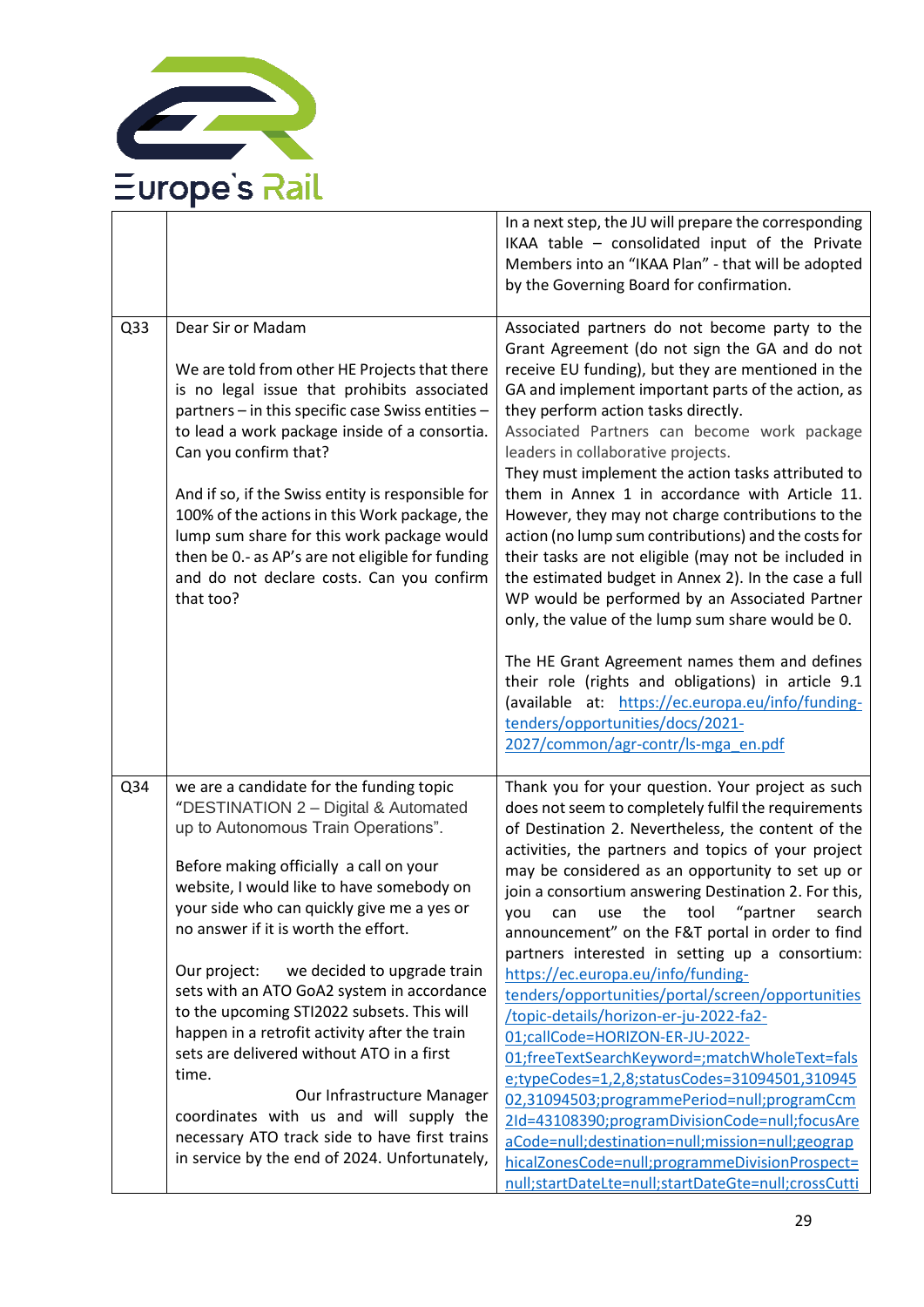

| Q35 | our infrastructure will only be ETCS L1 by that<br>time.<br>We would like to submit the ComplexTrans<br>project to the EUROPE'S RAIL Call for                                                                                                                                                                                                                                                                                                                                                                                                                                                                                                                                                                                                                                                                                                                                                                                                                                                                                                                                                                                                                                                                                                                                                                                                                                                                                                                                                                             | ngPriorityCode=null;cpvCode=null;performanceOf<br>Delivery=null;sortQuery=sortStatus;orderBy=asc;o<br>nlyTenders=false;topicListKey=topicSearchTablePa<br>geState<br>Please refer to the answer provided under Q21.                                                                                                                                                                                                                                                                                                                                                                                                                                                                                                              |
|-----|---------------------------------------------------------------------------------------------------------------------------------------------------------------------------------------------------------------------------------------------------------------------------------------------------------------------------------------------------------------------------------------------------------------------------------------------------------------------------------------------------------------------------------------------------------------------------------------------------------------------------------------------------------------------------------------------------------------------------------------------------------------------------------------------------------------------------------------------------------------------------------------------------------------------------------------------------------------------------------------------------------------------------------------------------------------------------------------------------------------------------------------------------------------------------------------------------------------------------------------------------------------------------------------------------------------------------------------------------------------------------------------------------------------------------------------------------------------------------------------------------------------------------|----------------------------------------------------------------------------------------------------------------------------------------------------------------------------------------------------------------------------------------------------------------------------------------------------------------------------------------------------------------------------------------------------------------------------------------------------------------------------------------------------------------------------------------------------------------------------------------------------------------------------------------------------------------------------------------------------------------------------------|
|     | Proposals.<br>The ComplexTrans project deals with the<br>improvement of fast double-decker railcars<br>to enable the joint transport of passengers<br>and goods, thus increasing capacity, comfort<br>and speed and making European railways<br>self-financing.<br>The project also includes road vehicles (2x<br>passenger, 2x freight) that are compatible<br>with ComplexTrans trains and allow fast<br>loading and unloading by their own power<br>door-to-door intermodal transport.<br>and<br>Terminals are also part of the project,<br>allowing simultaneous short loading and<br>unloading of both - passengers and vehicles.<br>Please advise which of the calls is best<br>suited for the ComplexTrans project.<br>According to the title, the ComplexTrans<br>project<br>fits<br>the<br>best<br>with<br>call<br>sustainable<br>and<br>rail<br>A<br>green<br>HORIZON-ER-JU-2022-FA4-01,<br>system<br>however, the expected outputs of this call are<br>different from those of our project, as our<br>project is an integrative one (integrated road-<br>passenger-freight,<br>rail,<br>public-private<br>transport) and the by you expected outputs<br>its<br>not<br>are<br>core.<br>I therefore prefer to ask whether our project<br>will not be excluded simply because the<br>expected outputs are different from those<br>required. So that we don't do unnecessary<br>work.<br>Alternatively, please let me know if there will<br>be any call (under FA7?) that will address<br>integration<br>projects. | Please note it is the applicants' responsibility and<br>decision to ascertain under which destination topic<br>their proposal provides the best fit to answer the<br>call conditions and objectives of the particular<br>destination. As indicated in the call text the Flagship<br>Project stemming from this topic should deliver<br>solutions covering the expected outcomes and<br>develop capabilities in accordance with the scope of<br>the call text.<br>Please consider also that a second Call is expected<br>to be launched in Q3 2022, covering areas such as<br>exploratory research and new-emerging guided<br>land transport systems; in this respect, please refer<br>to the Work Programme 2022-2024 of the JU. |
|     |                                                                                                                                                                                                                                                                                                                                                                                                                                                                                                                                                                                                                                                                                                                                                                                                                                                                                                                                                                                                                                                                                                                                                                                                                                                                                                                                                                                                                                                                                                                           |                                                                                                                                                                                                                                                                                                                                                                                                                                                                                                                                                                                                                                                                                                                                  |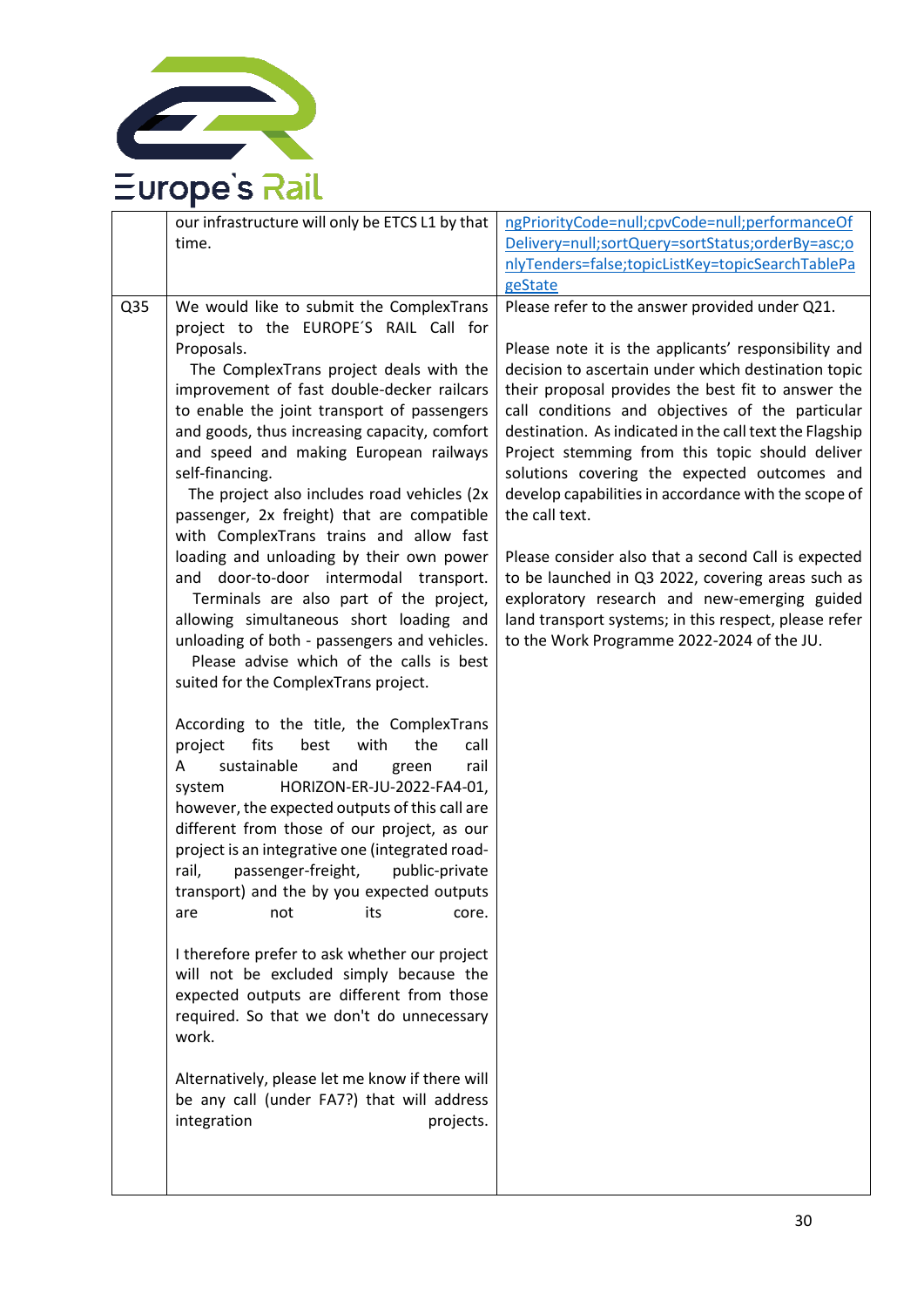

| Q36 | In the proposal description (Part B),<br>1)<br>should the activities linked to IKAA<br>also need to be described?<br>Does the detailed budget table<br>2)<br>(Lump sum table) need to describe<br>only the funding and IKOP (without<br>including IKAA)?                                                                                                                                                                                                                                                                                                                                                                                                                                                                                                                                                                                                                                                                                                                                           | Please refer to the answer provided under<br>1)<br>Q <sub>32</sub><br>The detailed budget Excel Lump Sum table<br>2)<br>shall only describe the total eligible costs of<br>the action. Consequently, as you rightly<br>mention, the co-funding and IKOP only. The<br>co-funding, or lump-sum share, will be<br>automatically calculated based on the<br>funding rate that you are selecting for this<br>action (tab where you define the list of<br>beneficiaries).<br>For the IKAA, please refer to the Q n.24.1                                                                                                                                                                                                                                                                                                                                                                                                                                                                                                                                                                                                                                                                                                                                                                                                                                                                                                                                                                                                                                                                                                                                                        |
|-----|----------------------------------------------------------------------------------------------------------------------------------------------------------------------------------------------------------------------------------------------------------------------------------------------------------------------------------------------------------------------------------------------------------------------------------------------------------------------------------------------------------------------------------------------------------------------------------------------------------------------------------------------------------------------------------------------------------------------------------------------------------------------------------------------------------------------------------------------------------------------------------------------------------------------------------------------------------------------------------------------------|--------------------------------------------------------------------------------------------------------------------------------------------------------------------------------------------------------------------------------------------------------------------------------------------------------------------------------------------------------------------------------------------------------------------------------------------------------------------------------------------------------------------------------------------------------------------------------------------------------------------------------------------------------------------------------------------------------------------------------------------------------------------------------------------------------------------------------------------------------------------------------------------------------------------------------------------------------------------------------------------------------------------------------------------------------------------------------------------------------------------------------------------------------------------------------------------------------------------------------------------------------------------------------------------------------------------------------------------------------------------------------------------------------------------------------------------------------------------------------------------------------------------------------------------------------------------------------------------------------------------------------------------------------------------------|
| Q37 | I have 3 questions related to IKAA:                                                                                                                                                                                                                                                                                                                                                                                                                                                                                                                                                                                                                                                                                                                                                                                                                                                                                                                                                                | Thank you for your question.                                                                                                                                                                                                                                                                                                                                                                                                                                                                                                                                                                                                                                                                                                                                                                                                                                                                                                                                                                                                                                                                                                                                                                                                                                                                                                                                                                                                                                                                                                                                                                                                                                             |
|     | 1)<br>Information related to IKAA exist<br>only in the financial annexes:<br>The total value of the IKAA can be<br>derived from the Members'<br>contribution annex 1 part B, and any<br>deviation to the standard ratio of<br>2,263 must be justified (for example<br>more IKAA in a proposal, less in<br>another).<br>There is an IKAA column in the<br>budget part A, where "indicative<br>value could be introduced"<br>Although these figures may partly reflect<br>how much and where IKAA will contribute to<br>the project, the proposal does not require<br>any description of the IKAA activities.<br>Can you confirm that members do not have<br>to detail the content of their IKAA at the<br>proposal stage?<br>2)<br>When does the governing board<br>validate the IKAA?<br>Is it an ex post verification<br>conducted on an annual basis, and if<br>so, is it after the submission of the<br>IKAA audit certificate (together with<br>a detailed description of the<br>activities) ? | 1. Please refer to Question 32.<br>2. In accordance with the IKAA definition of Art. 2,<br>paragraph 9 of the Single Basic Act - Council<br>Regulation (EU) 2021/2085, additional activities are<br>included in the annual additional activities plan<br>annexed to the main part of the work programme.<br>The Governing Board of EU-Rail has to approve the<br>annual additional activities plan (in accordance with<br>Article 17(2) point (n) of the Regulation) as Annex to<br>the work programme on the basis of a proposal<br>from the members other than the Union, after<br>having consulted the scientific advisory body and<br>considered an opinion of the States' Representative<br>Group. The Regulation does not detail the moment<br>the additional activities can be considered as IKAA<br>apart from its approval by the Governing Board,<br>following consultation of the SRG and scientific<br>committee. Therefore, it is up to Europe Rail's<br>Governing Board to decide on the eligibility<br>timeframe of IKAA, and those additional activities<br>can be accounted by the members as contribution<br>to the EU-Rail Programme (or contributions from<br>members other than the Union in accordance with<br>SBA Art.11.1(b)) once the Governing Board has<br>approved such plan. In this respect, it is the<br>intention of the JU to propose to the GB to consider<br>IKAA eligible as from the date of the adoption of the<br>Work Programme 2022 - 2024, i.e. when the type<br>of activities expected to be achieved by the JU as<br>from 2022 were decided by the GB. In conclusion,<br>the Governing Board of the JU will approve the IKAA |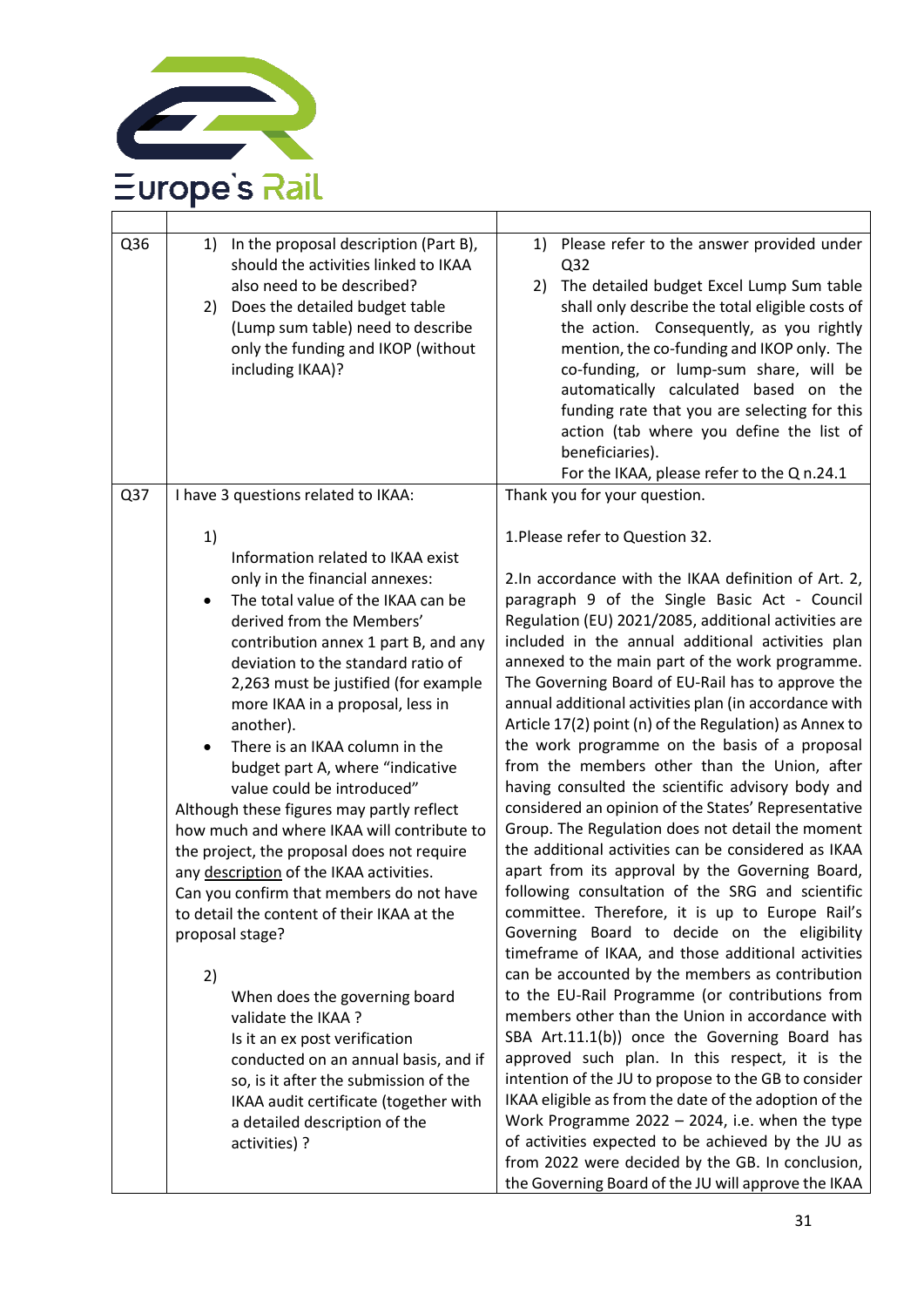

|     | 3)<br>IKAA alignment between proposal<br>and project phase:<br>When the flagship projects start in<br>late 2022, the IKAA contribution of<br>each member is (indicatively) known<br>for the 2022-2026 project period.<br>How is this information used by the<br>Governing board to validate the<br>IKAA proposed annually ?                                                                                                                                                                                                                                                | plan (with the expected activities and the<br>corresponding estimated values to be delivered),<br>while the Private Members will confirm the proper<br>execution of such plan, with annual certification, in<br>accordance with the SBA article 11.2 (on this<br>matter, please also refer to Question 29). This<br>certification will be verified by the JU (activities,<br>values and eligibility of the audit certificate).<br>3. The IKAA plan is expected to be adopted annually<br>in accordance with the corresponding call, the<br>proposals submitted and GB Award Decision. The<br>IKAA plan will be adopted based on main additional<br>activities proposed/covered and indicative figures<br>(annual or multi-annual). The IKAA plan may also be<br>further amended if needed.                                                                                                                                                                                                                                                                                                                                                                                                                                                                                                                                                                                                           |
|-----|----------------------------------------------------------------------------------------------------------------------------------------------------------------------------------------------------------------------------------------------------------------------------------------------------------------------------------------------------------------------------------------------------------------------------------------------------------------------------------------------------------------------------------------------------------------------------|------------------------------------------------------------------------------------------------------------------------------------------------------------------------------------------------------------------------------------------------------------------------------------------------------------------------------------------------------------------------------------------------------------------------------------------------------------------------------------------------------------------------------------------------------------------------------------------------------------------------------------------------------------------------------------------------------------------------------------------------------------------------------------------------------------------------------------------------------------------------------------------------------------------------------------------------------------------------------------------------------------------------------------------------------------------------------------------------------------------------------------------------------------------------------------------------------------------------------------------------------------------------------------------------------------------------------------------------------------------------------------------------------|
| Q38 | "Materials: for what concerns materials and<br>prototypes. In S2R, we prepared a lot of<br>protos, but usually, no more than 3 protos.<br>This means that it's easy to demonstrate as<br>free of charge sample at the national level,<br>linked to the funded project. How can we<br>manage for 100 samples of couplers to be<br>installed in 50 wagons? And moreover, after<br>the project end, shall these materials be<br>dismounted? Or we have to leave them? In<br>case of agreement with partners to leave<br>protos on the wagons, is it possible to sell<br>them? | Thank you for your question.<br>Please note it is up to the applicants to establish the<br>financial set-up of producing the sample couplers<br>(free of charge or not) to be installed in wagons, as<br>well as to establish the legal arrangements for use<br>of results in further R&I activities, including through<br>commercial exploitation. Considering the high<br>number of prototypes proposed, due justification<br>shall be provided in the proposal.<br>Indeed, under HE, the use of results in further R&I<br>activities<br>mandatory,<br>is<br>including<br>through<br>commercial exploitation such as developing,<br>creating, manufacturing and marketing a product or<br>process, creating and providing a service, or through<br>standardisation<br>activities.<br>In<br>this<br>respect,<br>beneficiaries must use their best efforts to exploit<br>their results directly or to have them exploited<br>indirectly by another entity, in particular through<br>transfer or licensing. According to Art 39.1 of the HE<br>Regulation, "each beneficiary that has received<br>Union funding shall use its best efforts to exploit the<br>results it owns, or to have them exploited by<br>another legal entity. Exploitation may be direct by<br>the beneficiaries or indirect, in particular through<br>the transfer and licensing of results in accordance<br>with Article 40". |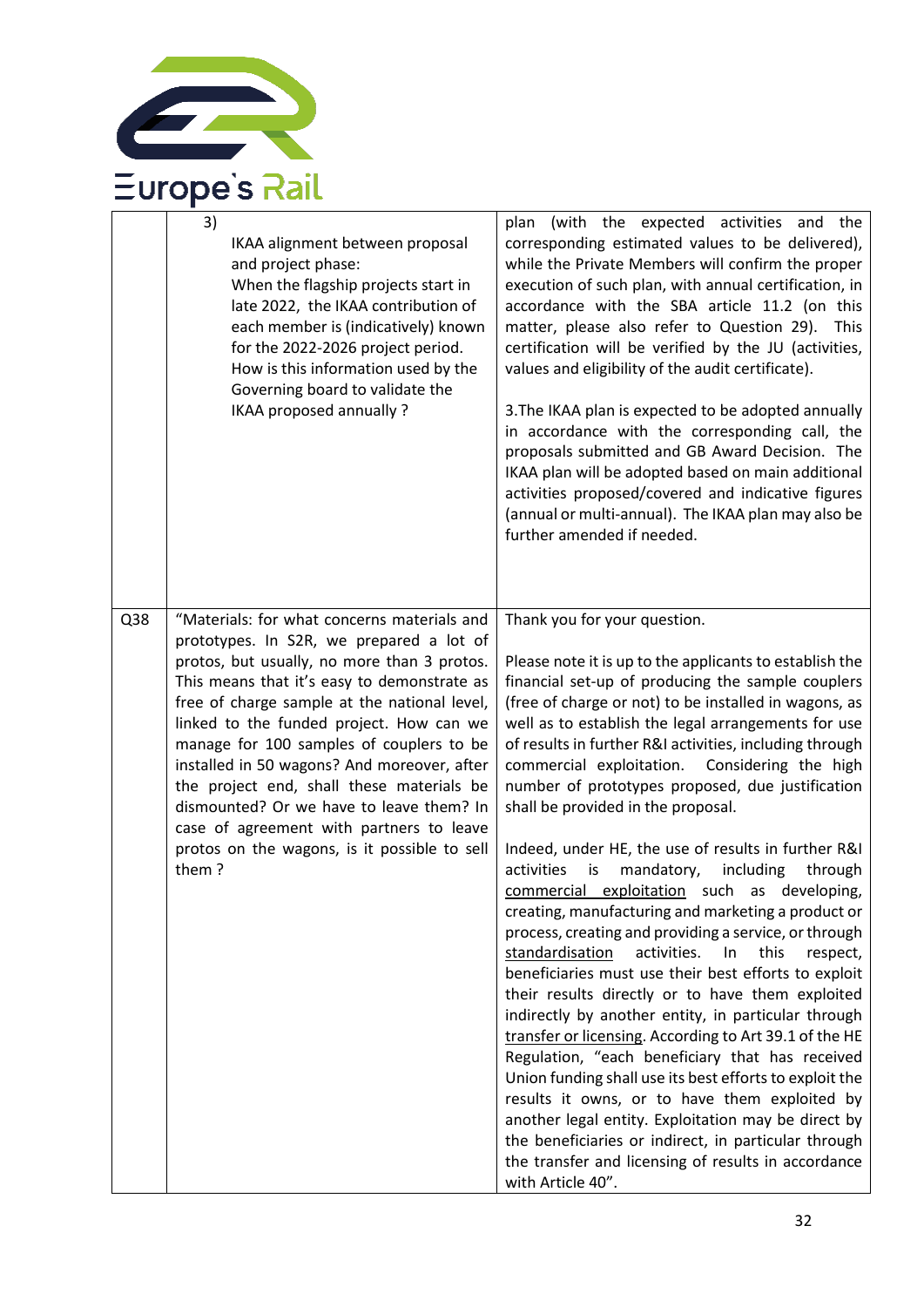

|     |                                                                                                                                                                                                                                                                                                                                                                                                                                                                                                                                                                                                                                                                                                                             | In addition, according to Art 39.6 of the HE<br>Regulation, proposals shall include a plan for the<br>exploitation and dissemination of the results. If the<br>expected exploitation of results entails developing,<br>creating, manufacturing and marketing a product or<br>process, or in creating and providing a service, the<br>plan shall include a strategy for such exploitation.<br>By way of derogation from Article 192 of the<br>Financial Regulation, income generated by the<br>exploitation of the results shall not be considered to<br>be receipts of the action.<br>Nevertheless, it would not be expected that such<br>protos on the wagons be dismounted - clearly<br>unless not working - but also not sold as such; such<br>protos should remain to create opportunities to<br>accelerate the market uptake of the solution and its<br>deployment. |
|-----|-----------------------------------------------------------------------------------------------------------------------------------------------------------------------------------------------------------------------------------------------------------------------------------------------------------------------------------------------------------------------------------------------------------------------------------------------------------------------------------------------------------------------------------------------------------------------------------------------------------------------------------------------------------------------------------------------------------------------------|--------------------------------------------------------------------------------------------------------------------------------------------------------------------------------------------------------------------------------------------------------------------------------------------------------------------------------------------------------------------------------------------------------------------------------------------------------------------------------------------------------------------------------------------------------------------------------------------------------------------------------------------------------------------------------------------------------------------------------------------------------------------------------------------------------------------------------------------------------------------------|
| Q39 | a) Collaborative Piloting/Demontstrating at<br>high TRL Level (TRL >= 8)<br>example: An operator (project partner)<br>invests in a Locomotive, that would be<br>equipped with a (certified "prototype" - not<br>a serial production) DAC Typ 5 from a Project<br>Partner. What is the right approach under<br>the Lump Sum Model:- Depreciation of the<br>locomotive for the course of the project by<br>the operator<br>- Depreciation of the Equipment by the<br>supplier<br>- What happens after the project, with the<br>assets - in particular if the DAC doesn't<br>perform as expected? How to financially<br>mitigate this risk?<br>b) How to deal with cascading of affiliated<br>beneficiaries<br>- Beneficiary A | a) We understand the first part of your<br>question refers to depreciation. In this<br>respect, please refer to the answer<br>provided to Question 1 sub-question 2 on<br>depreciation.<br>With regard to the exploitation of the<br>results, please refer to the answer provided<br>under question 38. If a prototype as result<br>of the R&I does not perform as expected<br>this may be the output of the R&I and it<br>should be reported with the correct<br>evidence of the work performed and<br>results, so that it can be considered by the<br>JU as a recognized activity and output of<br>R&I in the context of a Lump Sum request<br>for payment of the work achieved.                                                                                                                                                                                       |
|     | - Affiliated Entity of Beneficiary A<br>- Affiliated Entity of the Affiliated Entity (e.g.<br>an University)                                                                                                                                                                                                                                                                                                                                                                                                                                                                                                                                                                                                                | The ultimate choice of consortium set-up<br>b)<br>should be dictated by the project needs and<br>the respective rights and obligations of<br>beneficiaries and affiliated entities under<br>the grant agreement. For more information<br>on Affiliated Entity's rights and obligations<br>compared to beneficiaries, please consult                                                                                                                                                                                                                                                                                                                                                                                                                                                                                                                                      |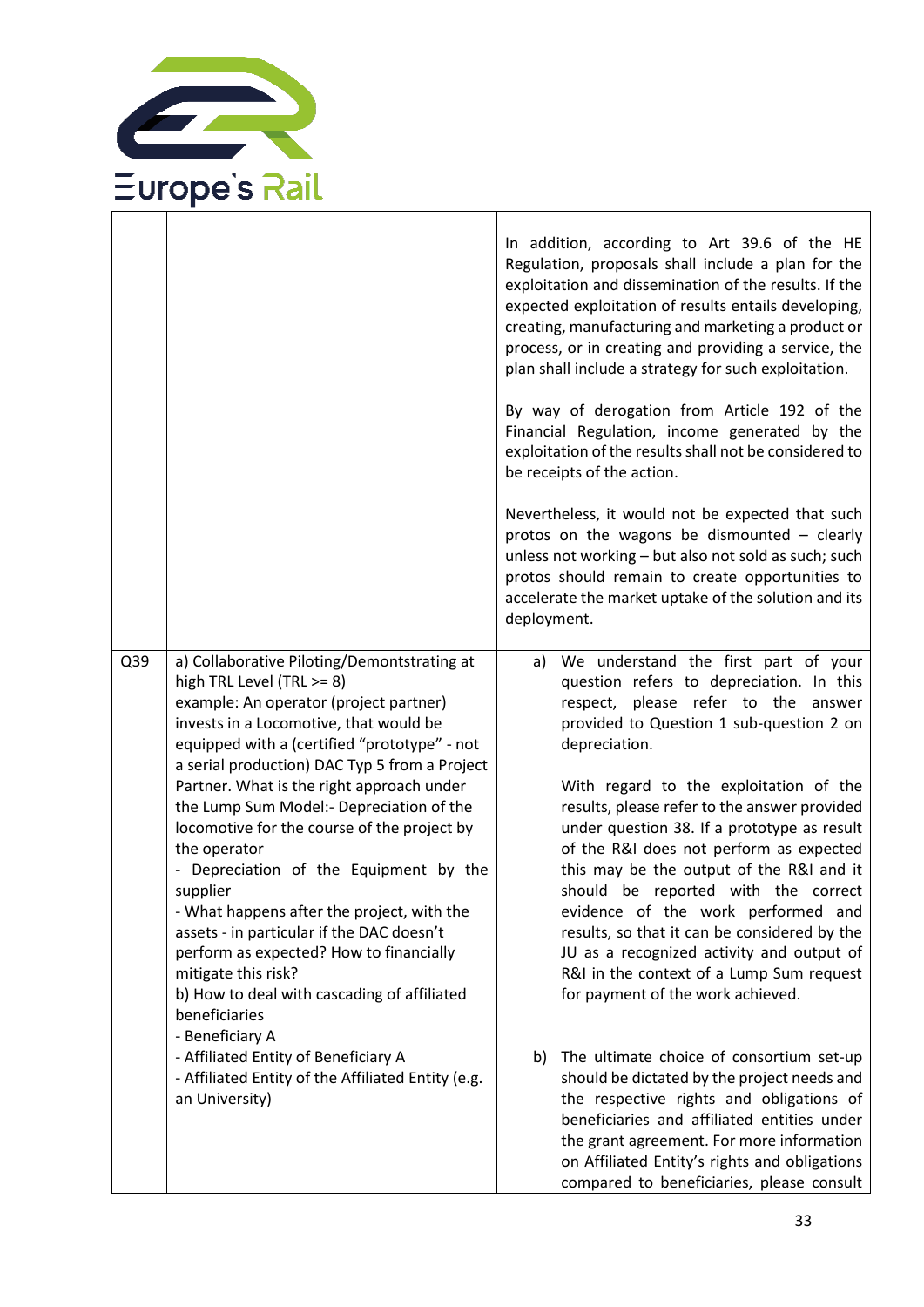

|     |                                                                                                                                                                                                                                                                                                                                                                 | the annotations to Art. 8 in the Horizon<br>Europe MGA, as well as the answer already<br>provided under question 5.<br>Affiliated<br>entities of affiliated entities are considered<br>eligible to funding, always on the condition<br>that there is a direct legal or capital link with<br>the beneficiary, and unless it is determined<br>that the approach is set up to circumvent<br>the GA obligations. |
|-----|-----------------------------------------------------------------------------------------------------------------------------------------------------------------------------------------------------------------------------------------------------------------------------------------------------------------------------------------------------------------|--------------------------------------------------------------------------------------------------------------------------------------------------------------------------------------------------------------------------------------------------------------------------------------------------------------------------------------------------------------------------------------------------------------|
| Q40 | The call for Proposals 2022-1 is an open call.<br>Is it possible for one company to be an<br>affiliated entity for more than one<br>beneficiary in the same consortium?<br>If not, is it possible to be an affiliated entity<br>for more than one founding member in the<br>programme?                                                                          | Please refer to the answer provided under question<br>30 regarding affiliated entities to more than one<br>beneficiary.<br>If you are referring to affiliated entity of a Founding<br>Member in order for the Founding Member to<br>recognize your work as IKOP and/or IKAA, it is                                                                                                                           |
|     |                                                                                                                                                                                                                                                                                                                                                                 | possible to be an affiliated entity to more than one<br>founding member of Europe's Rail JU, provided that<br>the legal or capital link as described in Art 187 of the<br>Financial Regulation is clearly substantiated with<br>regard to Founding Members as defined in Art 2 and<br>as listed in Annex II of Regulation 2021/2085.                                                                         |
| Q41 | I have a question related to the Members'<br>Contribution.<br>On the one hand, it has been communicated<br>continuously that the Members's funding<br>rate would be 44.5% of the Total Project<br>Costs. This would equal a ratio of 1.245.<br>On the other hand, the call conditions<br>require a ratio of 1.263, which equals a                               | In their letter of commitment, each individual<br>Founding Member has indicated the level of IKOP<br>and/or IKAA they will deliver should they be<br>awarded a grant. This resulted in a maximum<br>funding rate of 44.5% at individual level, when<br>considering the total amount of the projects,<br>including IKOP and IKAA.                                                                             |
|     | funding rate of 44.2%, not 44.5%. This is a<br>discrepancy which I think needs clarification.<br>In documents previously shared with the<br>Members, the calculation of the overall IKAA<br>was adapted by manually adding 8.027<br>million Euros "to cover and match the EUR<br>600 million funding provided by the Union,                                     | Nevertheless, some Founding Members expressed<br>their willingness to contribute more IKOP and/or<br>IKAA. When the letters of commitment would be<br>added together, this would result in a lower<br>founding rate due to the additional EUR 8 million of<br>contributions.                                                                                                                                 |
|     | taking into consideration also System Pillar<br>and "EU Associated and other Calls". Could<br>you please provide details on what that<br>sentence actually means. How are the<br>additional 8.027 million Euros calculated? By<br>adding 8.027 million Euros, the target of 600<br>million Euros Member Contribution is<br>exceeded by that very amount, so the | Individually, a Founding Member participating to a<br>consortium to which a grant is awarded needs to<br>achieve the level of contribution defined in its letter<br>of commitment by the end of the Programme.                                                                                                                                                                                               |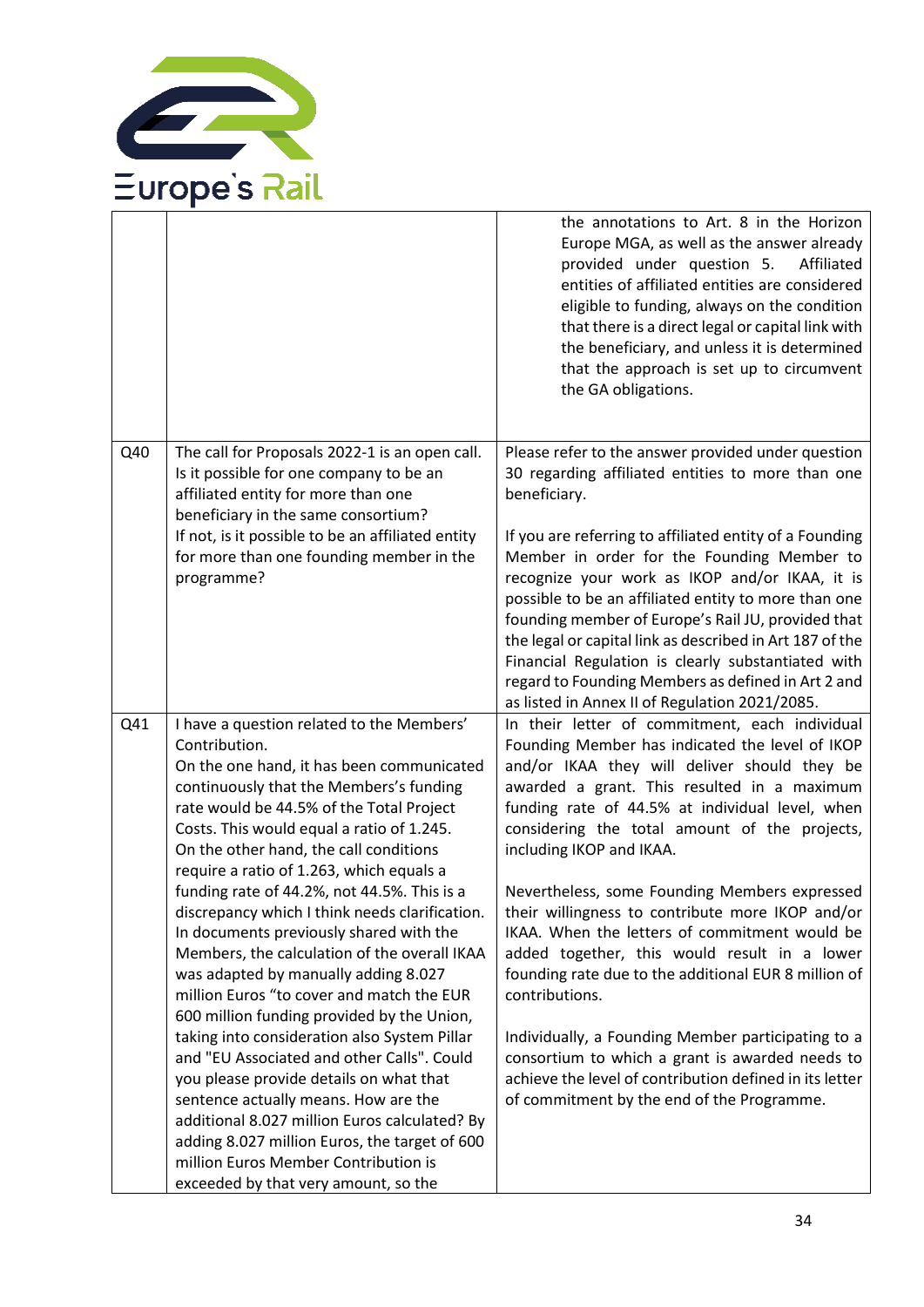

|     | explanation that the additional amount is<br>needed "to cover and match the EUR 600<br>million funding provided by the Union" is not<br>really comprehensible.                                                                                                                                                                                                                    |                                                                                                                                                                                                                                                                                                                                                                                                                                                                                                                                                                                                                                       |
|-----|-----------------------------------------------------------------------------------------------------------------------------------------------------------------------------------------------------------------------------------------------------------------------------------------------------------------------------------------------------------------------------------|---------------------------------------------------------------------------------------------------------------------------------------------------------------------------------------------------------------------------------------------------------------------------------------------------------------------------------------------------------------------------------------------------------------------------------------------------------------------------------------------------------------------------------------------------------------------------------------------------------------------------------------|
| Q42 | We would like to know whether any of the<br>direct cost categories (travel and lodging<br>expenses, for example) are qualified to be<br>considered as IKAA contributions<br>and<br>included budget planning for an action.                                                                                                                                                        | In order to be considered as IKAA contributions,<br>additional activities are either linked to the uptake<br>of results from projects under that joint undertaking<br>(resulting from the calls launched under the<br>Programme) or its preceding<br>Europe's<br>Rail<br>initiatives (resulting from calls launched under the<br>Shift2Rail Programme) or that have a significant<br>Union added value (Article 2, paragraph 9 of the<br>SBA).<br>Costs incurred under this verified context should be<br>audited and demonstrate the consistency with<br>Article 11.2 of the SBA $-$ see details in answer to<br>question n29 above. |
| Q43 | I have a question regarding the necessity to<br>report subcontracting details in Section 3 of<br>the proposal, if they are already listed in the<br>mandatory Financial Excel Table.                                                                                                                                                                                              | The Application Form part B section 3 requires for<br>each participant to provide a description and<br>justification of tasks to be subcontracted<br>(subcontracting costs and description). Costs for<br>subcontracting must also be included in the<br>Financial Excel Table and are part of the Lump Sum.                                                                                                                                                                                                                                                                                                                          |
| Q44 | I am looking into the Network management<br>planning and control & Mobility<br>Management in a multimodal environment<br>and Digital Enablers call<br>TOPIC ID: HORIZON-ER-JU-2022-FA1-TT-01<br>Can you answer the following questions:<br>1. This is an IA, is the funding rate 70%<br>for private entities and 100% for<br>not-for-profits, if not what is the<br>funding rate? | The Horizon Europe funding rate for IA is 70%,<br>1.<br>except for non-profit entities, where it is 100%.<br>In accordance with the SBA, to achieve the<br>leverage effect requested for this call 2022-1,<br>Europe's Rail applies a funding rate of 60% of<br>the eligible costs. Nevertheless, each Consortia<br>may decide internally on different funding rates<br>in line with the provisions of Article 34 of<br>Horizon Europe, complying with the overall<br>Consortia funding rate of 60%.                                                                                                                                  |
|     | The guidance for the proposals is<br>2.<br>120pages- is this using the old<br>Horizon2020 format or a new<br>format?                                                                                                                                                                                                                                                              | As specified in the call text, the limit for an IA<br>2.<br>application is extended to 120 pages in the<br>Application from template for Part B:<br>"Regarding admissibility conditions and related<br>requirements, part A of the Horizon Europe                                                                                                                                                                                                                                                                                                                                                                                     |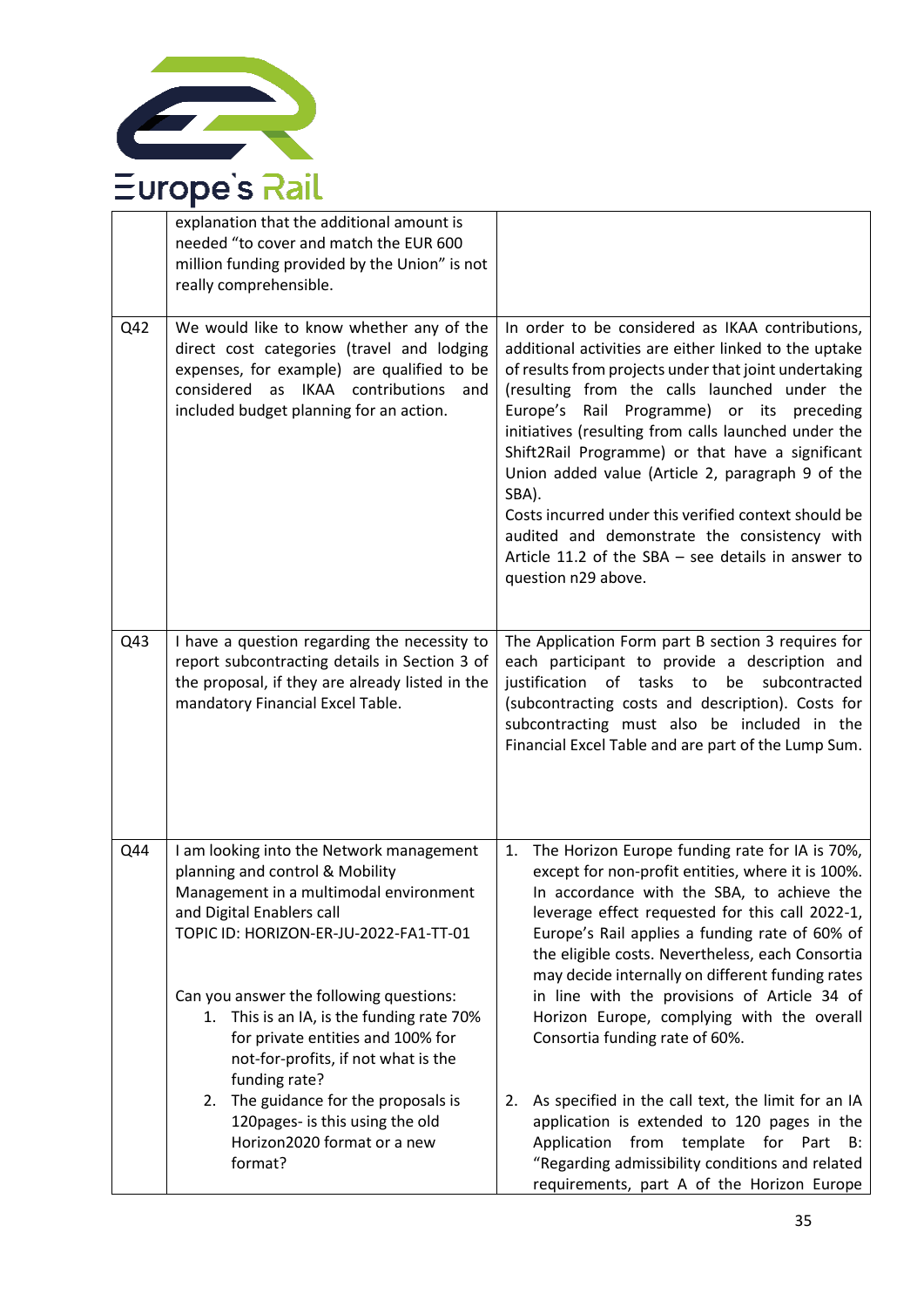

| 3.<br>4. | The scope is built around two<br>workstreams- do we need to<br>respond to both workstreams, or<br>only one?<br>As this is a Joint undertaking but<br>partially disbursed under Horizon<br>Europe, is the UK eligible until the<br>end of 2022?                                                                                                                                        |    | Work Pr<br>applies<br>for a full<br>$120$ page<br>The app<br>stage, b<br>opportu<br>docume                                                                                               |
|----------|---------------------------------------------------------------------------------------------------------------------------------------------------------------------------------------------------------------------------------------------------------------------------------------------------------------------------------------------------------------------------------------|----|------------------------------------------------------------------------------------------------------------------------------------------------------------------------------------------|
| 5.       | is a complex industry with<br>Rail<br>interplays beyond academic,<br><b>NGO</b><br>CSo and private due to nationalised<br>infrastructure<br>managers,<br>rail<br>undertakings (train operators) and<br>respective<br>their<br>equipment<br>(infrastructure and rolling stock). Are<br>calls<br>intended<br>to<br>include<br>these<br>government bodies or national rail<br>operators? | 3. | website:<br>for-prop<br>The actio<br>streams.<br>topic tex<br>action to<br>address<br>proposa<br>outcome<br><b>AWP</b><br>https://s<br>content/<br>nal Publ                              |
|          |                                                                                                                                                                                                                                                                                                                                                                                       | 4. | For the<br>legal ent<br>candidat<br>eligible.<br>producir<br>provisio<br>the trar<br>General<br>Program<br>to the U<br>become<br>entities<br>proposa<br>signatur<br>to the p<br>negotiat |
|          |                                                                                                                                                                                                                                                                                                                                                                                       | 5. | The pub<br>fully con                                                                                                                                                                     |

ogramme 2021-2022 General Annexes with the following exception: the limit Innovation Action application is set to es"

lication form is available at application out also in the funding and tenders nity under "Topic conditions and nts" as well in the Europe's Rail https://shift2rail.org/participate/callosals/ongoing-call-for-proposals/

- on to be funded shall address both work Indeed, there is a small typo in the call  $xt$ , which should read as follows: *"The action to be funded under this Destination shall*  two work streams". Moreover, the should answer the expected es, scope and impacts described in the 2022-2024 page 104-106: shift2rail.org/wp-/uploads/2022/03/AWP 2022 2024 Fi lished.pdf
- purposes of the eligibility conditions, a tity based in a third country officially te for association to Horizon Europe is Until association agreements start ng legal effects either through nal application or their entry into force, nsitional arrangement set out in the Annexes to the Horizon Europe Work Ime 2021-2022 is applicable with regard IK. Therefore, as the UK is expected to an associated country to HE, UK can take part in the first calls for Is of Horizon Europe. However, the e of the grant agreement will be subject positive conclusion of the association ion.
- blished call for proposals of EU-Rail is npetitive and open to all eligible entities according to Horizon Europe rules for participation. The call text indicates specific conditions to be met, and in particular the "Special skills and/or capabilities expected from the Applicant(s)". For this, please refer to pp.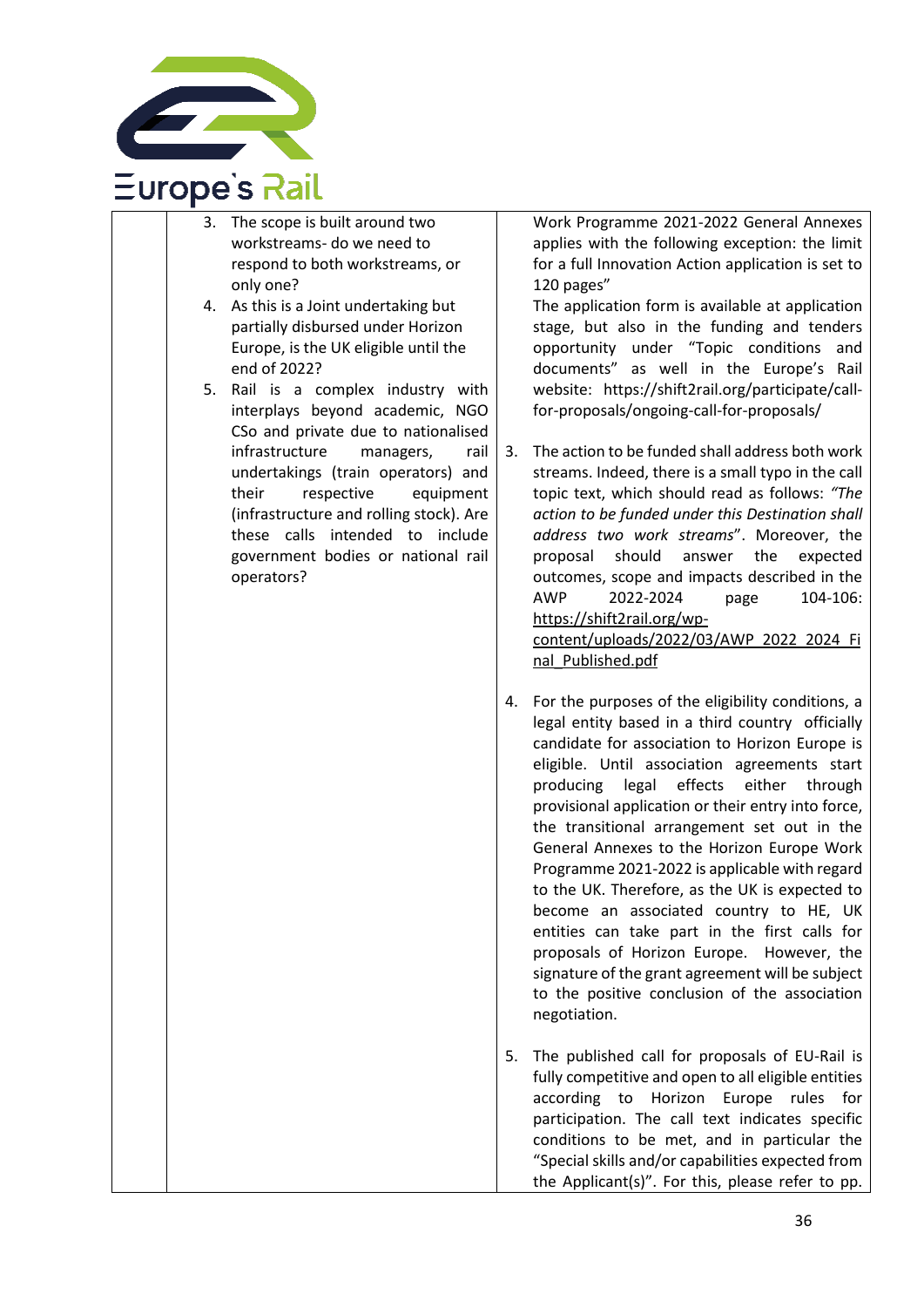

|     |                                                                                                                                                                                                                                                                                                                                                                                                                                             | 108, 123, 136, 148, 160 and 173 of the AWP<br>https://shift2rail.org/wp-<br>2022-2024:<br>content/uploads/2022/03/AWP_2022_2024_Fi                                                                                                                                                                                                                                                     |
|-----|---------------------------------------------------------------------------------------------------------------------------------------------------------------------------------------------------------------------------------------------------------------------------------------------------------------------------------------------------------------------------------------------------------------------------------------------|----------------------------------------------------------------------------------------------------------------------------------------------------------------------------------------------------------------------------------------------------------------------------------------------------------------------------------------------------------------------------------------|
|     |                                                                                                                                                                                                                                                                                                                                                                                                                                             | nal_Published.pdf                                                                                                                                                                                                                                                                                                                                                                      |
| Q45 | The FMs are currently discussing in various<br>FMs the relevance of IKAA activities in the<br>preparation of the proposals. It is already well<br>understood that these activities will have to<br>be approved by the JU and ultimately by the<br>GB. My question would be whether the<br>content of the IKAA activities and their<br>related budgets have to be included in the<br>proposals. Thanks very much in advance.<br>Best regards | Thank you for your question. Please refer to the<br>answer provided under Questions 29 and 37.                                                                                                                                                                                                                                                                                         |
| Q46 | Regarding the preparation for an application<br>to the call HORIZON-ER-JU-2022-FA3-01, I<br>would like to ask you about a precision<br>related to the payment of the fundings.<br>Knowing that the grant associated to this call<br>will be a lump sum, please could you precise<br>what percentage of the total grant amount<br>will be paid to the beneficiaries during the<br>pre-financing payment?<br>Best regards.                    | Please refer to the answer provided under question<br>n. 24, sub-question 5.                                                                                                                                                                                                                                                                                                           |
| Q47 | We have an entity identified as per the                                                                                                                                                                                                                                                                                                                                                                                                     | Thank you for your question.                                                                                                                                                                                                                                                                                                                                                           |
|     | relevant Letter of Commitment to EU-Rail JU<br>as an affiliated entity of a Founding Member<br>(FM). In the case that this affiliated entity of<br>the aforementioned FM wanted to be a<br>beneficiary for a Flagship Project:<br>Can the FM and the entity be both<br>beneficiaries in the same proposal for the<br>FP?                                                                                                                    | The FM and the affiliated entity of the FM can both<br>be beneficiaries in the same proposal, on the<br>condition that the eligibility conditions of the<br>general annexes to the HE WP 2021-2022 remain<br>fulfilled:<br>https://ec.europa.eu/info/funding-<br>tenders/opportunities/docs/2021-<br>2027/horizon/wp-call/2021-2022/wp-13-general-<br>annexes horizon-2021-2022 en.pdf |
|     | Would the costs incurred by both these<br>companies be taken into account by EU-Rail<br>JU as eligible costs? How should the<br>participation of these companies be<br>reflected in the relevant application forms,<br>the Grant Agreements and the Consortium<br>Agreements later on?                                                                                                                                                      | The costs incurred by these companies registered as<br>beneficiaries in the proposal would be taken into<br>account and later accounted by the JU as Member<br>contribution to the JU. To this aim it is important<br>that also the affiliated entity contribution is added<br>in the excel file Annex 1 of part B "estimated<br>Member's contribution", with the value aggregated     |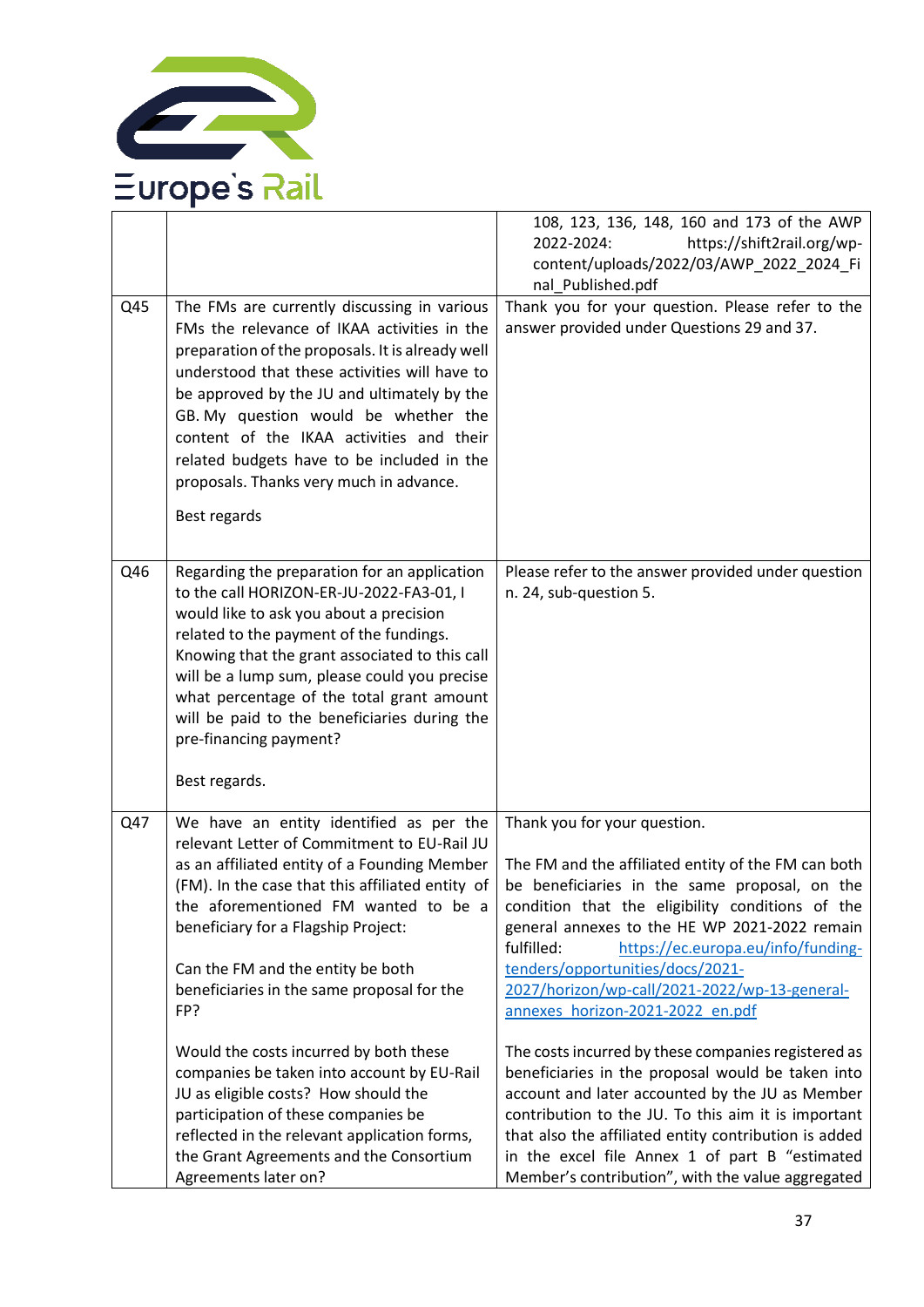

|     | Would these added costs of both entities in<br>the Project fit the purposes of fulfilling the<br>commitments made in the aforementioned<br>Letter of Commitment by the FM?<br>Thank you in advance for your answers.                                                                           | per Member, this will be compared against the<br>commitments made in the Letter of Commitment by<br>the JU Private Members.<br>In accordance with the SBA, to achieve the leverage<br>effect requested for this call 2022-1, Europe Rail<br>applies a funding rate of 60% of the eligible costs.<br>Nevertheless, each Consortia may decide internally<br>on different funding rates in line with the provisions<br>of Article 34 of Horizon Europe, complying with the<br>overall Consortia funding rate of 60%.<br>The ultimate choice of consortium set-up should be<br>dictated by the project needs and the respective<br>rights and obligations of beneficiaries and affiliated<br>entities under the grant agreement. For more<br>information on beneficiary and Affiliated Entities'<br>obligations, please consult the<br>rights<br>and<br>annotations to Art.7 and Art. 8 in the Horizon<br>MGA,<br>available<br>here:<br>Europe<br>https://ec.europa.eu/info/funding-<br>tenders/opportunities/docs/2021-<br>2027/common/guidance/aga_en.pdf |
|-----|------------------------------------------------------------------------------------------------------------------------------------------------------------------------------------------------------------------------------------------------------------------------------------------------|---------------------------------------------------------------------------------------------------------------------------------------------------------------------------------------------------------------------------------------------------------------------------------------------------------------------------------------------------------------------------------------------------------------------------------------------------------------------------------------------------------------------------------------------------------------------------------------------------------------------------------------------------------------------------------------------------------------------------------------------------------------------------------------------------------------------------------------------------------------------------------------------------------------------------------------------------------------------------------------------------------------------------------------------------------|
| Q48 | Question 1. We have an entity identified as                                                                                                                                                                                                                                                    | Thank you for your question.                                                                                                                                                                                                                                                                                                                                                                                                                                                                                                                                                                                                                                                                                                                                                                                                                                                                                                                                                                                                                            |
|     | per the relevant Letter of Commitment to<br>EU-Rail JU as an affiliated entity of a                                                                                                                                                                                                            | Affiliated Entities must be named in Article 8 of the                                                                                                                                                                                                                                                                                                                                                                                                                                                                                                                                                                                                                                                                                                                                                                                                                                                                                                                                                                                                   |
|     | Founding Member (FM).                                                                                                                                                                                                                                                                          | Grant Agreement (GA), and their action tasks and                                                                                                                                                                                                                                                                                                                                                                                                                                                                                                                                                                                                                                                                                                                                                                                                                                                                                                                                                                                                        |
|     | The role of this entity in the Flagship Projects<br>would be an affilated entity of the beneficiary<br>(the aforementioned FM).<br>Part of the work of this affilated entity in the                                                                                                            | contributions must be set out in Annexes 1 and 2<br>already at the moment of the GA signature.<br>Affiliated entities can charge lump sum<br>contributions to the action under the same<br>conditions as the beneficiaries and must implement<br>the action tasks attributed to them in Annex 1 in                                                                                                                                                                                                                                                                                                                                                                                                                                                                                                                                                                                                                                                                                                                                                      |
|     | Flagship Projects would be performed by its<br>fully owned subsidiary companies.                                                                                                                                                                                                               | accordance with Article 11. Their contributions will<br>be included in Annex 2 and will be taken into<br>account for the calculation of the grant.                                                                                                                                                                                                                                                                                                                                                                                                                                                                                                                                                                                                                                                                                                                                                                                                                                                                                                      |
|     | Would the costs incurred by these subsidiary<br>companies be taken into account by EU-Rail<br>JU as eligible costs? How should the<br>participation of these subsidiary companies<br>be reflected in the relevant application forms,<br>the Grant Agreements and the Consortium<br>Agreements? | The action tasks recorded in Annex I must therefore<br>be carried out by the affiliated entity itself. Should<br>you wish the subsidiary companies of the affiliated<br>entity to also carry out action tasks, they should be<br>recorded in the Grant Agreement as affiliated<br>entities themselves. Indeed, affiliated entities of                                                                                                                                                                                                                                                                                                                                                                                                                                                                                                                                                                                                                                                                                                                   |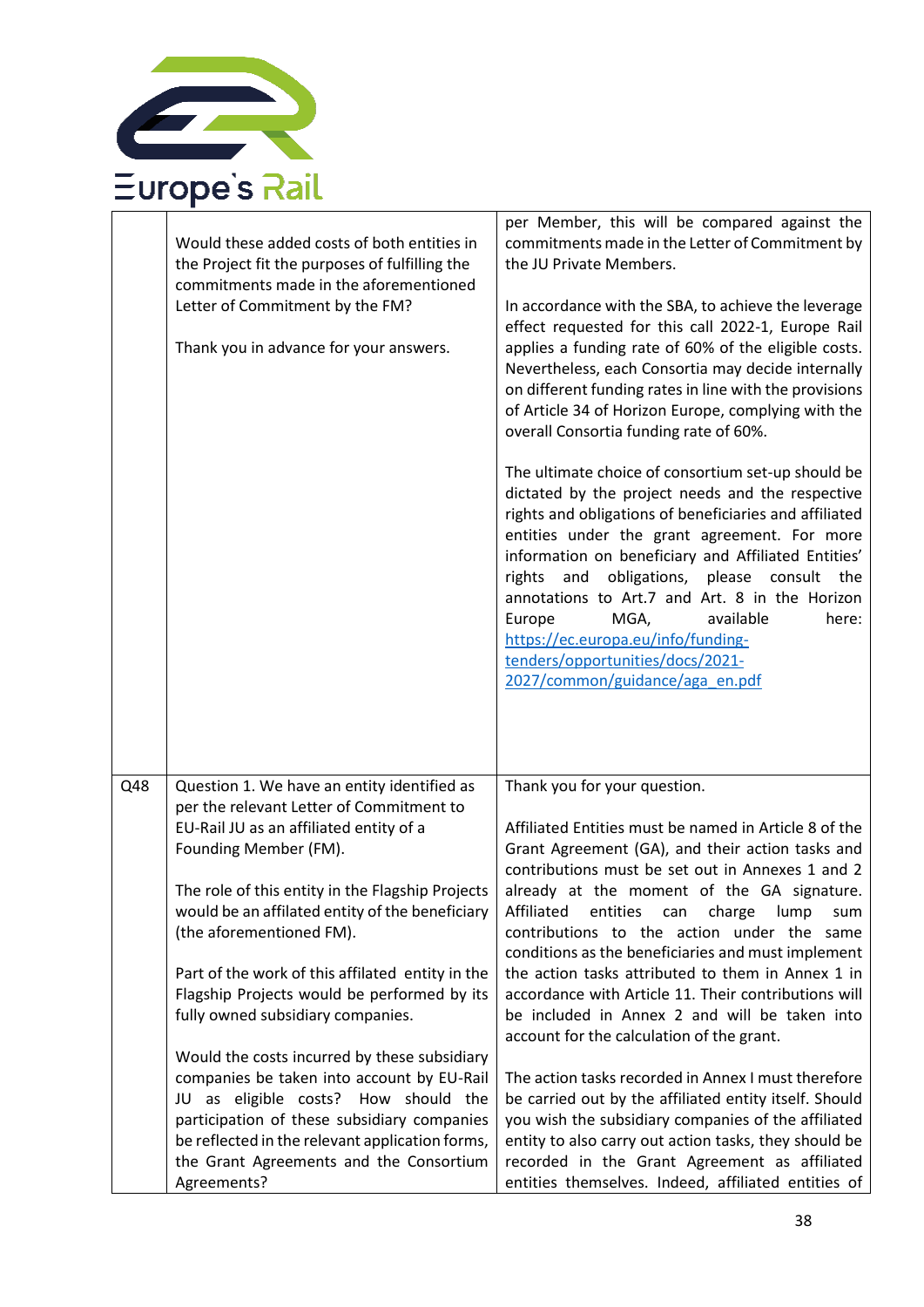

Would that fit the purposes of fulfilling the commitments made in the aforementioned Letter of Commitment by the FM?

• Question 2. In the case that one of the previous answers is negative:

Could an entity that has the status of affiliated entity of a founding member of EU-Rail JU, as indicated in the relevant Letter of Commitment, participate as a (main) beneficiary in the Flagship Projects?

Would this beneficiary be allowed to have their fully owned subsidiaries as affilated entities performing part of the work?

Would the costs added by this beneficiary and its subsidiary entities be eligible?

In relation to the above, it should be noted that the subsidiary companies of the entity that would participate as a main beneficiary in the Flagship Projects have neither a capital link nor a direct legal link with the entity that holds the status of founding member in EU-Rail JU.

Thank you in advance for your answers.

affiliated entities are considered eligible to funding, *always on the condition that there is a direct legal or capital link with the beneficiary*, and unless it is determined that the approach is set up to circumvent the GA obligations.

The costs incurred by these companies registered as affiliated entities in the proposal would be taken into account and later accounted by the JU as Member contribution to the JU. To this aim, it is important that also the affiliated entity contribution is added in the excel file Annex 1 of part B "estimated Member's contribution", with the value aggregated per Member, this will be compared against the commitments made in the Letter of Commitment by the JU Private Members.

Furthermore, an external entity without legal or capital link with the beneficiary itself could not be indicated as affiliated entity, but could be established as subcontracting, contracting, associated partner or third party providing in-kind contributions free of charge. For more information on the possibilities for third parties (and their respective rights and obligations) in the HE MGA please refer to articles 8-9 of the HE AGA [https://ec.europa.eu/info/funding](https://ec.europa.eu/info/funding-tenders/opportunities/docs/2021-2027/common/guidance/aga_en.pdf)[tenders/opportunities/docs/2021-](https://ec.europa.eu/info/funding-tenders/opportunities/docs/2021-2027/common/guidance/aga_en.pdf) [2027/common/guidance/aga\\_en.pdf](https://ec.europa.eu/info/funding-tenders/opportunities/docs/2021-2027/common/guidance/aga_en.pdf)

In accordance with the SBA, to achieve the leverage effect requested for this call 2022-1, Europe's Rail applies a funding rate of 60% of the eligible costs. Nevertheless, each Consortia may decide internally on different funding rates in line with the provisions of Article 34 of Horizon Europe, complying with the overall Consortia funding rate of 60%.

Regarding your second question, please refer to the answer provided under Q.47. More specifically, an affiliated entity to a Founding Member can assume the role of beneficiary in a Grant Agreement, and, as beneficiary, the affiliated entity to the Founding Member would then have the possibility of including their subsidiaries as affiliated entities in the Grant Agreement, provided that the capital link between beneficiary and affiliated entity is fully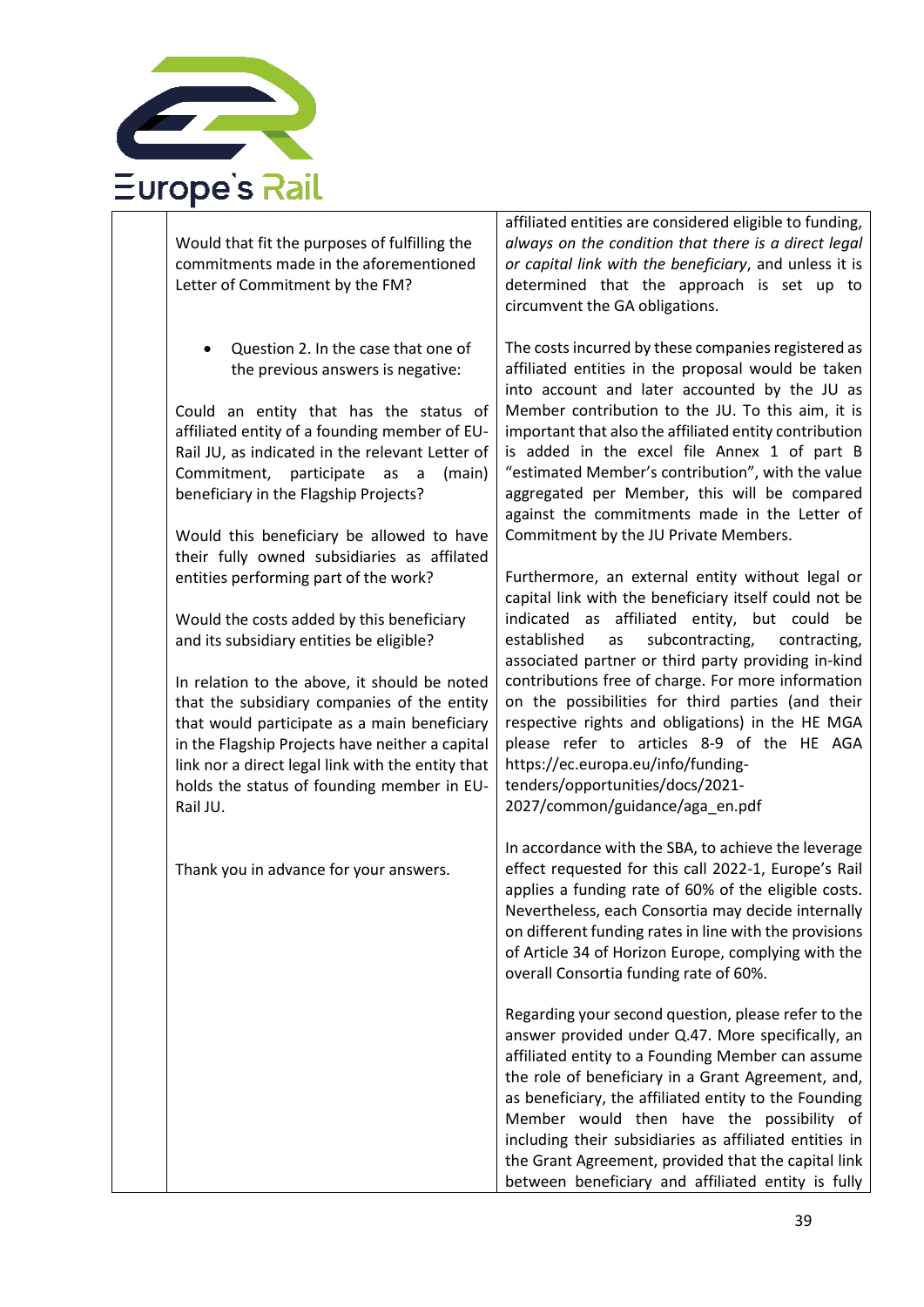

|     |                                                                                                                                                                                                                                                                                                | substantiated, as described in the answer to<br>Question 5 and Question 39b. Their costs under the<br>GA would be eligible for funding and considered in<br>the Founding Member's contribution.                                                                                                                                                                                                                                                                                                                                                                                                                                                                                                                                                                                                                                                                                                                                                                                                                                         |
|-----|------------------------------------------------------------------------------------------------------------------------------------------------------------------------------------------------------------------------------------------------------------------------------------------------|-----------------------------------------------------------------------------------------------------------------------------------------------------------------------------------------------------------------------------------------------------------------------------------------------------------------------------------------------------------------------------------------------------------------------------------------------------------------------------------------------------------------------------------------------------------------------------------------------------------------------------------------------------------------------------------------------------------------------------------------------------------------------------------------------------------------------------------------------------------------------------------------------------------------------------------------------------------------------------------------------------------------------------------------|
| Q49 | We are interested in participating in Horizon<br>2022 grant program "A sustainable and<br>green rail system"<br>We would like to enter consortium and want<br>to seek for partners, could you advise any<br>available consortiums that we can contact<br>and collaborate?<br>Thanks in advance | Thank you for your question. Please note that the<br>current call is set under Horizon Europe, and not<br>H2020. Should you wish to answer the call under the<br>topic 'as sustainable and green rail system', you can<br>use the tool "partner search announcement" on the<br>F&T portal in order to find partners interested in<br>setting up a consortium (currently twelve potential<br>applicants are registered):                                                                                                                                                                                                                                                                                                                                                                                                                                                                                                                                                                                                                 |
|     |                                                                                                                                                                                                                                                                                                | https://ec.europa.eu/info/funding-<br>tenders/opportunities/portal/screen/how-to-<br>participate/interested-org-list/44839307                                                                                                                                                                                                                                                                                                                                                                                                                                                                                                                                                                                                                                                                                                                                                                                                                                                                                                           |
| Q50 | Is it possible to have same entity (e.g.<br>University), that is an affiliated entity under<br>2 Beneficiaries.<br>eg: Beneficiary 1 - AE1: Technical University<br>of Vienna<br>Beneficiary 2 - AE1: Technical University<br>of Vienna                                                        | Thank you for your question. Please refer to the<br>answer provided under Q30. The ultimate choice of<br>consortium set-up should be dictated by the project<br>needs and the respective rights and obligations of<br>beneficiaries and affiliated entities under the grant<br>agreement. For more information on affiliated<br>entities' rights and obligations, please consult the<br>annotations to article 8 of the HE MGA. However,<br>please note that if the affiliated entity concerned<br>appears twice, linked both to beneficiaries A and B,<br>it shall be duly explained why this entity is<br>registered as affiliated entity and not directly as<br>beneficiary. In addition, having the same affiliated<br>entity linked to two beneficiaries in the grant may<br>create confusion with regard to implementation of<br>obligations under the GA, in particular in the<br>context of a potential recovery and especially if the<br>activities conducted by the affiliated entities are not<br>very well distinguishable. |
| 51  | read<br>about<br>your<br>projects.<br>$\mathbf{I}$<br>It's seems that the optimal mechanism could<br>by<br>two<br>main<br>be<br>ways:                                                                                                                                                          | Dear Sir<br>Many thanks for your email.                                                                                                                                                                                                                                                                                                                                                                                                                                                                                                                                                                                                                                                                                                                                                                                                                                                                                                                                                                                                 |
|     | 1. Sub contractor of FEA & CFD analysis,<br>Structure, Thermal, Flow and coupled<br>analysis                                                                                                                                                                                                   | You can participate to the Europe's Rail activities<br>submitting proposals to open calls.<br>At the moment a call for proposal is open for<br>submission up to 23 June 2022. The link to access                                                                                                                                                                                                                                                                                                                                                                                                                                                                                                                                                                                                                                                                                                                                                                                                                                        |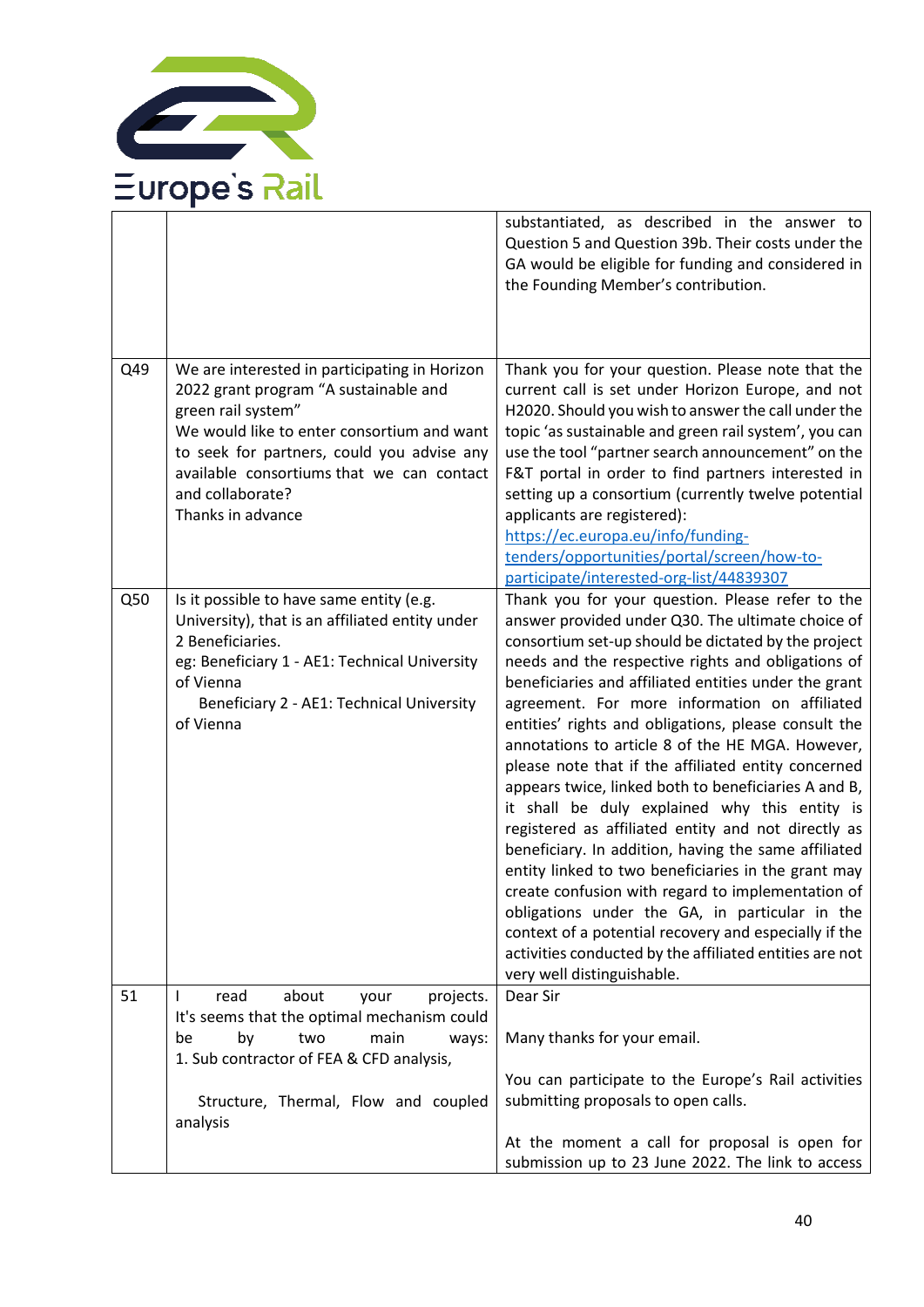

|    | Especially in: TD1.3 - The new generation of   | the documents and submit a proposal is available      |
|----|------------------------------------------------|-------------------------------------------------------|
|    | car body shells                                | here:                                                 |
|    |                                                | https://ec.europa.eu/info/funding-                    |
|    | TD1.4 - Composite Antenna                      | tenders/opportunities/portal/screen/opportunities     |
|    | beam                                           | /topic-search;callCode=HORIZON-ER-JU-2022-            |
|    |                                                | 01;freeTextSearchKeyword=;matchWholeText=fals         |
|    | TD1.6 - Light & high comfort                   | e;typeCodes=1,2,8;statusCodes=31094501,310945         |
|    | door (Composite material)                      | 02,31094503;programmePeriod=null;programCcm           |
|    |                                                | 2Id=43108390;programDivisionCode=null;focusAre        |
|    | Horizon - ER - JU - 2022 - FA4 -               | aCode=null;destination=null;mission=null;geograp      |
|    | 01                                             | hicalZonesCode=null;programmeDivisionProspect=        |
|    |                                                | null;startDateLte=null;startDateGte=null;crossCutti   |
|    | Destination 4 - A Sustainable                  | ngPriorityCode=null;cpvCode=null;performanceOf        |
|    | & Green Rail System                            | Delivery=null;sortQuery=sortStatus;orderBy=asc;o      |
|    |                                                | nlyTenders=false;topicListKey=topicSearchTablePa      |
|    | a. Improving the systems to                    | geState                                               |
|    | reduce vibration.                              |                                                       |
|    |                                                | Furthermore, please note that you can use the tool    |
|    | b. Improving the air                           | "partner search announcement" on the F&T portal       |
|    | conditioning system, by optimizing the air     | in order to find partners interested in setting up a  |
|    | distribution in the train space and            | consortium.                                           |
|    |                                                |                                                       |
|    | By a different location for                    |                                                       |
|    | cooling vents and heating vents                |                                                       |
|    |                                                |                                                       |
|    | 2. Engineering consulting.                     |                                                       |
| 52 | Hi ERJU-Team,                                  | Thank you for your question.                          |
|    |                                                |                                                       |
|    | a) is it feasible that a beneficiary buys      | a.) We understand that your question refers to        |
|    | from<br>another<br>beneficiary<br>equipment    | purchase costs under Article 6.2.C of the Horizon     |
|    | required<br>for<br>demonstration<br>purposes   | Europe Model Grant Agreement.                         |
|    | (example a loco for demonstrations             |                                                       |
|    | depreciation principle is understood).         | Purchases are contracts for goods, works or services  |
|    |                                                | needed to carry out the action (e.g. equipment,       |
|    | b) is it feasaible that a beneficiary buys     | consumables and supplies) but which are not part of   |
|    | services (> 60'000) from an affiliated entity  | action tasks (see Annex 1), whereas<br>the            |
|    | (legal link)?                                  | subcontracts are contracts for goods, works or        |
|    |                                                | services that are part of the action tasks (see Annex |
|    | c) is it feasible that a beneficiary B buys    | 1)                                                    |
|    | services from<br>affiliated<br>entity of<br>an |                                                       |
|    | beneficiary B (and declares/plans costs under  | Purchases under Article 6.2.C of the Horizon Europe   |
|    | the lump sum approach)?                        | Model Grant Agreement must be awarded using the       |
|    |                                                | beneficiary's usual purchasing practices provided     |
|    |                                                | these ensure best value for money (or if appropriate  |
|    |                                                | the lowest price) and that there is no conflict of    |
|    |                                                | interests.                                            |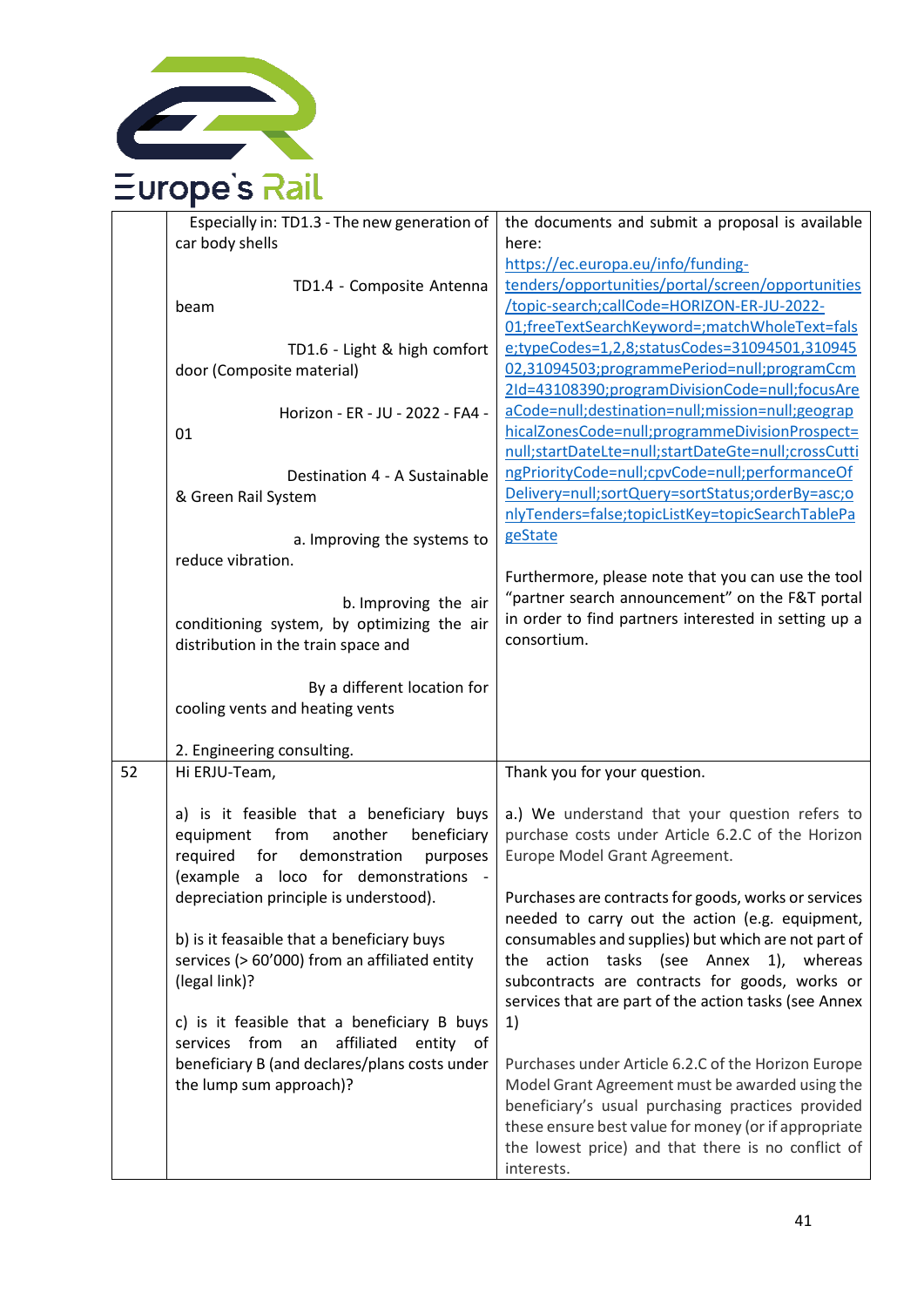

|                                                                                                                                                                                                                                                                                                                                                                                                                                                                                                                                                                                                                                      | However, according to the HE Annotated Model<br>Grant Agreement (page 58), purchases between<br>beneficiaries are in principle not accepted.<br>Purchases between beneficiaries will only be<br>accepted in exceptional and properly justified cases<br>(e.g. beneficiary A is the usual supplier of<br>beneficiary B for a generic consumable that<br>beneficiary B needs for the action). If a beneficiary<br>needs supplies from another beneficiary, it is the<br>latter beneficiary that should charge them to the<br>action as cost. (Otherwise there is the risk that the<br>grant is used to charge commercial profit margins).                                                                                                                                                   |
|--------------------------------------------------------------------------------------------------------------------------------------------------------------------------------------------------------------------------------------------------------------------------------------------------------------------------------------------------------------------------------------------------------------------------------------------------------------------------------------------------------------------------------------------------------------------------------------------------------------------------------------|-------------------------------------------------------------------------------------------------------------------------------------------------------------------------------------------------------------------------------------------------------------------------------------------------------------------------------------------------------------------------------------------------------------------------------------------------------------------------------------------------------------------------------------------------------------------------------------------------------------------------------------------------------------------------------------------------------------------------------------------------------------------------------------------|
|                                                                                                                                                                                                                                                                                                                                                                                                                                                                                                                                                                                                                                      | B and c) Regarding your second and third question,<br>if by "buying services", you refer to subcontracting<br>(contracts for goods, works or services that are part<br>of the action tasks), please note that subcontracting<br>to affiliates (own beneficiary's affiliates or another<br>beneficiary's affiliates) is not allowed, unless they<br>have a framework contract in place or the affiliate is<br>their usual provider, and the subcontract is priced<br>at market conditions. Otherwise, these entities may<br>work in the action, but they must be identified as<br>affiliated entities under Article 8 and declare their<br>own costs (cf page 54 of the HE AGA). This<br>prohibition is justified because subcontracting<br>typically implies a profit (cost with profit). |
| Good afternoon,<br>53<br>I'm seeking some clarity regarding the<br>process for admitting potential consortium<br>partners during the proposal stage. At<br>present it does not feel there is established<br>rules regarding exclusion of partners on<br>anything outside of lack of technical merit.<br>We are from the UK and have expressed great<br>interest in participating across all of the<br>Flagship Areas within ERJU, even before the<br>call formally launched in March. Since March<br>we have been attempting to engage with<br>partners and get involved in Flagship Areas<br>discussions for the proposal, and have | Thank you for your question.<br>For the purposes of the eligibility conditions, a legal<br>entity based in a third country officially candidate<br>for association to Horizon Europe is eligible. Until<br>association agreements start producing legal effects<br>either through provisional application or their entry<br>into force, the transitional arrangement set out in<br>the General Annexes to the Horizon Europe Work<br>Programme 2021-2022 is applicable with regard to<br>the UK.<br>Therefore, as the UK is expected to become an<br>associated country to HE, UK entities can take part<br>in the first calls for proposals as applicants (and                                                                                                                           |

T

٦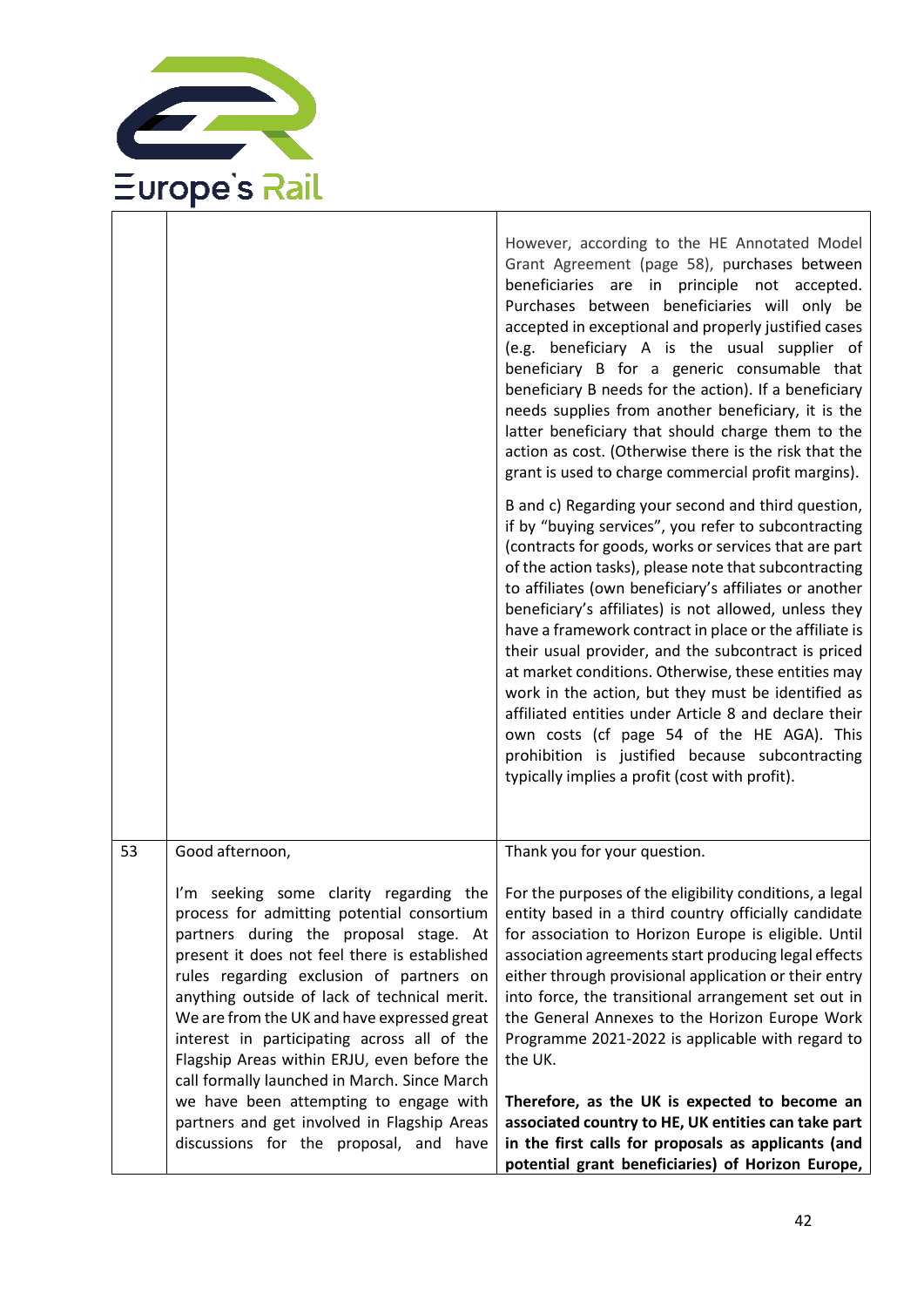

| interests/potential<br>presented<br>our<br>contribution to many of the FA members.                                                                                                                                                                                                                                                                                                                                                                                                                                                                                                                                                                                                                           | i.e. nothing prevents UK entities from being<br>included at proposal stage.                                                                                                                                                                                                                                                                                                                                                                                                                                                                                                                                                                                                                                                                                                                                                                                                                                                                                                                                                                                                                     |
|--------------------------------------------------------------------------------------------------------------------------------------------------------------------------------------------------------------------------------------------------------------------------------------------------------------------------------------------------------------------------------------------------------------------------------------------------------------------------------------------------------------------------------------------------------------------------------------------------------------------------------------------------------------------------------------------------------------|-------------------------------------------------------------------------------------------------------------------------------------------------------------------------------------------------------------------------------------------------------------------------------------------------------------------------------------------------------------------------------------------------------------------------------------------------------------------------------------------------------------------------------------------------------------------------------------------------------------------------------------------------------------------------------------------------------------------------------------------------------------------------------------------------------------------------------------------------------------------------------------------------------------------------------------------------------------------------------------------------------------------------------------------------------------------------------------------------|
| As the process has progressed, we have had<br>more and more ad-hoc governance imposed<br>upon us before being allowed to join the FA<br>discussions. It feels as though there has been<br>free reign to establish any rules convenient<br>which has not created a level playing field for<br>participation, especially as we're being<br>discounted not based on technical merit but<br>purely on our funding status.<br>We have briefed partners in several forums<br>that we are entitled to apply for funding as an<br>Associated country, knowing the UK will<br>complete this process in due course. In<br>addition, the UK government has a gurantee<br>pot as a fail safe mechanism and this has been | Please note that the JU will not and cannot be<br>involved in any capacity in the preparation phase of<br>the project proposals submission and, therefore, it<br>is up to the entities who wish to submit a proposal<br>to decide on the best consortia composition and<br>their internal governance.<br>Please also note that the signature of the grant<br>agreement itself will be subject to the positive<br>conclusion of the association negotiation.<br>Should the association agreement not be signed at<br>the end of the Grant Agreement Preparation<br>phase, various options would still be available for<br>UK entities initially included in the consortium at<br>proposal stage:                                                                                                                                                                                                                                                                                                                                                                                                 |
| communicated as added assurance.                                                                                                                                                                                                                                                                                                                                                                                                                                                                                                                                                                                                                                                                             | be included as associated partner in the GA<br>instead of beneficiary;<br>possibility to be added as beneficiary<br>subsequently upon signature<br>of the<br>association agreement (with<br>potential<br>possibility of covering costs retroactively<br>since the GA signature should<br>the<br>association<br>agreement be<br>applicable<br>retroactively);<br>be replaced by another beneficiary or<br>simply be dropped from the consortium, on<br>the condition that the eligibility conditions<br>of minimum participation in terms of<br>consortium composition are still met as set<br>out in set out in the General Annexes to the<br>Horizon Europe Work Programme 2021-<br>2022.<br>exceptionally, entities from non-associated<br>third countries can be eligible for funding in<br>an action if the JU considers, based on a<br>case-by-case<br>assessment,<br>that<br>their<br>participation as a beneficiary is essential for<br>implementing the project - for example in<br>view of their:<br>outstanding competence/expertise<br>access to particular research infrastructures |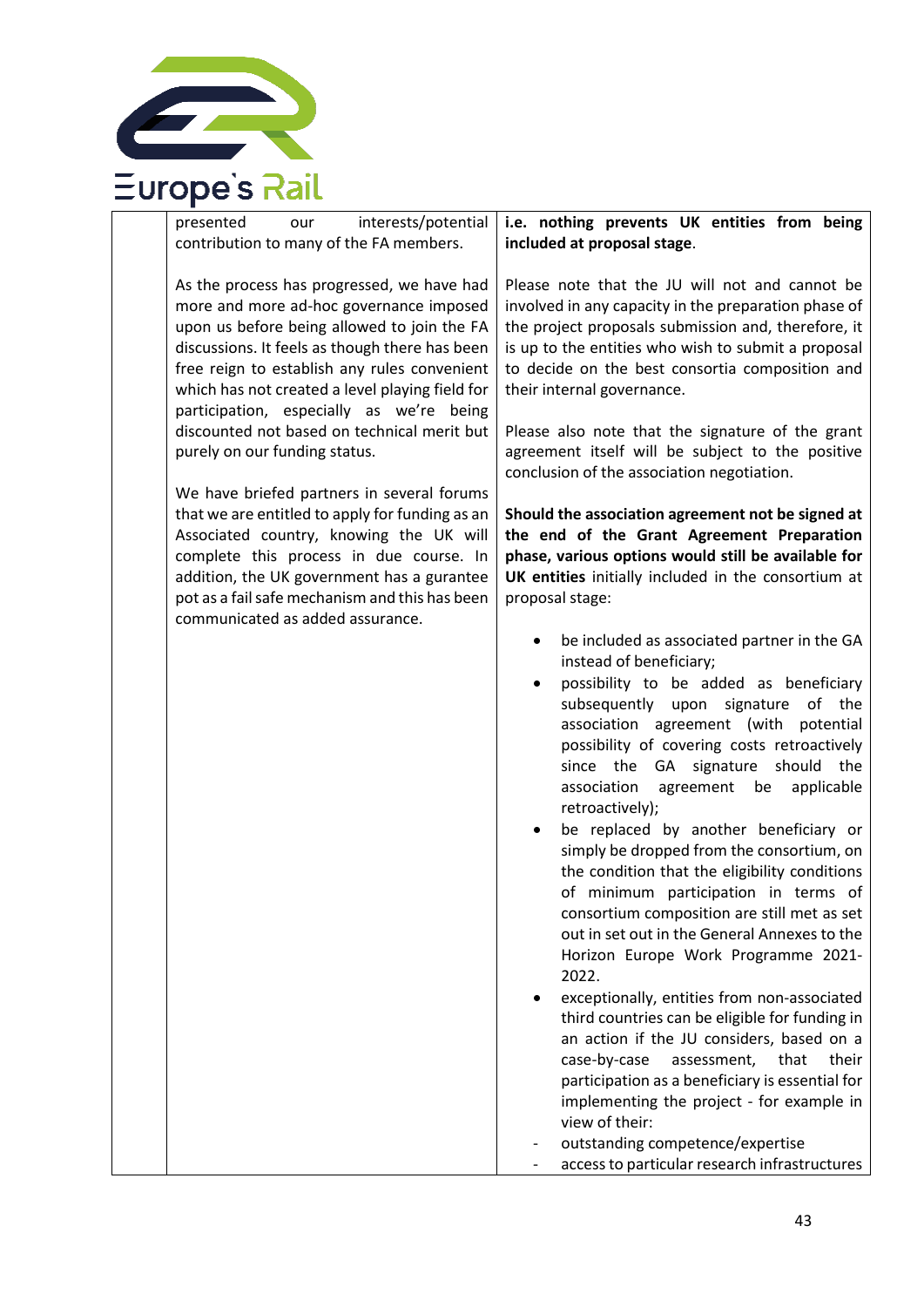

|    |                                                                                                                                                                                                                                                                                                                                                                                                                                                                                                                                                                                                                                       | geographical<br>particular<br>access<br>to<br>environments                                                                                                                                                                                                                                                                                                                                                                                                                                                                                                                                                                                                                                                                                                                                                                                                                                                                                                                                                                                                   |
|----|---------------------------------------------------------------------------------------------------------------------------------------------------------------------------------------------------------------------------------------------------------------------------------------------------------------------------------------------------------------------------------------------------------------------------------------------------------------------------------------------------------------------------------------------------------------------------------------------------------------------------------------|--------------------------------------------------------------------------------------------------------------------------------------------------------------------------------------------------------------------------------------------------------------------------------------------------------------------------------------------------------------------------------------------------------------------------------------------------------------------------------------------------------------------------------------------------------------------------------------------------------------------------------------------------------------------------------------------------------------------------------------------------------------------------------------------------------------------------------------------------------------------------------------------------------------------------------------------------------------------------------------------------------------------------------------------------------------|
|    |                                                                                                                                                                                                                                                                                                                                                                                                                                                                                                                                                                                                                                       | access to particular data.                                                                                                                                                                                                                                                                                                                                                                                                                                                                                                                                                                                                                                                                                                                                                                                                                                                                                                                                                                                                                                   |
| 54 | Several participants in FA4 have completed<br>their lump sum budget templates to only<br>reflect direct personnel costs for the project<br>and intend to declare material, travel and<br>subco as IKAA. I have been conferring with<br>RINA, who is supporting the administration of<br>the bid process, and we feel that these costs<br>cannot be considered as additional activities.<br>The question is $-$ Is it legitimate and<br>acceptable to only include, or mainly include,<br>the costs of direct labour in the lump sum<br>budget templates and declare all, or the<br>majority, of the other cost categories as<br>IKAA? | To conclude, UK entities can be part of the<br>consortium at proposal submission stage, and<br>various options as listed above are available at the<br>end of the Grant Agreement Preparation phase<br>should the association agreement not be in effect at<br>the time of the GA signature.<br>Additional activities can be accounted for as<br>members' in-kind contributions to additional<br>activities when they contribute to the objectives of<br>the joint undertaking and are directly linked to its<br>activities, including non-eligible costs of indirect<br>actions funded by the joint undertaking where this<br>is provided for in the annual additional activities<br>plan. That link can be established through the<br>uptake of results from indirect actions funded by<br>the joint undertaking or its preceding initiatives, or<br>by demonstrating a significant Union added value.<br>In order to verify this, the JU will request each<br>Private Members, which have filled-in the<br>"Estimated<br>Members' Contributions",<br>more |
|    |                                                                                                                                                                                                                                                                                                                                                                                                                                                                                                                                                                                                                                       | detailed information about the corresponding<br>additional activities.<br>If the IKAA by one or more Private Member is linked<br>and an integral part of the project activities, it is not<br>part of the eligible costs' calculation. It may be<br>described in the actions to carry out in the Work<br>Packages under the "description of work" section<br>without quantification in term of participant<br>effort/Person Months in the Work Packages,<br>although the minimum requirement for IKAA is that<br>Private members shall provide the total indicative<br>in-kind contributions (i.e. in-kind contributions for<br>operational activities and in-kind contributions for<br>additional activities) in the Annex I Part B<br>"Estimated Members' Contributions", submitted in<br>the proposal stage, as explained in the answer of Q<br>n.24.1. It is up to the Private Member and the<br>consortium to consider the level of detail and<br>possible need to distinguish in the WP description<br>of work which part is a Private Member IKAA.    |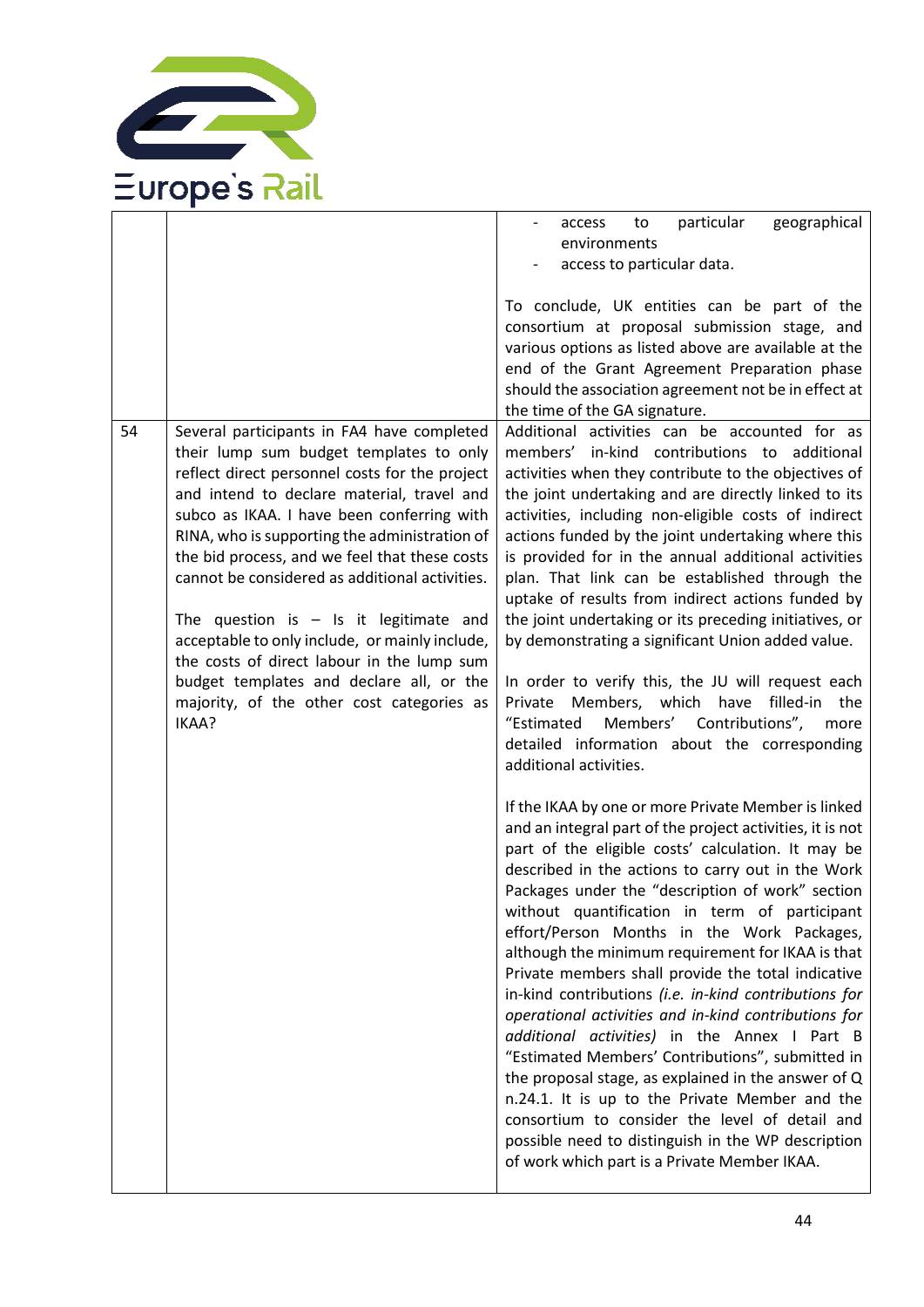

|    |                                                                                                                                                                                                                                                                                                                                                                                                                                                                                                                                                                                                                                                                                                                                                                                                                                                                                                                                                                                                                                                                                                                                                                                                                                                                                                | For more information on what and how additional<br>activities can be accounted for as members' in-kind<br>contributions to additional activities, please also<br>refer to the question 29.2 |
|----|------------------------------------------------------------------------------------------------------------------------------------------------------------------------------------------------------------------------------------------------------------------------------------------------------------------------------------------------------------------------------------------------------------------------------------------------------------------------------------------------------------------------------------------------------------------------------------------------------------------------------------------------------------------------------------------------------------------------------------------------------------------------------------------------------------------------------------------------------------------------------------------------------------------------------------------------------------------------------------------------------------------------------------------------------------------------------------------------------------------------------------------------------------------------------------------------------------------------------------------------------------------------------------------------|---------------------------------------------------------------------------------------------------------------------------------------------------------------------------------------------|
| 55 | Dear all,<br>Thank you for your answer, which leads to a<br>follow-up question.<br>Nevertheless, some Founding Members<br>expressed their willingness to contribute<br>more IKOP and/or IKAA. When the letters of<br>commitment would be added together, this<br>would result in a lower founding rate due to<br>the additional EUR 8 million of contributions.<br>Individually,<br>Founding<br>Member<br>$\it a$<br>participating to a consortium to which a grant<br>is awarded needs to achieve the level of<br>contribution defined in its letter of<br>commitment by the end of the Programme.<br>If the funding rate on TPC in the projects is<br>44.19%, a Founding Member would commit<br>themselves to more IKAA on project level<br>than on programme level (as defined in the<br>LoC, in which the IKOP/IKAA were calculated<br>on a funding rate of 44.5%). Or their overall<br>funding would decrease. What is your<br>proposed solution to this?<br>I have the impression that reducing the<br>funding rate to 44.19% is causing a lot of<br>confusion and re-shuffling of budgets among<br>the Founding Members when they are<br>drawing up the budgets for the funding<br>applications.<br>Would it be possible to return to a funding<br>rate of 44.5% in the upcoming calls? | Please refer to the question 41 which addresses<br>your doubt about the 44.5 ratio.                                                                                                         |
| 56 | Dear ERJU Team,<br>In accordance with the Single Basic<br>$\ast$<br>Act, IKAA shall be agreed by the Governing                                                                                                                                                                                                                                                                                                                                                                                                                                                                                                                                                                                                                                                                                                                                                                                                                                                                                                                                                                                                                                                                                                                                                                                 | Correct: answer provided in Q14                                                                                                                                                             |
|    |                                                                                                                                                                                                                                                                                                                                                                                                                                                                                                                                                                                                                                                                                                                                                                                                                                                                                                                                                                                                                                                                                                                                                                                                                                                                                                |                                                                                                                                                                                             |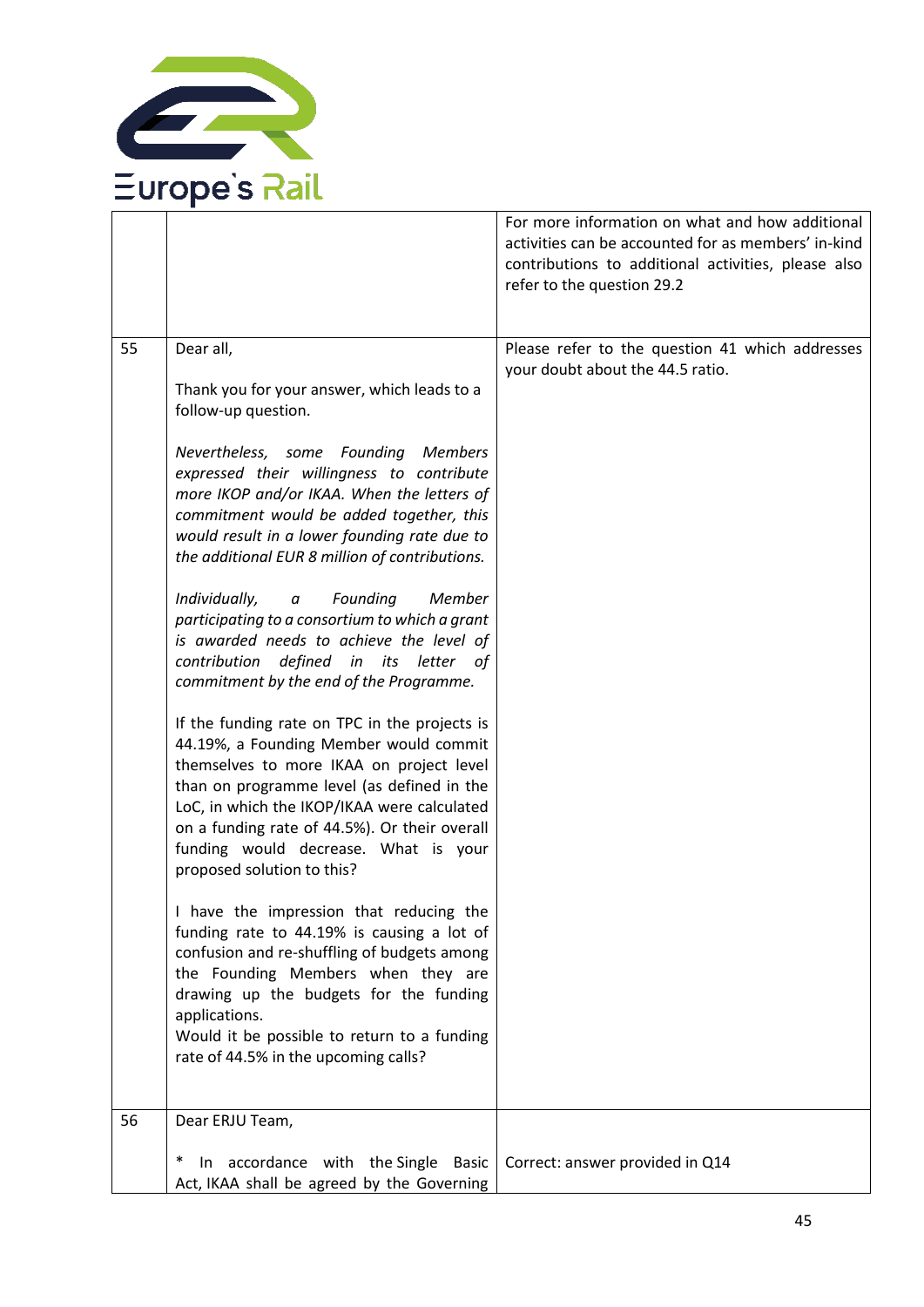

| Board in order to be considered IKAA, i.e., a<br>contribution in-kind for additional activities<br>from a Member of the JU to be considered<br>against the total amount of contributions that<br>Members shall commit to deliver to the JU.<br>* In the Call 2022-1, the JU indicated that a                                                                                                                                                                                                                                                                                                                                                                                                                               |                                                                                                                                                                                                                                                                                                                                        |
|----------------------------------------------------------------------------------------------------------------------------------------------------------------------------------------------------------------------------------------------------------------------------------------------------------------------------------------------------------------------------------------------------------------------------------------------------------------------------------------------------------------------------------------------------------------------------------------------------------------------------------------------------------------------------------------------------------------------------|----------------------------------------------------------------------------------------------------------------------------------------------------------------------------------------------------------------------------------------------------------------------------------------------------------------------------------------|
| Private Member which would be awarded a<br>grant has to provide the JU with total in-kind<br>contributions (i.e. in-kind contributions for<br>operational activities<br>and<br>in-kind<br>contributions for additional activities) for<br>funding<br>1.263<br>times<br>the<br>request, in<br>aggregate, of these<br>applicant<br>Private<br>Members. Any discrepancy in a project shall<br>be well and duly justified. This is requested<br>accordingly<br>in order to<br>support<br>leverage factor of no less than the ratio<br>between the contribution from members<br>other than the Union and the Union<br>financial contribution, on the basis of Articles<br>and 89 of Council Regulation (EU)<br>88<br>2021/2085. | Correct: answer provided in Q14                                                                                                                                                                                                                                                                                                        |
| * In this respect, a Private Member may shift<br>the expected IKAA of the 1.263 contributions<br>which is expected to deliver to the JU to<br>another action, providing the necessary<br>as indicated<br>justification<br>in<br>Call<br>the<br>conditions. The overall result shall be that the<br>Member contributes<br>concerned<br>Private<br>1.263 times the funding that would be<br>awarded in one or more actions.<br>--------                                                                                                                                                                                                                                                                                      | Correct: answer provided in Q14                                                                                                                                                                                                                                                                                                        |
| In the proposal Founding Members (and<br>partners) will state IKAA Budgets required for<br>the activity/project itself. Let's assume that<br>the proposal will be positive evaluated.                                                                                                                                                                                                                                                                                                                                                                                                                                                                                                                                      |                                                                                                                                                                                                                                                                                                                                        |
| <b>Following</b><br>questions<br>rise:<br><b>IKAA</b><br>Contributions will<br>again<br>a)<br>be<br>detailed/negotiated<br>during<br>the<br>Grant<br>Agreement Phase and becomes part of the<br>Grant Agreement. Is this becoming legally<br>binding with the signature of the Grant<br>Agreement - in context of budgets?                                                                                                                                                                                                                                                                                                                                                                                                 | a) As indicated in the Question 24, the Table<br>for Annex I Part B "Estimated Members'<br>Contributions" should be filled in with The<br>amount of total in-kind contributions (i.e. in-<br>kind contributions for operational activities<br>and in-kind contributions for additional<br>activities) and should be no less than 1.263 |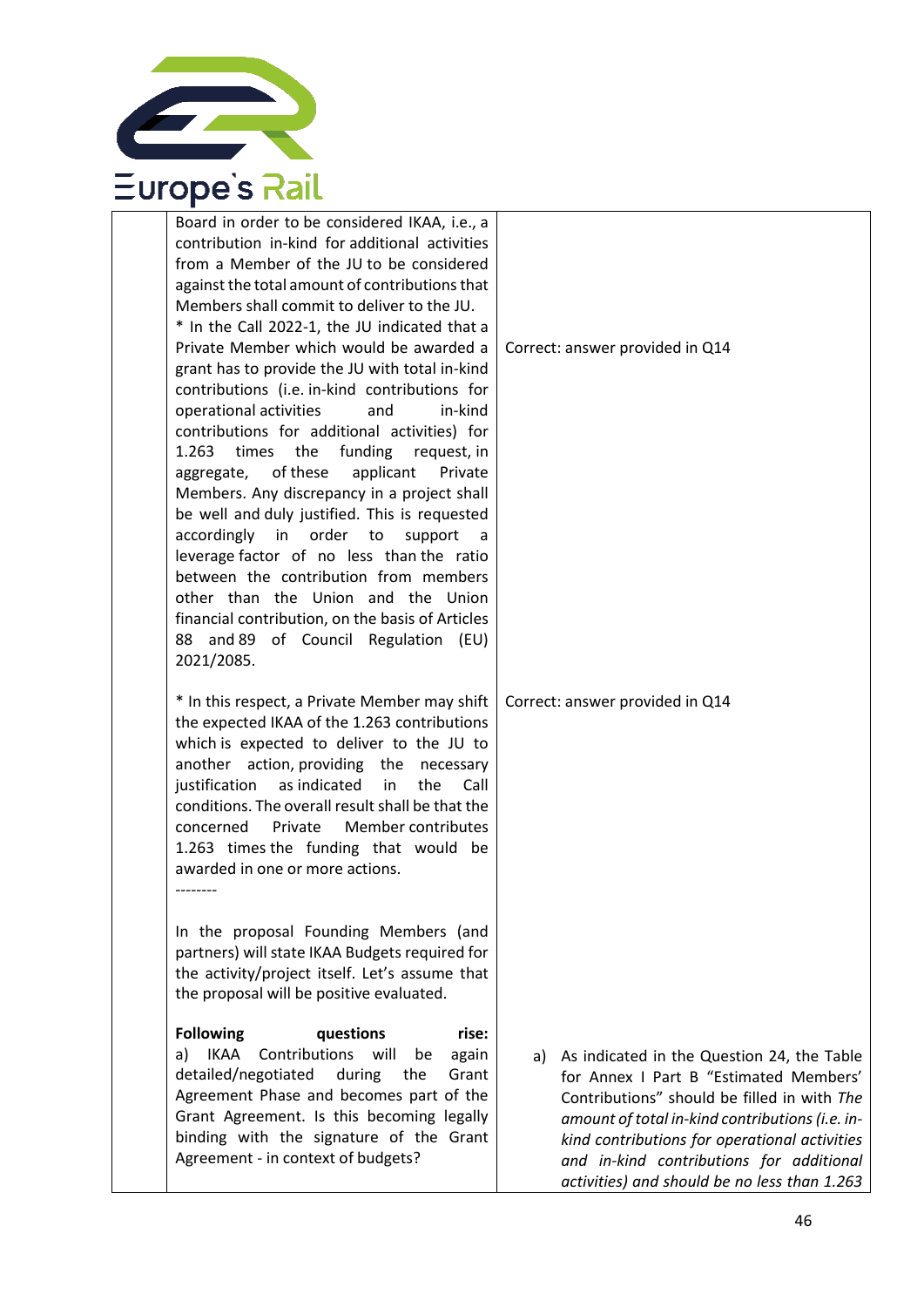

b) How the IPRs of the work done under IKAA are regulated if they become part of the Grant Agreement? How this needs to be defined, since there are the European Funding Regulations regarding IPRs and Work done under Grant Agreement (and this would than include the IKAA contributions)?

c) Is the IKAA Contribution of the Founding Members (incl. Participants) automatically accepted by the Governing Board, if the proposal is accepted/grant agreement signed?

d) What does it mean if there is 0€ IKAA stated in the proposal, but the IKAA will be agreed outside of the Grant Agreement within the ERJU? Is this possible? Explanation: The founding members already committed to the ERJU with amounts, that we'll be yearly evaluated/accepted by the governing board. All details of the IKAA

#### *times the funding request, in aggregate, of these applicant Private Members."*

Therefore, the part of IKOP is de facto part of the Grant Agreement as non-funded eligible costs. Regarding IKAA that could be described in the GA, it would become legally binding (but open to modification) even if costs are not eligible. However, if the IKAA technical part is not described in the GA, then it wouldn't be legally binding.

However, if the portion of in-kind contributions (IKOP and IKAA) doesn't allow to reach 1.263 times the funding request, any discrepancy shall be well and duly justified and will be subject to discussion in GAP phase with the members concerned prior to the proposal submit to the GB for acceptance of the IKAA plan.

In their letter of commitment, each individual Founding Member has indicated the level of IKOP and/or IKAA they will deliver should they be awarded a grant as indicated in the Q41

- b) Where IKAA is connected to an action funded by the JU, the HE GA IPR provisions are not applicable, since it is not part of the eligible costs.
- c) No, please refer to the Question 32, following the the Table for Annex I Part B "Estimated Members' Contributions" submitted in the proposal, in a next step, the JU will prepare the corresponding IKAA table – consolidated input of the Private Members into an "IKAA Plan" - that will be adopted by the Governing Board for confirmation.
- d) As indicated above, any deviation should be properly justified and will be subject to discussion with the JU when the IKAA plan to be submitted to the GB will be prepared by the JU, in collaboration with each Member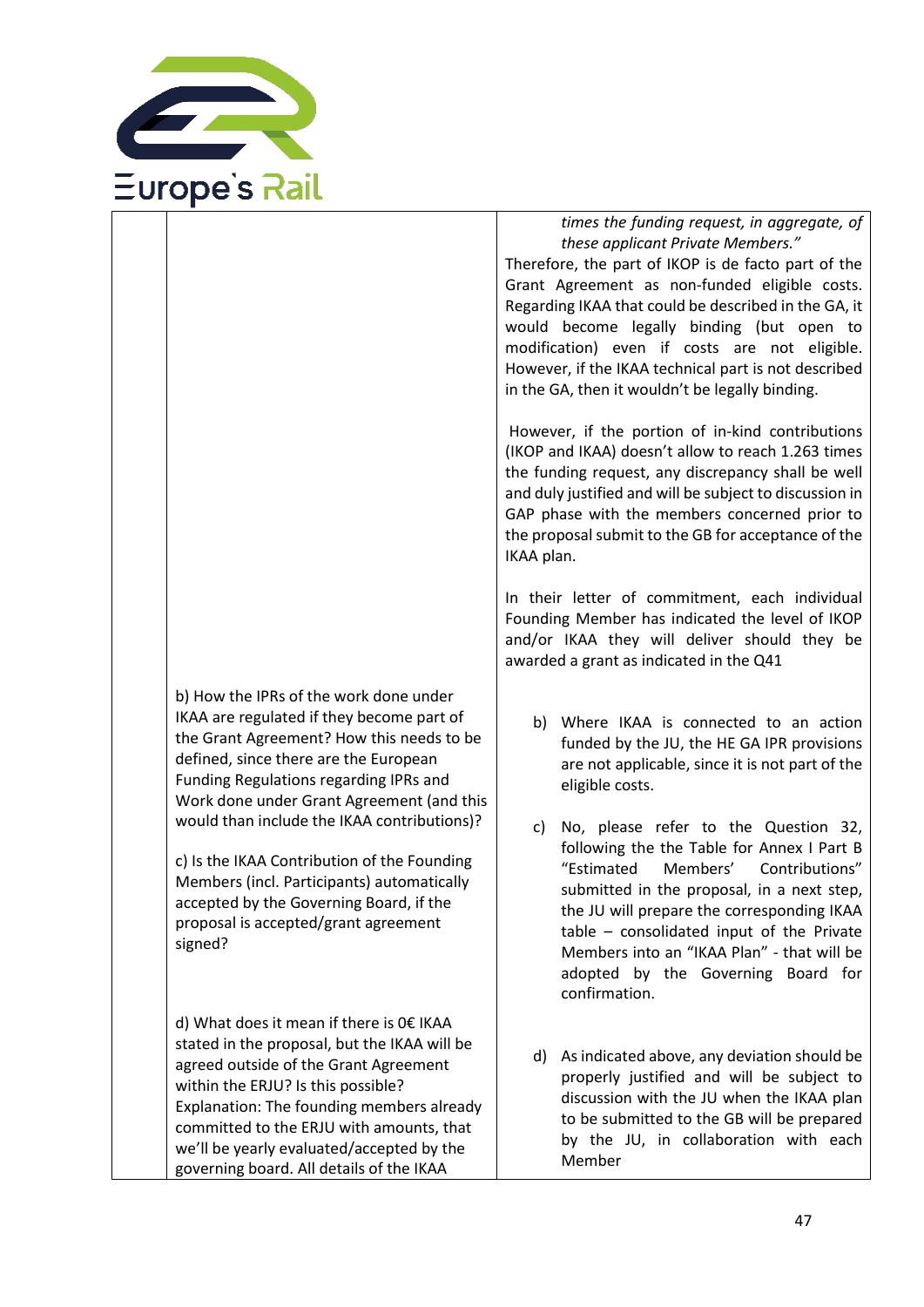

| 57 | will/shall be separately<br>evaluated/elaborated for decision of the<br>Governing Board and not be part of the<br>Grant Agreement.<br>"b) Piloting the activities in operational<br>environment<br>with<br>end-users<br>(paying<br>customers)<br>- Example: The operator has a customer that<br>would use the assets (trains equiped with<br>DAC) and pays for the service<br>- How should this be considered under the<br>lump-sum model? Is the service provided<br>where this asset is being used and invoiced to<br>be considered somehow? And if yes how.<br>More specifically:<br>All piloting activities by the operators will be<br>done by equipment co-funded in the project<br>(e.g. a DAC equipped Train) and in a<br>commercial use: meaning that an operator<br>operates these equipment in a commercial<br>environment and at the same time invoices<br>the transport service to a customer of them<br>(for e.g. transporting products for a<br>customer).<br>These need to be done:<br>a) to evaluate the technologies<br>b) to evalute the operational procedures and<br>costs coupled to it<br>at TRL 9.<br>Is that feasible? How shall it be considered? | In case the assets used for a project are also used<br>and invoiced by customers, the corresponding<br>revenues should be introduced in the budget<br>proposal table for the calculation of the requested<br>grant amount, under the category "Own<br>Resources". This revenue would therefore be<br>reduced from the Grant amount.<br>For information, a column "revenue income<br>generated by the action" - dedicated to the revenue<br>generated by the project, is currently under<br>discussion and might be operationalized in future<br>HE LS calls. |
|----|-----------------------------------------------------------------------------------------------------------------------------------------------------------------------------------------------------------------------------------------------------------------------------------------------------------------------------------------------------------------------------------------------------------------------------------------------------------------------------------------------------------------------------------------------------------------------------------------------------------------------------------------------------------------------------------------------------------------------------------------------------------------------------------------------------------------------------------------------------------------------------------------------------------------------------------------------------------------------------------------------------------------------------------------------------------------------------------------------------------------------------------------------------------------------------|--------------------------------------------------------------------------------------------------------------------------------------------------------------------------------------------------------------------------------------------------------------------------------------------------------------------------------------------------------------------------------------------------------------------------------------------------------------------------------------------------------------------------------------------------------------|
|    |                                                                                                                                                                                                                                                                                                                                                                                                                                                                                                                                                                                                                                                                                                                                                                                                                                                                                                                                                                                                                                                                                                                                                                             |                                                                                                                                                                                                                                                                                                                                                                                                                                                                                                                                                              |
| 58 | Dear colleagues,                                                                                                                                                                                                                                                                                                                                                                                                                                                                                                                                                                                                                                                                                                                                                                                                                                                                                                                                                                                                                                                                                                                                                            | Thank you very much for your question.                                                                                                                                                                                                                                                                                                                                                                                                                                                                                                                       |
|    | In relation to the start of the budget setting<br>phase for Europe's Rail JU projects, there is<br>some doubt about the costs that can be<br>qualified as eligible costs. For this reason I<br>would have some questions regarding the<br>financing rules.                                                                                                                                                                                                                                                                                                                                                                                                                                                                                                                                                                                                                                                                                                                                                                                                                                                                                                                  | Concerning your questions 1 and 2, the HE Model<br>Grant Agreement Option 6 provides for four<br>different sub-options as regards equipment costs<br>eligibility under Article 6.2.C.2, as well as reflected<br>in the Data Sheet. These four options are the<br>following:<br>OPTION 1 by default: depreciation only                                                                                                                                                                                                                                        |
|    | In addition to the general eligibility<br>conditions, regarding costs of equipment,                                                                                                                                                                                                                                                                                                                                                                                                                                                                                                                                                                                                                                                                                                                                                                                                                                                                                                                                                                                                                                                                                         |                                                                                                                                                                                                                                                                                                                                                                                                                                                                                                                                                              |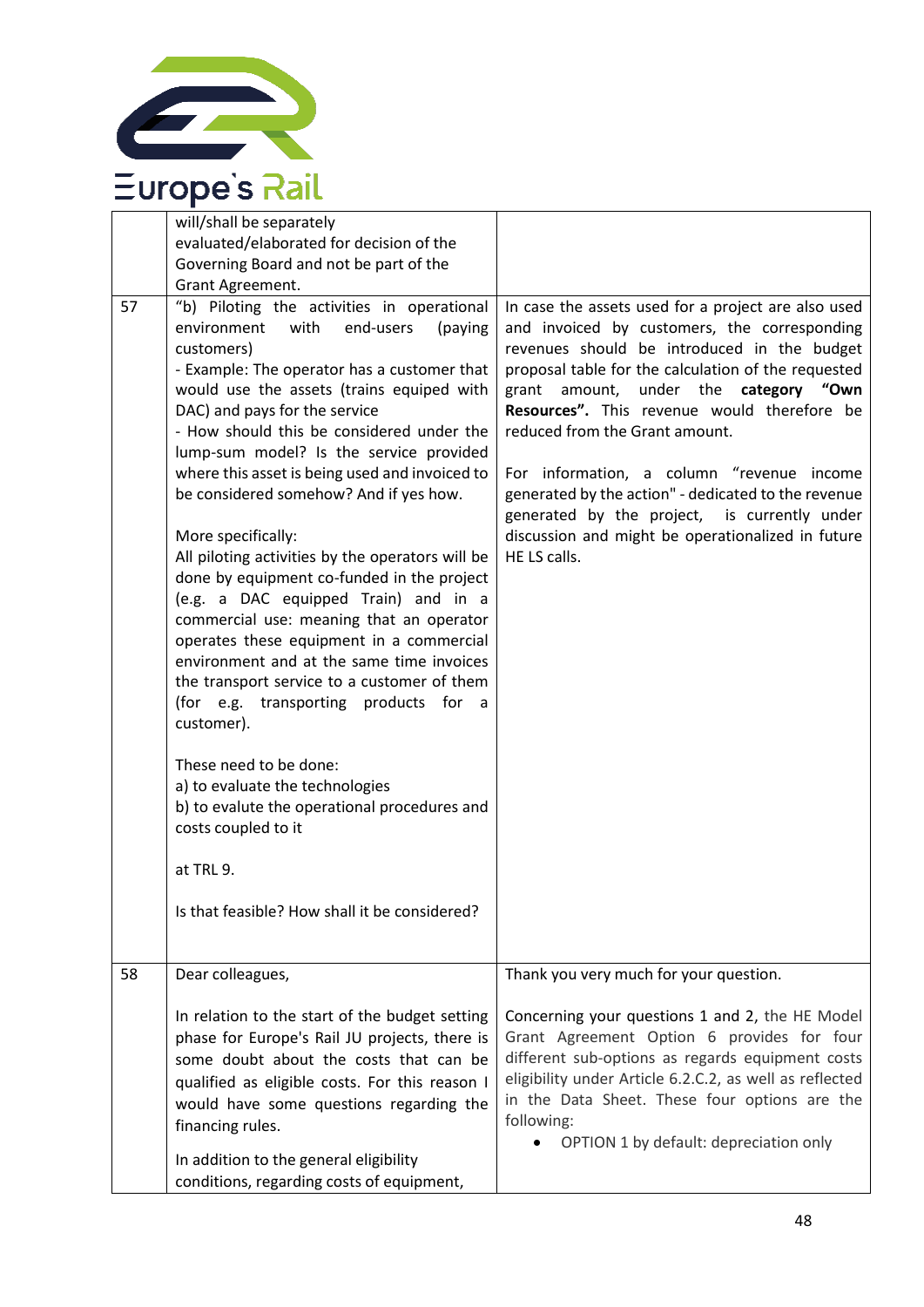

the costs must fulfil the conditions set out in Article 6.2.C.2 of the MGA in order to be eligible:

- 1. only the depreciation costs can be declared;
- 2. it must be written off in accordance with the beneficiary's usual accounting practice and international accounting standards;
- 3. the depreciable amount must be allocated on a systematic basis over the asset's useful life;
- 4. if not used exclusively for the action, only the portion used may be charged and the amount of use must be auditable.

In addition, there are optional provisions addressing the specific case of assets under construction (e.g. prototype) and their related capitalized costs:

- the full construction costs (typically the costs of personnel involved in construction of the prototype);
- the full purchase costs (typically any component, pieces of equipment).

Question 1: Are prototypes and their components eligible as full purchase costs based on optional provisions addressing the specific case of assets under construction (e.g. prototype) and their related capitalized costs in projects under EU-RAIL JU Call Proposals 2022-01 (HORIZON-ER-JU-2022- 01)?

Question 2: If a prototype is eligible as full purchase cost in the project under EU-RAIL JU Call Proposals 2022-01 (HORIZON-ER-JU-2022-01), and it is fully usable as well as too expensive to produce for it to be used only for demonstration and validation purposes, is it allowed to use the prototype in the beneficiary's commercial activity after the project completion?

- OPTION 2 if selected for the call: full cost only
- OPTION 3 if selected for the call: depreciation and full cost for listed equipment
- OPTION 4 if selected for the call: full cost and depreciation for listed equipment

Option 1 (i.e. depreciation costs only) is a standard obligation for all EU grants. Therefore, the three other options are used as an exception only if justified by the nature of the actions and the context of the use of the equipment or assets. However, they are not applicable to HE Lump Sum grants. Therefore only option 1 is applicable for the current EU-RAIL JU Call Proposals 2022-01 and beneficiaries will not be able to charge the full purchase costs of the equipment used for a prototype.

Regarding your third question, Research Infrastructures (RIs) are facilities that provide resources and services for the research communities to conduct research and foster innovation in their fields. (Their definition is given in art. 2 of the EU Regulation 2021/695 establishing Horizon Europe.)

### These include

- major equipment or sets of instruments
- knowledge-related facilities such as collections,
- archives or scientific data infrastructures
- computing systems
- communication networks

They correspond to the following HE cost categories: *D.3 Transnational access to research infrastructure unit costs, D.4 Virtual access to research infrastructure unit costs.*

Prototypes correspond to TRL 7 "System prototype demonstration in an operational environment". A prototype is a first or preliminary version of a device from which other forms are developed. The interest and use for the project should be well described in